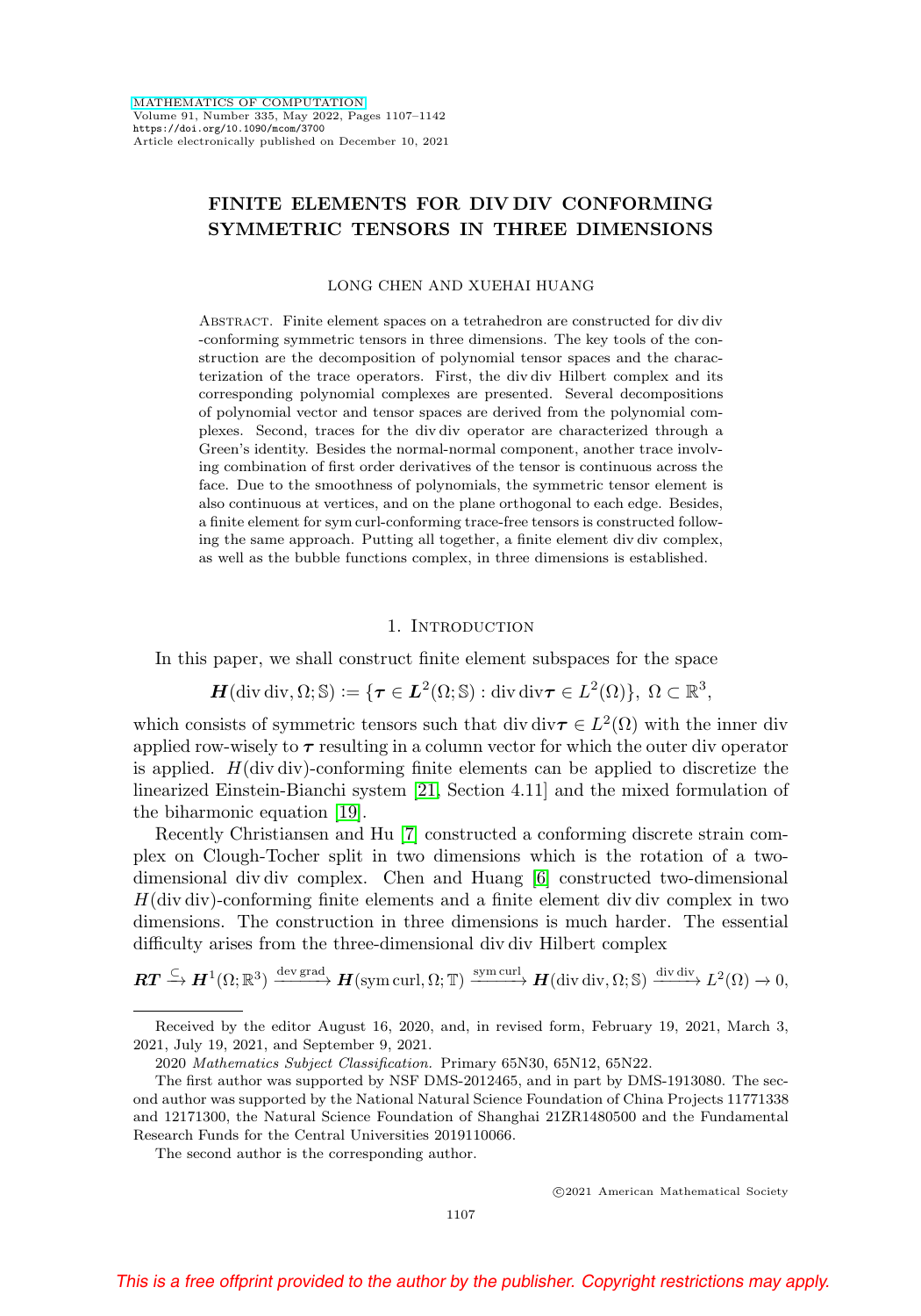<span id="page-1-7"></span>where  $\boldsymbol{RT} = \{ax + b : a \in \mathbb{R}, b \in \mathbb{R}^3\}, H^1(\Omega;\mathbb{R}^3)$  and  $L^2(\Omega)$  are standard Sobolev spaces, and  $H(\text{sym curl}, \Omega; \mathbb{T})$  is the space of traceless tensor  $\sigma \in L^2(\Omega; \mathbb{T})$  such that sym curl  $\sigma \in L^2(\Omega; \mathbb{S})$  with the row-wise curl operator. In the three-dimensional div div complex, the Sobolev space before  $H$ (div div,  $\Omega$ ; S) consists of tensor functions, whereas it consists of vector functions in two dimensions. For the sake of comparison, the div div Hilbert complex in two dimensions is

$$
\boldsymbol{RT} \xrightarrow{\subset} \boldsymbol{H}^1(\Omega;\mathbb{R}^2) \xrightarrow{\text{sym curl}} \boldsymbol{H}(\text{div div},\Omega;\mathbb{S}) \xrightarrow{\text{div div}} L^2(\Omega) \to 0.
$$

Finite element spaces for  $H^1(\Omega;\mathbb{R}^2)$  are relatively mature. Then the design of a div div conforming finite element in two dimensions is relatively easy; see [\[6\]](#page-34-1) and also Section [5.4.](#page-26-0)

We start our construction from the following polynomial complexes

<span id="page-1-0"></span>
$$
(1) \quad RT \xrightarrow{\subset} \mathbb{P}_{k+2}(\Omega; \mathbb{R}^3) \xrightarrow{\text{dev grad}} \mathbb{P}_{k+1}(\Omega; \mathbb{T}) \xrightarrow{\text{sym curl}} \mathbb{P}_k(\Omega; \mathbb{S}) \xrightarrow{\text{div } \text{div}} \mathbb{P}_{k-2}(\Omega) \xrightarrow{\subset} 0
$$

and reveal several decompositions of polynomial vector and tensor spaces from [\(1\)](#page-1-0). We then present a Green's identity

$$
(\operatorname{div} \operatorname{div} \boldsymbol{\tau}, v)_K = (\boldsymbol{\tau}, \nabla^2 v)_K - \sum_{F \in \mathcal{F}(K)} \sum_{e \in \mathcal{E}(F)} (\boldsymbol{n}_{F,e}^{\mathsf{T}} \boldsymbol{\tau} \boldsymbol{n}, v)_e
$$

$$
- \sum_{F \in \mathcal{F}(K)} [(\boldsymbol{n}^{\mathsf{T}} \boldsymbol{\tau} \boldsymbol{n}, \partial_n v)_F - (2 \operatorname{div}_F(\boldsymbol{\tau} \boldsymbol{n}) + \partial_n (\boldsymbol{n}^{\mathsf{T}} \boldsymbol{\tau} \boldsymbol{n}), v)_F],
$$

and give a characterization of two traces for  $\tau \in H(\text{div div}, K; \mathbb{S})$ 

$$
\boldsymbol{n}^{\mathsf{T}}\boldsymbol{\tau}\boldsymbol{n} \in H_n^{-1/2}(\partial K), \quad \text{and } 2\operatorname{div}_F(\boldsymbol{\tau}\boldsymbol{n}) + \partial_n(\boldsymbol{n}^{\mathsf{T}}\boldsymbol{\tau}\boldsymbol{n}) \in H_t^{-3/2}(\partial K),
$$

see Section [4.3](#page-15-0) for detailed definitions of these negative Sobolev space for traces.

Based on the decomposition of polynomial tensors and the characterization of traces, we are able to construct two types of  $H$ (div div)-conforming finite element spaces on a tetrahedron. Here we present the BDM-type (full polynomial) space below. Let K be a tetrahedron and let  $k \geq 3$  be an integer. The shape function space is  $\mathbb{P}_k(K; \mathbb{S})$ . The set of edges of K is denoted by  $\mathcal{E}(K)$ , the set of faces by  $\mathcal{F}(K)$ , and the set of vertices by  $\mathcal{V}(K)$ . For each edge, we choose two normal vectors  $n_1$  and  $n_2$ . The degrees of freedom (DoFs) are given by

<span id="page-1-4"></span>
$$
\tau(\delta) \quad \forall \delta \in \mathcal{V}(K),
$$

<span id="page-1-5"></span>(3) 
$$
(\mathbf{n}_i^{\mathsf{T}} \boldsymbol{\tau} \mathbf{n}_j, q)_e \quad \forall \ q \in \mathbb{P}_{k-2}(e), e \in \mathcal{E}(K), \ i, j = 1, 2,
$$

<span id="page-1-2"></span>(4) 
$$
(\mathbf{n}^\intercal \boldsymbol{\tau} \mathbf{n}, q)_F \quad \forall \ q \in \mathbb{P}_{k-3}(F), F \in \mathcal{F}(K),
$$

<span id="page-1-3"></span>(5) 
$$
(2\operatorname{div}_F(\boldsymbol{\tau}\boldsymbol{n})+\partial_n(\boldsymbol{n}^\intercal\boldsymbol{\tau}\boldsymbol{n}),q)_F \quad \forall \ q\in \mathbb{P}_{k-1}(F), F\in \mathcal{F}(K),
$$

(6) 
$$
(\tau,\varsigma)_K \quad \forall \ \varsigma \in \nabla^2 \mathbb{P}_{k-2}(K),
$$

<span id="page-1-6"></span>(7) 
$$
(\tau, \varsigma)_K \quad \forall \ \varsigma \in \mathrm{sym}(\mathbb{P}_{k-2}(K; \mathbb{T}) \times \mathbf{x}),
$$

<span id="page-1-1"></span>(8) 
$$
(\boldsymbol{\tau}\boldsymbol{n},\boldsymbol{n}\times\boldsymbol{x}q)_{F_1} \quad \forall\ q\in\mathbb{P}_{k-2}(F_1),
$$

where  $F_1 \in \mathcal{F}(K)$  is an arbitrary but fixed face. The last degree of freedom [\(8\)](#page-1-1) will be regarded as an interior degree of freedom to the tetrahedron K. Namely even a face  $F$  is chosen in different elements, the degree of freedom  $(8)$  is doublevalued when defining the global finite element space. The RT-type (incomplete polynomial) space can be obtained by further reducing the index of degrees of freedom by 1 except the moment with  $\nabla^2 \mathbb{P}_{k-2}(K)$ . To the best of our knowledge,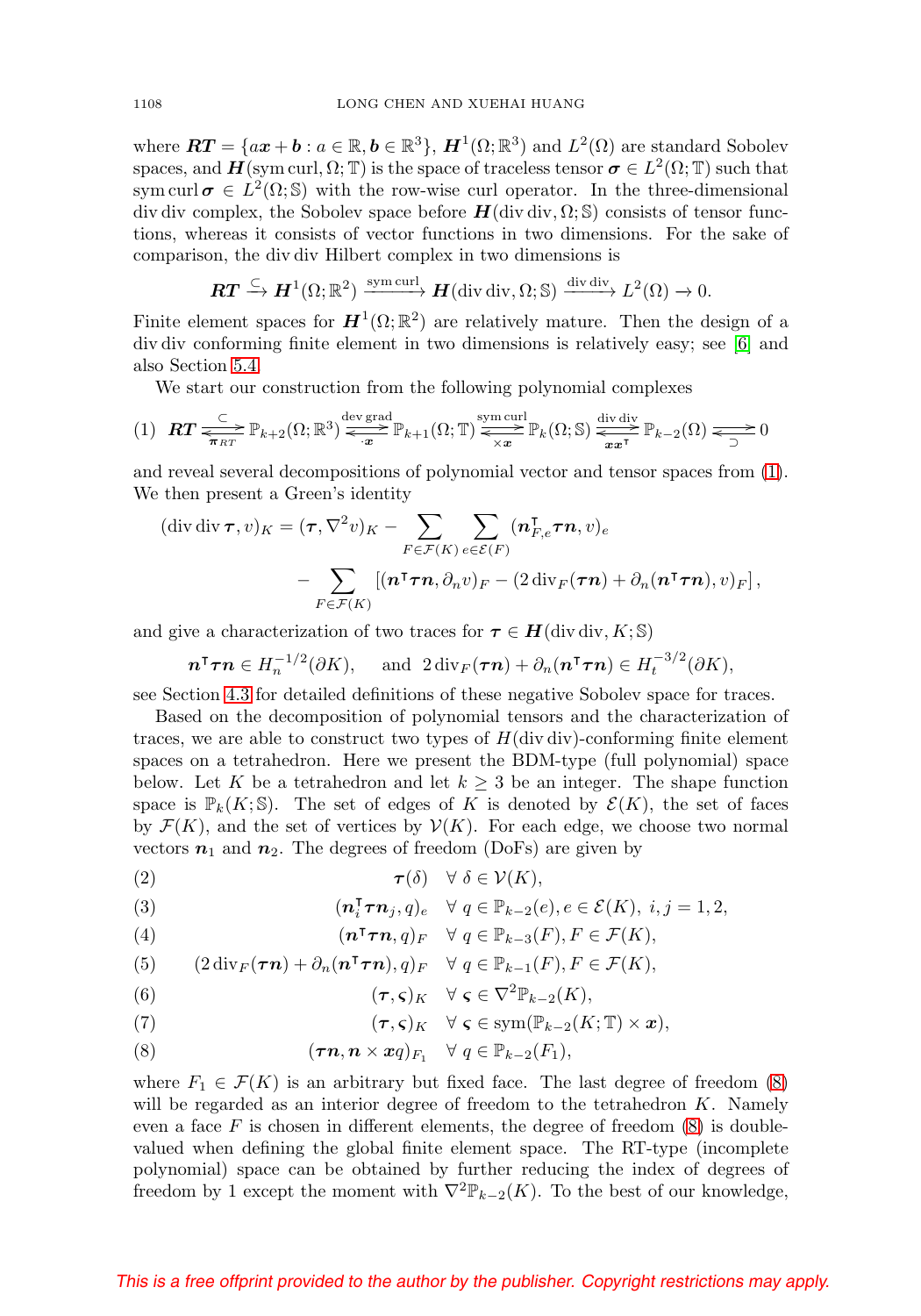<span id="page-2-2"></span>these are the first  $H$ (div div)-conforming finite elements for symmetric tensors in three dimensions. After our work, in [\[17\]](#page-34-2), a new family of divdiv-conforming finite elements is introduced for triangular and tetrahedral grids in a more unified way. The constructed finite element spaces there are in  $H(\text{div div}, \Omega; \mathbb{S}) \cap H(\text{div}, \Omega; \mathbb{S}),$ while ours is in  $H$ (div div,  $\Omega$ ; S) only which is more natural.

To help the understanding of our construction, we sketch a decomposition of a finite element space associated to a generic differential operator d in Fig. [1,](#page-2-0) where  $d^*$  is the formal adjoint of d. The boundary degrees of freedom  $(4)-(5)$  $(4)-(5)$  $(4)-(5)$  are



<span id="page-2-0"></span>FIGURE 1. Decomposition of a generic finite element space

obviously motivated by the Green's formula and the characterization of the trace of  $H(\text{div div}, \Omega; \mathbb{S})$ . The extra continuity [\(2\)](#page-1-4)-[\(3\)](#page-1-5) is to ensure the cancellation of the edge term when adding element-wise Green's identity over a mesh. All together [\(2\)](#page-1-4)- [\(5\)](#page-1-3) will determine the trace on the boundary of a tetrahedron, i.e., the bottom box in Fig. [1.](#page-2-0)

The interior moment of  $\nabla^2 \mathbb{P}_{k-2}(K)$  is to determine the image div div $(\mathbb{P}_k(K; \mathbb{S}) \cap$ ker(tr)), which is isomorphism to img( $\nabla^2$ ) – the upper right block in Fig. [1.](#page-2-0) Together with  $sym(\mathbb{P}_{k-2}(K;\mathbb{T})\times\boldsymbol{x})$ , the volume moments can determine the polynomial of degree only up to  $k - 1$ . We then use the vanished trace and the symmetry of the tensor to figure out the remaining degrees of freedom. The DoFs [\(7\)](#page-1-6)-[\(8\)](#page-1-1) will determine ker(div div) ∩ ker(tr) – the upper left block in Fig. [1.](#page-2-0)

For the symmetric tensor space, it seems odd to have degrees of freedom not symmetric, as a face is singled out in [\(8\)](#page-1-1). In view of Fig. [1](#page-2-0) and the exactness of the polynomial div div complex  $(1)$ ,  $(7)-(8)$  $(7)-(8)$  $(7)-(8)$  can be replaced by

<span id="page-2-1"></span>(9) 
$$
(\tau, \varsigma)_K \quad \forall \ \varsigma \in \mathrm{sym\,curl}\, \mathbb{B}_{k+1}(\mathrm{sym\,curl}, K; \mathbb{T}),
$$

where  $\mathbb{B}_{k+1}(\text{sym curl}, K; \mathbb{T}) = \mathbb{P}_{k+1}(K; \mathbb{T}) \cap H_0(\text{sym curl}, K; \mathbb{T})$  is the so-called bubble function space and will be characterized precisely in Section [5.2.](#page-19-0) Although [\(9\)](#page-2-1) is more symmetric, it is indeed not simpler than [\(7\)](#page-1-6)-[\(8\)](#page-1-1) in implementation as the formulation of sym curl  $\mathbb{B}_{k+1}(\text{sym curl}, K; \mathbb{T})$  is much more complicated than polynomials on a face.

With the help of the  $H$ (div div)-conforming finite elements for symmetric tensors and two traces  $n \times sym(\tau \times n) \times n$  and  $n \cdot \tau \times n$  of space  $H(\text{sym curl}, K; \mathbb{T})$ , we construct  $H(\text{sym curl})$ -conforming finite elements for trace-free tensors. The space of shape functions is  $\mathbb{P}_{\ell+1}(K;\mathbb{T})$  with  $\ell \ge \max\{k-1,3\}$ . The degrees of freedom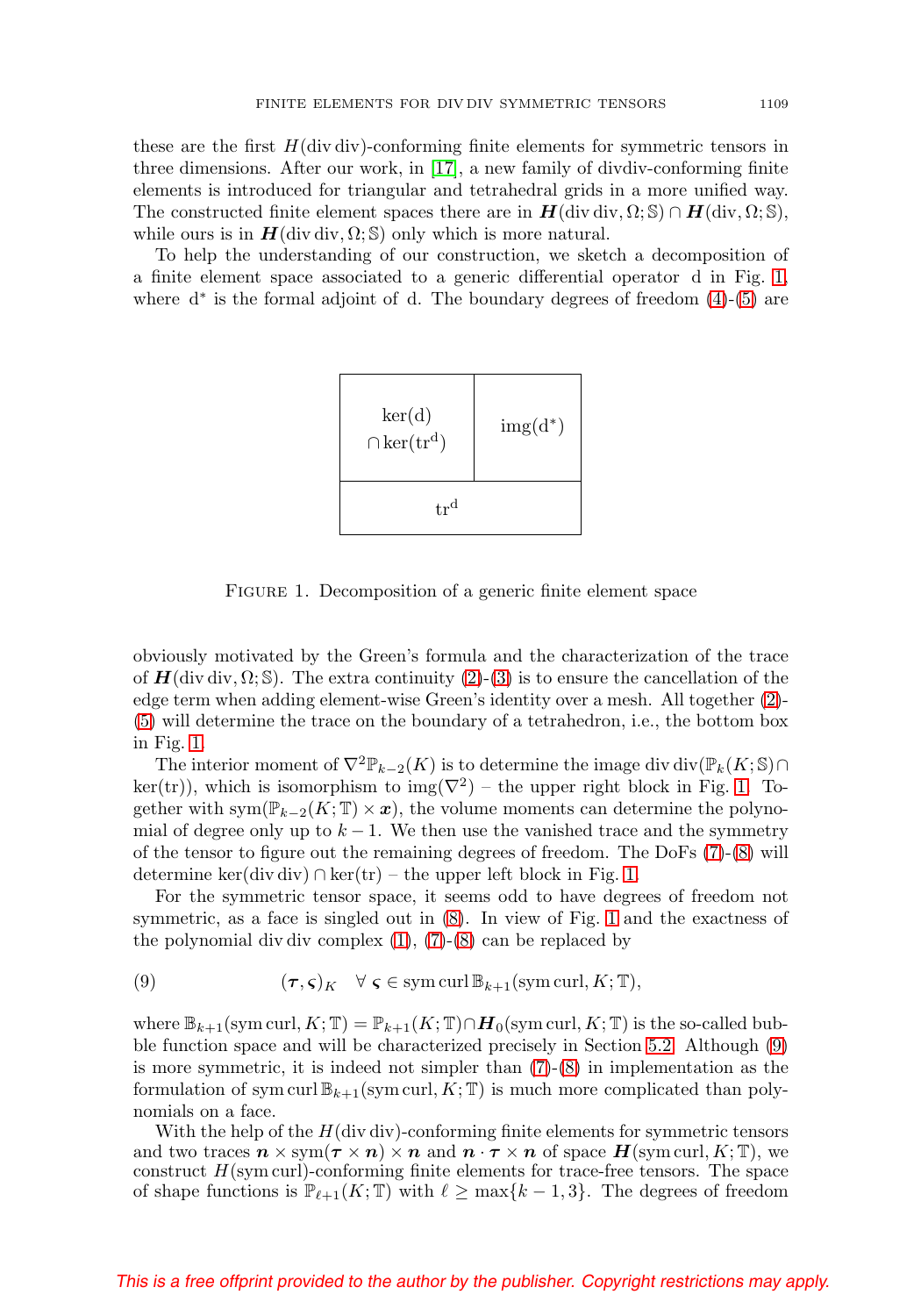<span id="page-3-1"></span>are

$$
\tau(\delta) \quad \forall \ \delta \in \mathcal{V}(K),
$$
  
\n
$$
(\text{sym curl }\tau)(\delta) \quad \forall \ \delta \in \mathcal{V}(K),
$$
  
\n
$$
(\mathbf{n}_i^{\text{T}}(\text{sym curl }\tau)\mathbf{n}_j, q)_e \quad \forall \ q \in \mathbb{P}_{\ell-2}(e), e \in \mathcal{E}(K), i, j = 1, 2,
$$
  
\n
$$
(\mathbf{n}_i^{\text{T}}\tau\mathbf{t}, q)_e \quad \forall \ q \in \mathbb{P}_{\ell-1}(e), e \in \mathcal{E}(K), i = 1, 2,
$$
  
\n
$$
(\mathbf{n}_2^{\text{T}}(\text{curl }\tau)\mathbf{n}_1 + \partial_t(\mathbf{t}^{\text{T}}\tau\mathbf{t}), q)_e \quad \forall \ q \in \mathbb{P}_{\ell}(e), e \in \mathcal{E}(K),
$$
  
\n
$$
(\mathbf{n} \times \text{sym}(\tau \times \mathbf{n}) \times \mathbf{n}, \varsigma)_F \quad \forall \ \varsigma \in (\nabla_F^{\perp})^2 \mathbb{P}_{\ell-1}(F) \oplus \text{sym}(\mathbf{x} \otimes \mathbb{P}_{\ell-1}(F; \mathbb{R}^2)),
$$
  
\n
$$
(\mathbf{n} \cdot \tau \times \mathbf{n}, q)_F \quad \forall \ q \in \nabla_F \mathbb{P}_{\ell-3}(F) \oplus \mathbf{x}^{\perp} \mathbb{P}_{\ell-1}(F), F \in \mathcal{F}(K),
$$
  
\n
$$
(\tau, q)_K \quad \forall \ q \in \mathbb{B}_{\ell+1}(\text{sym curl}, K; \mathbb{T}).
$$

Combining previous finite elements for tensors and the vectorial Hermite element in three dimensions, we arrive at a finite element div div complex in three dimensions

$$
\pmb{RT} \xrightarrow{\subset} \pmb{V}_h \xrightarrow{\text{dev grad}} \pmb{\Sigma}_h^{\mathbb{T}} \xrightarrow{\text{sym curl}} \pmb{\Sigma}_h^{\mathbb{S}} \xrightarrow{\text{div div } \text{div}} \mathcal{Q}_h \to 0
$$

and the associated finite element bubble div div complex. Recently another finite el-ement div div complex in three dimensions is devised in [\[16\]](#page-34-3), where the  $H(\text{sym curl})$ conforming finite elements for trace-free tensors and  $H<sup>1</sup>$ -conforming finite elements for vectors employed in [\[16\]](#page-34-3) are smoother than ours. Two-dimensional finite element div div complexes can be found in [\[4,](#page-34-4) [6,](#page-34-1) [17\]](#page-34-2). And the rotated version, discrete strain complexes, can be found in [\[7\]](#page-34-0).

The rest of this paper is organized as follows. We present some operations for vectors and tensors in Section [2.](#page-3-0) Two polynomial complexes related to the div div complex and direct sum decompositions of polynomial spaces are shown in Sec-tion [3.](#page-6-0) We derive the Green's identity and characterize the trace of  $H(\text{div div}, \Omega; \mathbb{S})$ on polyhedrons in Section [4,](#page-13-0) and then construct the conforming finite elements for  $H(\text{div div}, \Omega; \mathbb{S})$  in three dimensions in Section [5.](#page-16-0) In Section [6](#page-28-0) we construct conforming finite elements for  $H(\text{sym curl}, \Omega; \mathbb{T})$ . With previous devised finite elements for tensors, we form a finite element div div complex in three dimensions in Section [7.](#page-31-0)

## 2. Matrix and vector operations

<span id="page-3-0"></span>In this section, we shall survey operations for vectors and tensors. In particular, we shall distinguish operators applied to columns and rows of a matrix.

2.1. **Matrix-vector products.** The matrix-vector product *Ab* can be interpreted as the inner product of *b* with the row vectors of *A*. We thus define the dot operator  $\mathbf{A} \cdot \mathbf{b} := \mathbf{A} \mathbf{b}$ . Similarly we can define the row-wise cross product from the right  $A \times b$ . Here rigorously speaking when a column vector **b** is treated as a row vector, notation  $b^{\dagger}$  should be used. In most places, however, we will sacrifice this precision for the ease of notation. When the vector is on the left of the matrix, the operation is defined column-wise. For example,  $\mathbf{b} \cdot \mathbf{A} := \mathbf{b}^{\mathsf{T}} \mathbf{A}$ . For dot products, we will still mainly use the conventional notation, e.g.  $\mathbf{b} \cdot \mathbf{A} \cdot \mathbf{c} = \mathbf{b}^{\mathsf{T}} \mathbf{A} \mathbf{c}$ . But for the cross products, we emphasize again the cross product of a vector from the left is column-wise and from the right is row-wise. The transpose rule still works, i.e.  $\mathbf{b} \times \mathbf{A} = -(\mathbf{A}^{\mathsf{T}} \times \mathbf{b})^{\mathsf{T}}$ . Here again, we mix the usage of column vector  $\mathbf{b}$  and row vector  $b^{\dagger}$ .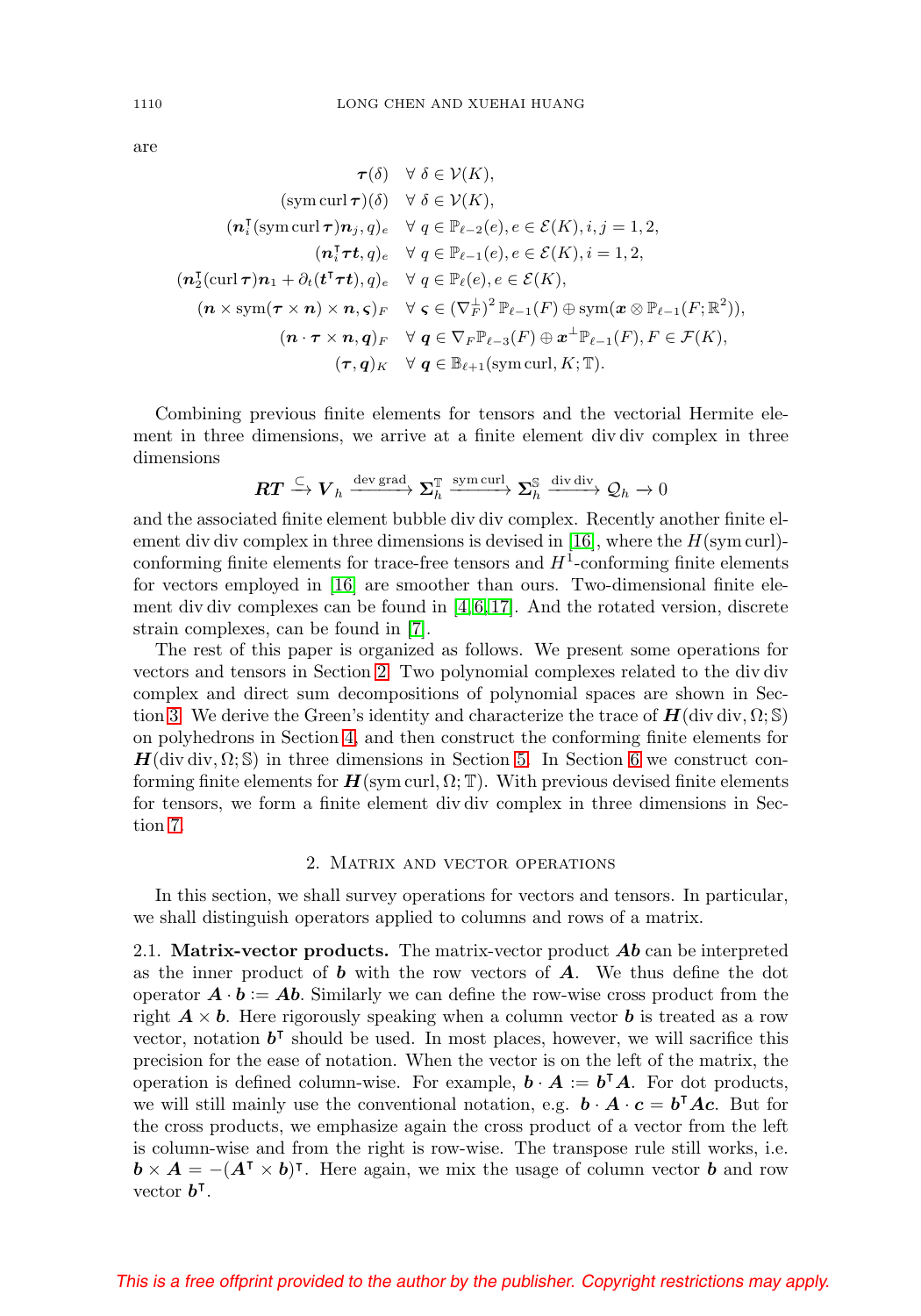The ordering of performing the row and column products does not matter which leads to the associative rule of the triple products

$$
\mathbf{b} \times \mathbf{A} \times \mathbf{c} := (\mathbf{b} \times \mathbf{A}) \times \mathbf{c} = \mathbf{b} \times (\mathbf{A} \times \mathbf{c}).
$$

Similar rules hold for  $\mathbf{b} \cdot \mathbf{A} \cdot \mathbf{c}$  and  $\mathbf{b} \cdot \mathbf{A} \times \mathbf{c}$  and thus parentheses can be safely skipped when no differentiation is involved.

For two column vectors  $u, v$ , the tensor product  $u \otimes v := uv^{\intercal}$  is a matrix which is also known as the dyadic product  $uv := uv^{\dagger}$  with more clean notation (one  $\dagger$ is skipped). The row-wise product and column-wise product of *uv* with another vector will be applied to the neighboring vector

<span id="page-4-0"></span>(10) 
$$
\boldsymbol{x} \cdot (\boldsymbol{u}\boldsymbol{v}) = (\boldsymbol{x} \cdot \boldsymbol{u})\boldsymbol{v}^{\mathsf{T}}, \quad (\boldsymbol{u}\boldsymbol{v}) \cdot \boldsymbol{x} = \boldsymbol{u}(\boldsymbol{v} \cdot \boldsymbol{x}),
$$

<span id="page-4-1"></span>(11)  $\boldsymbol{x} \times (\boldsymbol{u}\boldsymbol{v}) = (\boldsymbol{x} \times \boldsymbol{u})\boldsymbol{v}, \quad (\boldsymbol{u}\boldsymbol{v}) \times \boldsymbol{x} = \boldsymbol{u}(\boldsymbol{v} \times \boldsymbol{x}).$ 

2.2. **Differentiation.** We treat Hamilton operator  $\nabla = (\partial_1, \partial_2, \partial_3)^\intercal$  as a column vector. For a vector function  $u = (u_1, u_2, u_3)^\intercal$ , curl  $u = \nabla \times u$ , and div  $u = \nabla \cdot u$ are standard differential operations. Define  $\nabla u = \nabla u^{\dagger} = (\partial_i u_j)$ , which can be understood as the dyadic product of Hamilton operator  $\nabla$  and column vector  $\boldsymbol{u}$ .

Applying matrix-vector operations to the Hamilton operator  $\nabla$ , we get columnwise differentiation  $\nabla \cdot \mathbf{A}, \nabla \times \mathbf{A}$ , and row-wise differentiation  $\mathbf{A} \cdot \nabla, \mathbf{A} \times \nabla$ . Conventionally, the differentiation is applied to the function after the  $\nabla$  symbol. So a more conventional notation is

$$
\boldsymbol{A} \cdot \nabla := (\nabla \cdot \boldsymbol{A}^\intercal)^\intercal, \quad \boldsymbol{A} \times \nabla := -(\nabla \times \boldsymbol{A}^\intercal)^\intercal.
$$

By moving the differential operator to the right, the notation is simplified and the transpose rule for matrix-vector products can be formally used. Again the right most column vector  $\nabla$  is treated as a row vector  $\nabla^{\intercal}$  to make the notation cleaner.

In the literature, differential operators are usually applied row-wisely to tensors. To distinguish with  $\nabla$  notation, we define operators in letters as

grad 
$$
\mathbf{u} := \mathbf{u} \nabla^{\mathsf{T}} = (\partial_j u_i) = (\nabla \mathbf{u})^{\mathsf{T}},
$$
  
\ncurl  $\mathbf{A} := -\mathbf{A} \times \nabla = (\nabla \times \mathbf{A}^{\mathsf{T}})^{\mathsf{T}},$   
\ndiv  $\mathbf{A} := \mathbf{A} \cdot \nabla = (\nabla \cdot \mathbf{A}^{\mathsf{T}})^{\mathsf{T}}.$ 

Note that for vector functions, the differentiation written in letters are equivalent to ∇ notation while for tensors they are slightly different. The double divergence operator can be written as

$$
\operatorname{div} \operatorname{div} \mathbf{A} := \nabla \cdot \mathbf{A} \cdot \nabla.
$$

As the column and row operations are independent, the ordering of operations is not important and parentheses can be skipped.

2.3. **Matrix decompositions.** Denote the space of all  $3 \times 3$  matrices by M, all symmetric  $3 \times 3$  matrices by S, all skew-symmetric  $3 \times 3$  matrices by K, and all trace-free  $3 \times 3$  matrices by T. For any matrix  $\mathbf{B} \in \mathbb{M}$ , we can decompose it into symmetric and skew-symmetric parts as

$$
\boldsymbol{B} = \text{sym}(\boldsymbol{B}) + \text{skw}(\boldsymbol{B}) := \frac{1}{2}(\boldsymbol{B} + \boldsymbol{B}^{\mathsf{T}}) + \frac{1}{2}(\boldsymbol{B} - \boldsymbol{B}^{\mathsf{T}}).
$$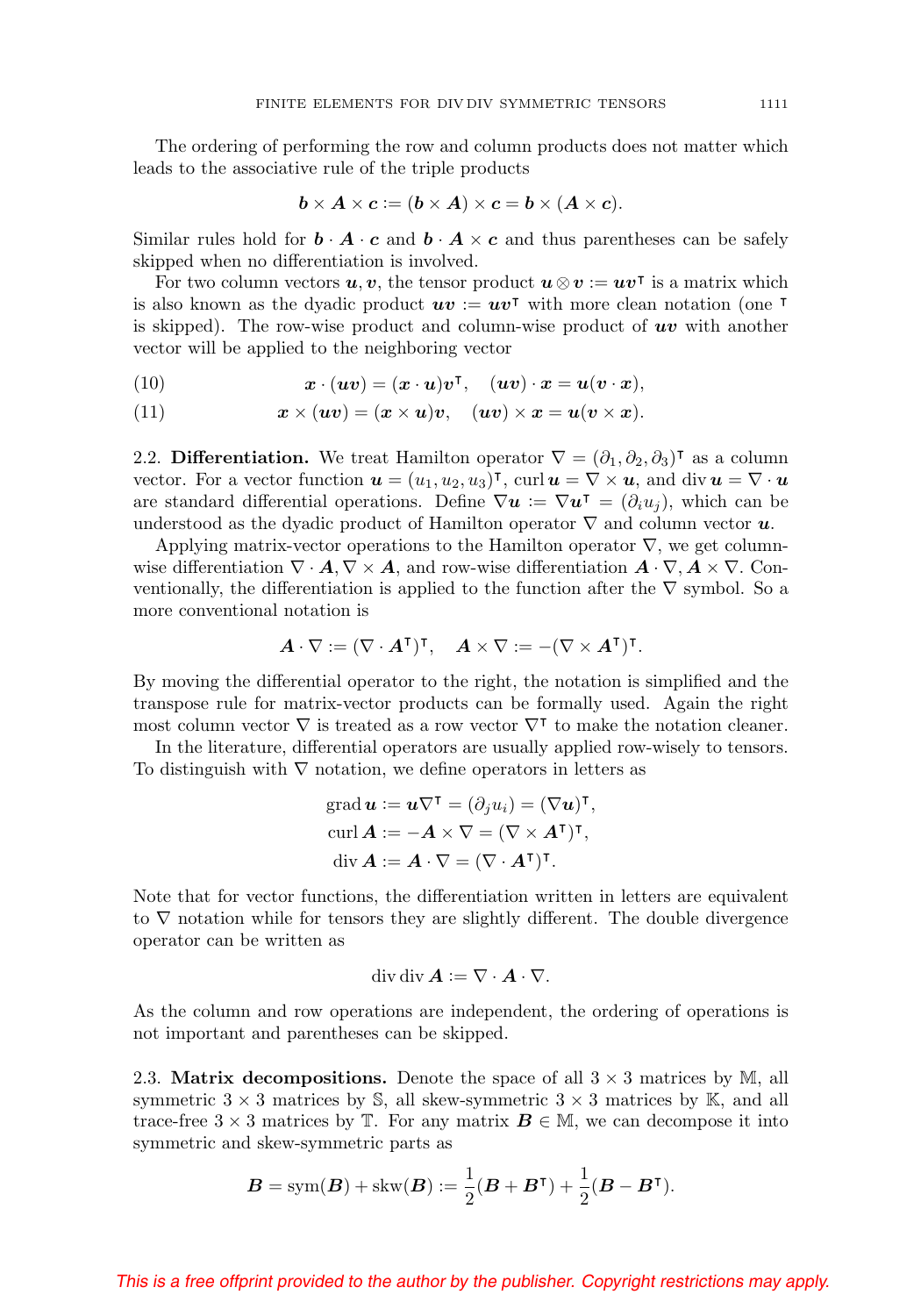We can also decompose it into a direct sum of a trace-free matrix and a scalar matrix as

<span id="page-5-4"></span>(12) 
$$
B = \text{dev } B + \frac{1}{3} \text{tr}(B)I := (B - \frac{1}{3} \text{tr}(B)I) + \frac{1}{3} \text{tr}(B)I.
$$

Define the sym curl operator for a matrix *A*

sym curl 
$$
\mathbf{A} := \frac{1}{2} (\nabla \times \mathbf{A}^{\mathsf{T}} + (\nabla \times \mathbf{A}^{\mathsf{T}})^{\mathsf{T}}) = \frac{1}{2} (\nabla \times \mathbf{A}^{\mathsf{T}} - \mathbf{A} \times \nabla).
$$

We define an isomorphism between  $\mathbb{R}^3$  and the space of skew-symmetric matrices K as follows: for a vector  $\boldsymbol{\omega} = (\omega_1, \omega_2, \omega_3)^\intercal \in \mathbb{R}^3$ ,

$$
\text{mskw}\,\boldsymbol{\omega} := \begin{pmatrix} 0 & -\omega_3 & \omega_2 \\ \omega_3 & 0 & -\omega_1 \\ -\omega_2 & \omega_1 & 0 \end{pmatrix}.
$$

Obviously mskw :  $\mathbb{R}^3 \to \mathbb{K}$  is a bijection. We define vskw :  $\mathbb{M} \to \mathbb{R}^3$  by vskw :=  $m$ skw $^{-1}$  ∘ skw.

We will use the following identities for smooth enough vector or matrix functions

(13) 
$$
skw(grad \mathbf{u}) = \frac{1}{2} (mskw curl \mathbf{u}),
$$

$$
skw(curl \mathbf{A}) = \frac{1}{2} mskw [div(\mathbf{A}^{\mathsf{T}}) - grad(tr(\mathbf{A}))],
$$

<span id="page-5-2"></span><span id="page-5-1"></span>(14) 
$$
\operatorname{div} \operatorname{mskw} \boldsymbol{u} = -\operatorname{curl} \boldsymbol{u},
$$

<span id="page-5-0"></span>(15) 
$$
\operatorname{curl}(u\mathbf{I}) = -\operatorname{mskw}\operatorname{grad}(u),
$$

<span id="page-5-3"></span>(16) 
$$
\operatorname{tr}(\boldsymbol{\tau} \times \boldsymbol{x}) = -2\boldsymbol{x} \cdot \operatorname{vskw} \boldsymbol{\tau},
$$

which can be verified by a direct calculation. More identities involving the matrix operation and differentiation are summarized in [\[1\]](#page-34-5).

2.4. **Projections to a plane.** Given a plane  $F$  with normal vector  $n$ , for a vector  $v \in \mathbb{R}^3$ , we have the orthogonal decomposition

$$
\boldsymbol{v}=\Pi_n\boldsymbol{v}+\Pi_F\boldsymbol{v} \coloneqq (\boldsymbol{v}\cdot\boldsymbol{n})\boldsymbol{n} + (\boldsymbol{n}\times\boldsymbol{v})\times\boldsymbol{n}.
$$

The vector  $\Pi_F^{\perp} \bm{v} := \bm{n} \times \bm{v}$  is also on the plane F and is a rotation of  $\Pi_F \bm{v}$  by  $90^{\circ}$ counter-clockwise with respect to *n*. We treat Hamilton operator  $\nabla = (\partial_1, \partial_2, \partial_3)^\intercal$ as a column vector and define

$$
\nabla_F^{\perp} \coloneqq \boldsymbol{n} \times \nabla, \quad \nabla_F := \Pi_F \nabla = (\boldsymbol{n} \times \nabla) \times \boldsymbol{n}.
$$

For a scalar function  $v$ ,

$$
\operatorname{grad}_{F} v := \nabla_{F} v = \Pi_{F}(\nabla v),
$$

$$
\operatorname{curl}_{F} v := \nabla_{F}^{\perp} v = \mathbf{n} \times \nabla v
$$

are the surface gradient and surface curl, respectively. For a vector function  $v$ ,  $\nabla_F \cdot \mathbf{v}$  is the surface divergence

$$
\operatorname{div}_F v := \nabla_F \cdot v = \nabla_F \cdot (\Pi_F v).
$$

By the cyclic invariance of the mix product and the fact *n* is constant, the surface rot operator is

$$
\mathrm{rot}_F\boldsymbol v:=\nabla_F^{\perp}\cdot\boldsymbol v=(\boldsymbol n\times\nabla)\cdot\boldsymbol v=\boldsymbol n\cdot(\nabla\times\boldsymbol v),
$$

<span id="page-5-5"></span>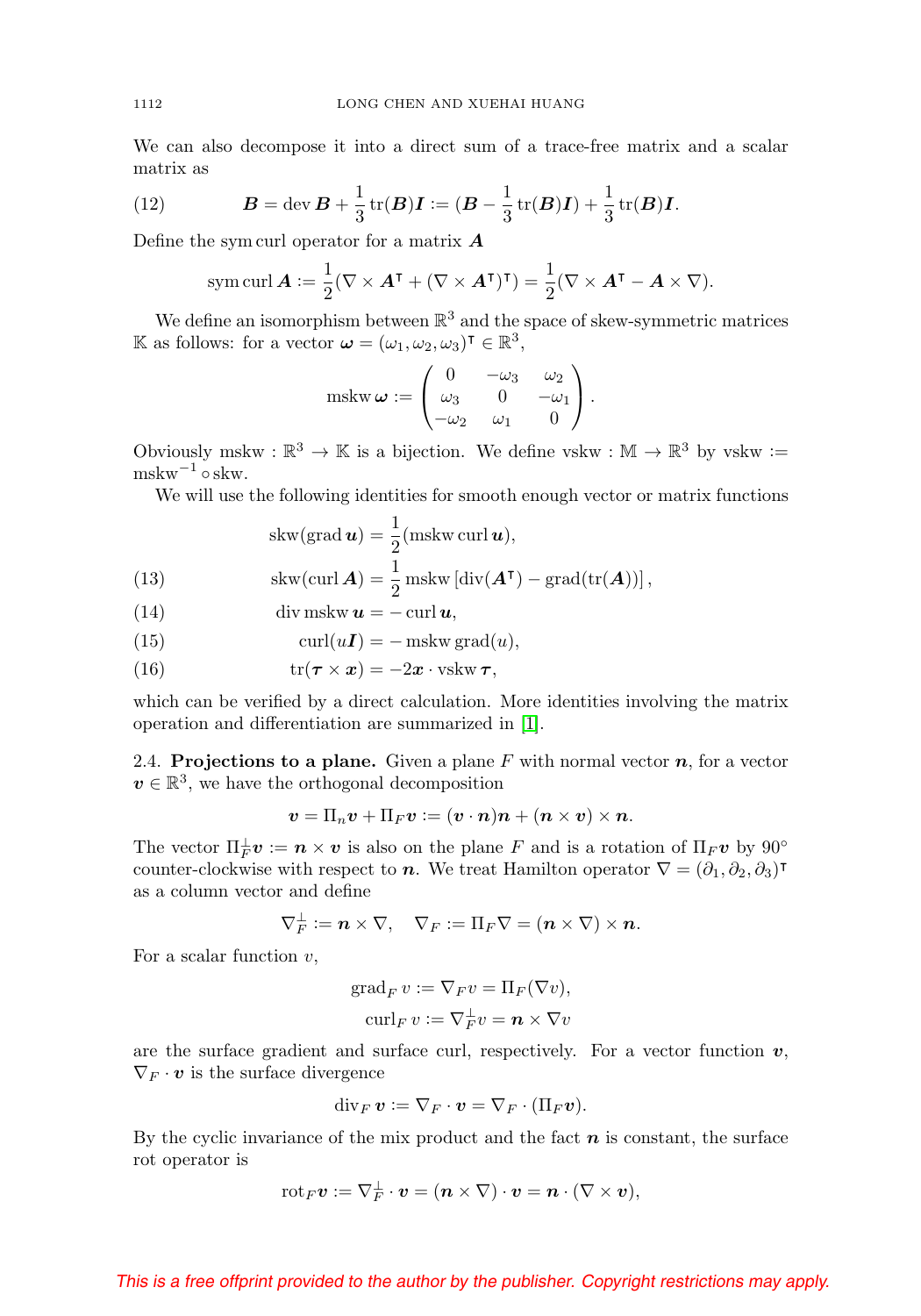<span id="page-6-6"></span>which is the normal component of  $\nabla \times v$ . The tangential trace of  $\nabla \times v$  is

<span id="page-6-5"></span>(17) 
$$
\mathbf{n} \times (\nabla \times \mathbf{v}) = \nabla (\mathbf{n} \cdot \mathbf{v}) - \partial_n \mathbf{v}.
$$

By definition,

<span id="page-6-4"></span>(18) 
$$
\operatorname{rot}_F \boldsymbol{v} = -\operatorname{div}_F (\boldsymbol{n} \times \boldsymbol{v}), \quad \operatorname{div}_F \boldsymbol{v} = \operatorname{rot}_F (\boldsymbol{n} \times \boldsymbol{v}).
$$

Note that the three-dimensional curl operator restricted to a two-dimensional plane F results in two operators:  $\operatorname{curl}_F$  maps a scalar to a vector, which is a rotation of  $\text{grad}_F$ , and rot<sub>F</sub> maps a vector to a scalar which can be thought of as a rotated version of div<sub>F</sub>. The surface differentiations satisfy the property  $\text{div}_F \text{curl}_F = 0$ and  $\mathrm{rot}_F \mathrm{grad}_F = 0$  and when F is simply connected,  $\mathrm{ker}(\mathrm{div}_F) = \mathrm{img}(\mathrm{curl}_F)$  and  $\ker(\mathrm{rot}_F) = \mathrm{img}(\mathrm{grad}_F).$ 

<span id="page-6-0"></span>Differentiation for two-dimensional tensors can be defined similarly.

#### 3. Divdiv complex and polynomial complexes

In this section, we shall consider the div div complex and establish two related polynomial complexes. We assume  $\Omega \subset \mathbb{R}^3$  is a bounded and Lipschitz domain, which is topologically trivial in the sense that it is homeomorphic to a ball. Without loss of generality, we also assume  $\mathbf{0} = (0, 0, 0) \in \Omega$ .

Recall that a Hilbert complex is a sequence of Hilbert spaces connected by a sequence of linear operators satisfying the property: the composition of two consecutive operators vanishes. As all complexes considered in this paper are Hilbert complexes, we will abbreviate a Hilbert complex as a complex. If the range of each map is the kernel of the succeeding map, then a complex is called exact. As  $\Omega$  is topologically trivial, the following de Rham Complex of  $\Omega$  is exact

<span id="page-6-2"></span>(19) 
$$
0 \to H^{1}(\Omega) \xrightarrow{\text{grad}} \mathbf{H}(\text{curl};\Omega) \xrightarrow{\text{curl}} \mathbf{H}(\text{div};\Omega) \xrightarrow{\text{div}} L^{2}(\Omega) \to 0,
$$

where  $\mathbf{H}(\text{curl}, \Omega) := \{ \mathbf{v} \in L^2(\Omega; \mathbb{R}^3) : \text{curl } \mathbf{v} \in L^2(\Omega; \mathbb{R}^3) \}, \mathbf{H}(\text{div}, \Omega) := \{ \mathbf{v} \in \Omega \}$  $L^2(\Omega;\mathbb{R}^3):$  div  $v\in L^2(\Omega)$ .

3.1. **The** div div **complex.** The div div complex in three dimensions reads as [\[1,](#page-34-5)[19\]](#page-35-1)

<span id="page-6-1"></span> $(20)$   $RT \xrightarrow{\subset} H^1(\Omega;\mathbb{R}^3) \xrightarrow{\text{dev grad}} H(\text{sym curl},\Omega;\mathbb{T}) \xrightarrow{\text{sym curl}} H(\text{div div},\Omega;\mathbb{S}) \xrightarrow{\text{div div}} L^2(\Omega) \to 0,$ 

where  $\boldsymbol{RT} := \{ax + b : a \in \mathbb{R}, b \in \mathbb{R}^3\}$  is the space of shape functions of the lowest order Raviart-Thomas element [\[22\]](#page-35-2). For completeness, we prove the exactness of the complex [\(20\)](#page-6-1) following [\[19\]](#page-35-1).

<span id="page-6-3"></span>**Theorem 3.1.** Assume  $\Omega$  is a bounded and topologically trivial Lipschitz domain in  $\mathbb{R}^3$ . Then [\(20\)](#page-6-1) is an exact complex.

Proof. We verify that the composition of consecutive operators vanishes from left to right. Take a function  $v = ax + b \in RT$ , then grad  $v = aI$  and dev  $I = 0$ . For any  $v \in C^2(\Omega;\mathbb{R}^3)$ , it holds from [\(15\)](#page-5-0) that

sym curl dev grad 
$$
\mathbf{v} = \text{sym curl}\left(\text{grad }\mathbf{v} - \frac{1}{3}(\text{div }\mathbf{v})\mathbf{I}\right) = -\frac{1}{3}\text{sym curl}((\text{div }\mathbf{v})\mathbf{I})
$$
  
=  $\frac{1}{3}\text{sym mskw}(\text{grad}(\text{div }\mathbf{v})) = \mathbf{0}.$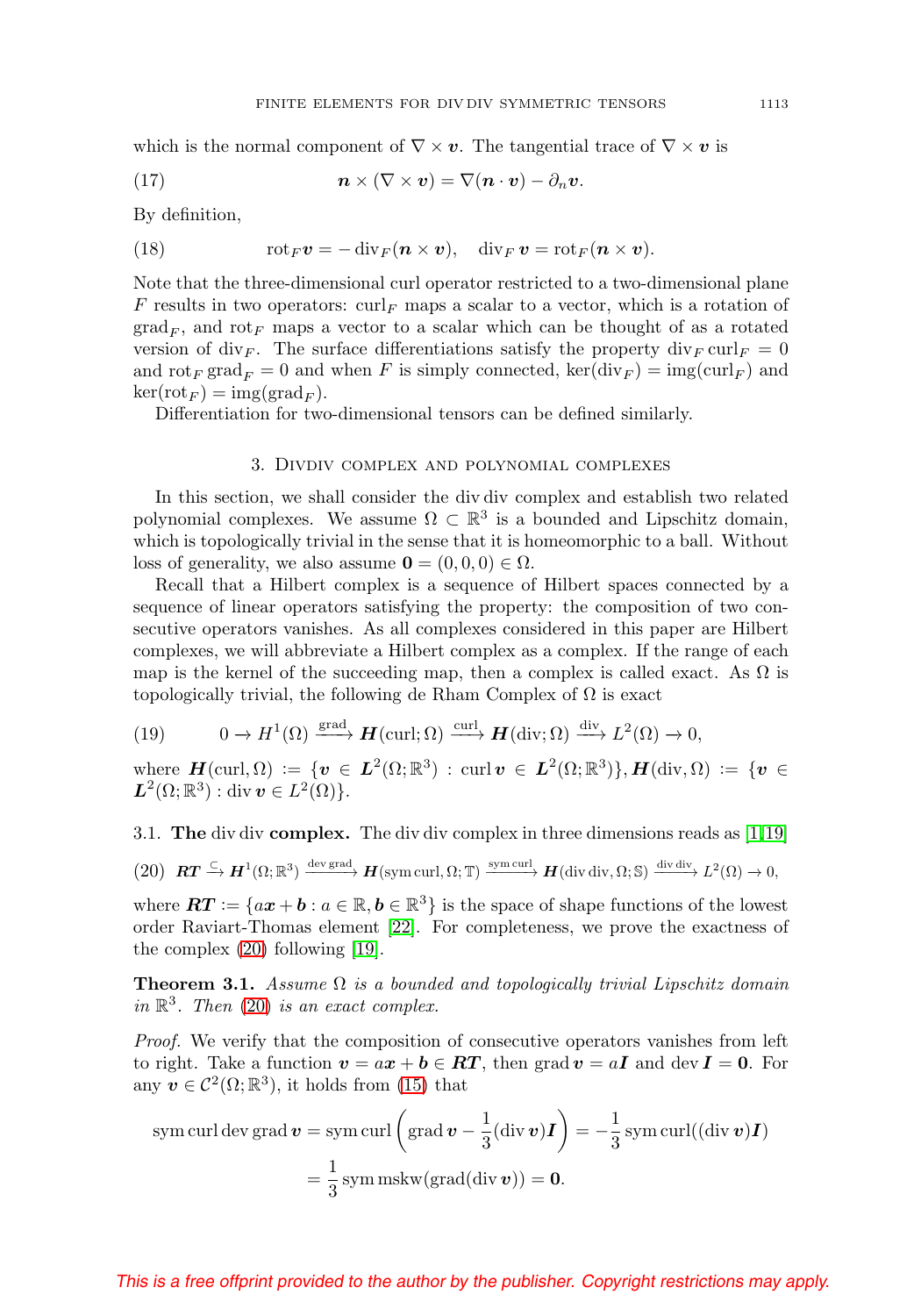By the density argument, we get sym curl dev grad  $H^1(\Omega;\mathbb{R}^3) = 0$ . For any  $\tau \in$  $\mathcal{C}^3(\Omega; \mathbb{T}),$ 

div div sym curl 
$$
\tau = \frac{1}{2} \nabla \cdot (\nabla \times \tau^{\mathsf{T}} - \tau \times \nabla) \cdot \nabla = 0.
$$

Again by the density argument, div div sym curl  $H(\text{sym curl}, \Omega; \mathbb{T}) = 0$ . Thus [\(20\)](#page-6-1) is a complex.

We then verify the exactness of [\(20\)](#page-6-1) from the right to the left.

(1) div div  $H$ (div div,  $\Omega$ ; S) =  $L^2(\Omega)$ .

Recursively applying the exactness of de Rham complex [\(19\)](#page-6-2), we can prove div div  $H$ (div div,  $\Omega$ ; M) =  $L^2(\Omega)$  without the symmetry requirement, where the space  $H$ (div div,  $\Omega$ ; M) = { $\tau \in L^2(\Omega; M)$  : div div  $\tau \in L^2(\Omega)$  }.

Any skew-symmetric  $\tau$  can be written as  $\tau = \text{mskw } v$  for  $v = \text{vskw}(\tau)$ . Assume  $v \in C^2(\Omega;\mathbb{R}^3)$ ; it follows from [\(14\)](#page-5-1) that

<span id="page-7-0"></span>(21) 
$$
\operatorname{div} \operatorname{div} \mathbf{\tau} = \operatorname{div} \operatorname{div} \operatorname{mskw} \mathbf{v} = -\operatorname{div} (\operatorname{curl} \mathbf{v}) = 0.
$$

Since div div  $\tau = 0$  for any smooth skew-symmetric tensor field  $\tau$ , we obtain

div div 
$$
\mathbf{H}
$$
(div div,  $\Omega$ ; S) = div div  $\mathbf{H}$ (div div,  $\Omega$ ; M) =  $L^2(\Omega)$ .

 $(2)$   $\mathbf{H}$ (div div,  $\Omega$ ; S)∩ker(div div) = sym curl  $\mathbf{H}$ (sym curl,  $\Omega$ ; T), *i.e. if* div div  $\sigma = 0$ and  $\sigma \in H(\text{div div}, \Omega; \mathbb{S})$ , then there exists a  $\tau \in H(\text{sym curl}, \Omega; \mathbb{T})$ , s.t.  $\sigma =$ sym curl *τ* .

Since div(div  $\sigma$ ) = 0, by the exactness of the de Rham complex and identity [\(14\)](#page-5-1), there exists  $v \in L^2(\Omega;\mathbb{R}^3)$  such that

$$
\operatorname{div} \sigma = \operatorname{curl} v = -\operatorname{div}(\operatorname{mskw} v).
$$

Namely div( $\sigma$  + mskw  $v$ ) = 0. By the existence of regular potentials (cf. [\[10\]](#page-34-6)), there exists  $\widetilde{\tau} \in H^1(\Omega; \mathbb{M})$  such that

$$
\operatorname{curl} \widetilde{\boldsymbol{\tau}} = \boldsymbol{\sigma} + \operatorname{mskw} \boldsymbol{v}.
$$

By the symmetry of  $\sigma$ , we have

$$
\boldsymbol{\sigma} = \operatorname{sym} \operatorname{curl} \widetilde{\boldsymbol{\tau}} = \operatorname{sym} \operatorname{curl} (\operatorname{dev} \widetilde{\boldsymbol{\tau}}) + \frac{1}{3} \operatorname{sym} \operatorname{curl} ((\operatorname{tr} \widetilde{\boldsymbol{\tau}}) \boldsymbol{I}).
$$

From [\(15\)](#page-5-0) we get

sym curl 
$$
((\operatorname{tr} \widetilde{\boldsymbol{\tau}})\boldsymbol{I}) = -\operatorname{sym}(\operatorname{mskw grad}(\operatorname{tr} \widetilde{\boldsymbol{\tau}})) = 0,
$$

which indicates  $\sigma = \text{sym curl } \tau$  with  $\tau = \text{dev } \widetilde{\tau} \in H^1(\Omega; \mathbb{T}).$ <br>(3)  $H(\text{sym curl } \Omega; \mathbb{T}) \cap \text{ker}(\text{sym curl}) = \text{dev } \text{grad } H^1(\Omega; \mathbb{B}^3).$ (3)  $H(\text{sym curl}, \Omega; \mathbb{T}) \cap \text{ker}(\text{sym curl}) = \text{dev grad } H^1(\Omega; \mathbb{R}^3), \text{ i.e. if } \text{sym curl } \tau = 0$ and  $\tau \in H(\text{sym curl}, \Omega; \mathbb{T})$ , then there exists a  $v \in H^1(\Omega; \mathbb{R}^3)$ , s.t.  $\tau = \text{dev grad } v$ .

Since sym(curl  $\tau$ ) = 0 and tr  $\tau$  = 0, we have from [\(13\)](#page-5-2) that

$$
\operatorname{curl} \boldsymbol{\tau} = \operatorname{skw}(\operatorname{curl} \boldsymbol{\tau}) = \frac{1}{2} \operatorname{mskw} \left[ \operatorname{div}(\boldsymbol{\tau}^{\mathsf{T}}) - \operatorname{grad}(\operatorname{tr}(\boldsymbol{\tau})) \right] = \frac{1}{2} \operatorname{mskw}(\operatorname{div}(\boldsymbol{\tau}^{\mathsf{T}})).
$$

Then by  $(14)$ ,

$$
\operatorname{curl}(\operatorname{div}(\boldsymbol{\tau}^{\mathsf{T}})) = -\operatorname{div}(\operatorname{mskw} \operatorname{div}(\boldsymbol{\tau}^{\mathsf{T}})) = -2\operatorname{div}(\operatorname{curl} \boldsymbol{\tau}) = \mathbf{0}.
$$

Thus there exists  $w \in L^2(\Omega)$  satisfying  $\text{div}(\tau) = 2 \text{ grad } w$ , which together with [\(15\)](#page-5-0) implies

$$
\operatorname{curl} \tau = \operatorname{mskw}\operatorname{grad} w = -\operatorname{curl}(w\mathbf{I}).
$$

<span id="page-7-1"></span>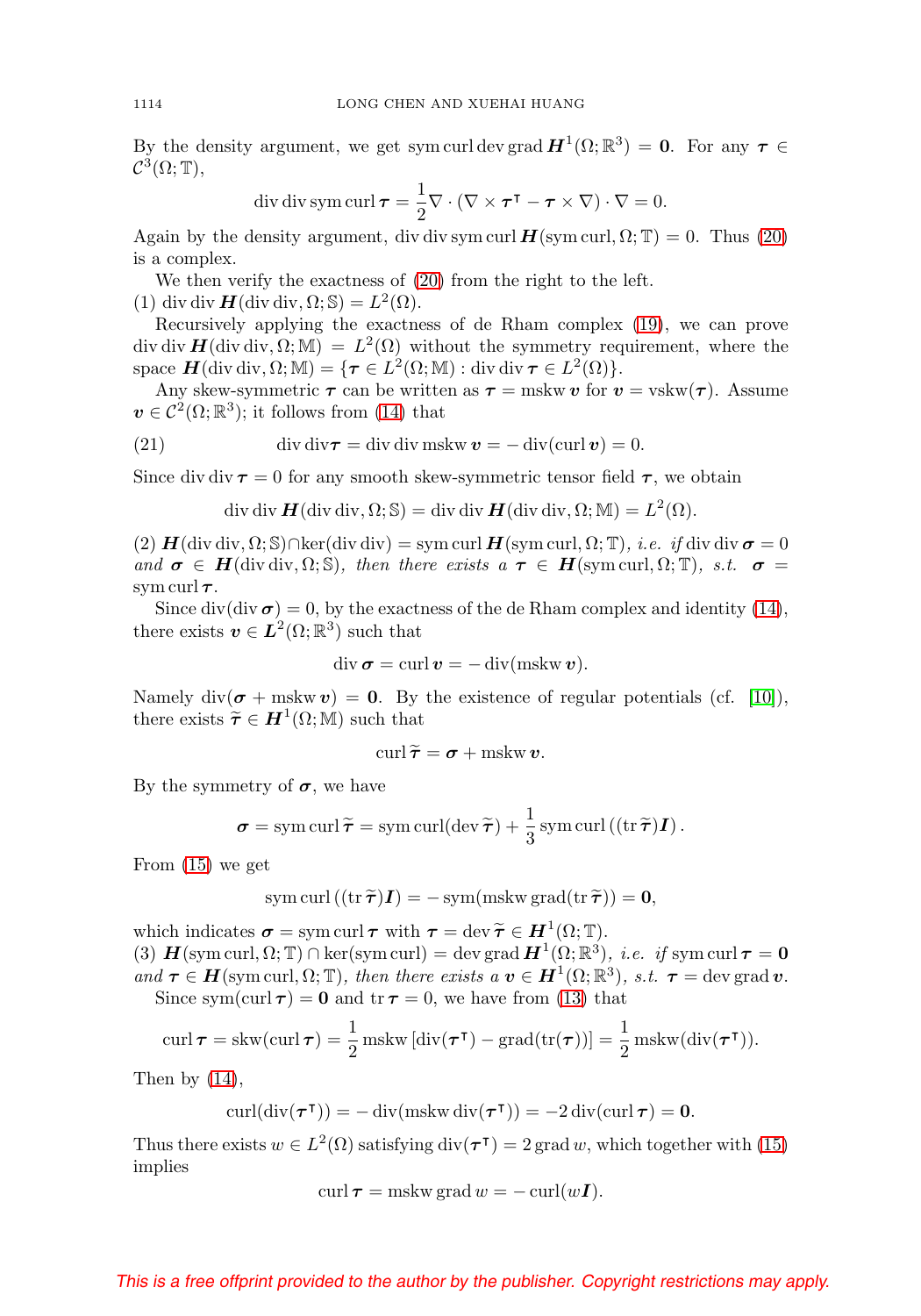<span id="page-8-4"></span>Namely curl( $\tau + wI$ ) = 0. Hence there exists  $v \in H^1(\Omega;\mathbb{R}^3)$  such that  $\tau =$  $-wI + \text{grad } v$ . Noting that  $\tau$  is trace-free, we achieve

$$
\tau = \text{dev}\,\tau = \text{dev}\,\text{grad}\,\boldsymbol{v}.
$$

(4)  $\mathbf{H}^1(\Omega;\mathbb{R}^3) \cap \text{ker}(\text{dev grad}) = \mathbf{R}\mathbf{T}, \text{ i.e. if } \text{dev grad } \mathbf{v} = \mathbf{0} \text{ and } \mathbf{v} \in \mathbf{H}^1(\Omega;\mathbb{R}^3).$ then  $v \in RT$ .

Notice that

<span id="page-8-0"></span>(22) 
$$
\operatorname{grad} \boldsymbol{v} = \frac{1}{3} (\operatorname{div} \boldsymbol{v}) \boldsymbol{I}.
$$

Apply curl on both sides of [\(22\)](#page-8-0) and use [\(15\)](#page-5-0) to get

$$
-\operatorname{mskw}\operatorname{grad}(\operatorname{div}\boldsymbol{v})=\operatorname{curl}((\operatorname{div}\boldsymbol{v})\boldsymbol{I})=3\operatorname{curl}(\operatorname{grad}\boldsymbol{v})=0.
$$

Hence div  $v$  is a constant, which combined with [\(22\)](#page-8-0) implies that  $v$  is a linear function. Assume  $v = Ax + b$  with  $A \in \mathbb{M}$  and  $b \in \mathbb{R}^3$ ; then [\(22\)](#page-8-0) becomes  $A = \frac{1}{3} \text{tr}(A)$ *I*, and consequently  $v \in RT$ .  $\Box$ 

Thus the complex  $(20)$  is exact.

The div div complex [\(20\)](#page-6-1) is the so-called domain complex. By [\[1,](#page-34-5) Theorem 2], there exist bounded regular potentials. For example, for  $\tau \in H(\text{div div}, \Omega; \mathbb{S})$  and div div  $\tau = 0$ , there exists a regular potential  $\sigma \in H^1(\Omega; \mathbb{T})$  s.t. sym curl  $\sigma = \tau$ .

3.2. **A polynomial** div div **complex.** Given a bounded domain  $G \subset \mathbb{R}^3$  and a non-negative integer m, let  $\mathbb{P}_m(G)$  stand for the set of all polynomials in G with the total degree no more than m, and  $\mathbb{P}_m(G; \mathbb{X})$  with X being M, S, K, T or  $\mathbb{R}^3$  denotes the tensor or vector version. Recall that  $\dim \mathbb{P}_k(G) = \binom{k+3}{3}$ ,  $\dim \mathbb{M} = 9, \dim \mathbb{S} = 6, \dim \mathbb{K} = 3, \text{ and } \dim \mathbb{T} = 8.$  For a linear operator T defined on a finite dimensional linear space  $V$ , we have the relation

<span id="page-8-3"></span>(23) 
$$
\dim V = \dim \ker(T) + \dim \operatorname{img}(T),
$$

which can be used to count dim img(T) provided the space ker(T) is identified and vice versa.

The polynomial de Rham complex is

<span id="page-8-1"></span>
$$
(24) \qquad \mathbb{R} \xrightarrow{\subset} \mathbb{P}_{k+1}(\Omega) \xrightarrow{\text{grad}} \mathbb{P}_k(\Omega; \mathbb{R}^3) \xrightarrow{\text{curl}} \mathbb{P}_{k-1}(\Omega; \mathbb{R}^3) \xrightarrow{\text{div}} \mathbb{P}_{k-2}(\Omega) \to 0.
$$

As  $\Omega$  is topologically trivial, complex [\(24\)](#page-8-1) is also exact, i.e., the range of each map is the kernel of the succeeding map.

**Lemma 3.2.** The polynomial div div complex

<span id="page-8-2"></span>
$$
(25) \mathbf{RT} \xrightarrow{\subset} \mathbb{P}_{k+2}(\Omega; \mathbb{R}^3) \xrightarrow{\text{dev grad}} \mathbb{P}_{k+1}(\Omega; \mathbb{T}) \xrightarrow{\text{sym curl}} \mathbb{P}_k(\Omega; \mathbb{S}) \xrightarrow{\text{div div div}} \mathbb{P}_{k-2}(\Omega) \to 0
$$
  
is exact.

Proof. Clearly [\(25\)](#page-8-2) is a complex due to Theorem [3.1.](#page-6-3) We then verify the exactness. (1)  $\mathbb{P}_{k+2}(\Omega;\mathbb{R}^3) \cap \text{ker}(\text{dev grad}) = RT$ . By the exactness of the complex [\(20\)](#page-6-1),

$$
\boldsymbol{RT} \subseteq \mathbb P_{k+2}(\Omega;\mathbb R^3)\cap\ker(\text{dev grad})\subseteq \boldsymbol{H}^1(\Omega;\mathbb R^3)\cap\ker(\text{dev grad})=\boldsymbol{RT}.
$$

(2)  $\mathbb{P}_{k+1}(\Omega; \mathbb{T}) \cap \ker(\text{sym curl}) = \text{dev grad } \mathbb{P}_{k+2}(\Omega; \mathbb{R}^3), \text{ i.e. if } \text{sym curl } \tau = 0 \text{ and }$  $\tau \in \mathbb{P}_{k+1}(\Omega;\mathbb{T})$ , then there exists  $a \mathbf{v} \in \mathbb{P}_{k+2}(\Omega;\mathbb{R}^3)$ , *s.t.*  $\tau = \text{dev grad } v$ .

As sym curl  $\tau = 0$ , there exists  $v \in H^1(\Omega;\mathbb{R}^3)$  satisfying  $\tau = \text{dev grad } v$ , i.e.  $\tau = \text{grad } v - \frac{1}{3} (\text{div } v) I$ . Then we get from [\(15\)](#page-5-0) that

$$
\mathrm{mskw}(\mathrm{grad\,div\boldsymbol{v}})=-\mathrm{curl}((\mathrm{div\,}\boldsymbol{v})\boldsymbol{I})=3\,\mathrm{curl}(\boldsymbol{\tau}-\mathrm{grad\,}\boldsymbol{v})=3\,\mathrm{curl\,}\boldsymbol{\tau},
$$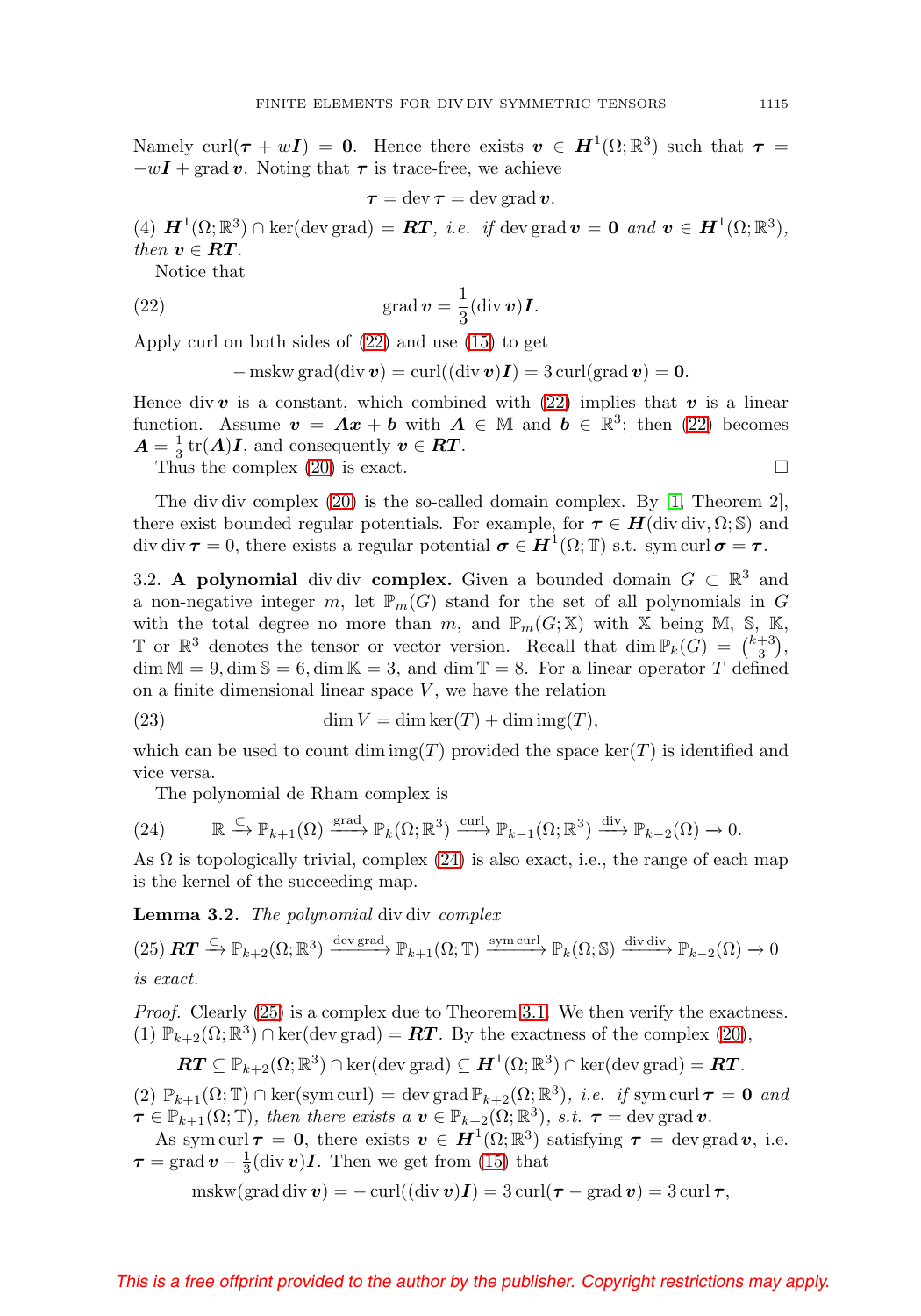<span id="page-9-5"></span>which implies grad div  $v = 3$  vskw(curl  $\tau$ )  $\in \mathbb{P}_k(\Omega;\mathbb{R}^3)$ . Hence div  $v \in \mathbb{P}_{k+1}(\Omega)$ . And thus grad  $\boldsymbol{v} = \boldsymbol{\tau} + \frac{1}{3} (\text{div } \boldsymbol{v}) \boldsymbol{I} \in \mathbb{P}_{k+1}(\Omega; \mathbb{M})$ . As a result  $\boldsymbol{v} \in \mathbb{P}_{k+2}(\Omega; \mathbb{R}^3)$ .

(3) div div  $\mathbb{P}_k(\Omega;\mathbb{S}) = \mathbb{P}_{k-2}(\Omega)$ . Recursively applying the exactness of de Rham complex [\(24\)](#page-8-1), we can prove div div  $\mathbb{P}_k(\Omega;\mathbb{M}) = \mathbb{P}_{k-2}(\Omega)$ . Then from [\(21\)](#page-7-0) we have that

$$
\operatorname{div} \operatorname{div} \mathbb{P}_k(\Omega; \mathbb{S}) = \operatorname{div} \operatorname{div} \mathbb{P}_k(\Omega; \mathbb{M}) = \mathbb{P}_{k-2}(\Omega).
$$

(4)  $\mathbb{P}_k(\Omega; \mathbb{S}) \cap \text{ker}(\text{div div}) = \text{sym curl } \mathbb{P}_{k+1}(\Omega; \mathbb{T}).$ 

Obviously sym curl  $\mathbb{P}_{k+1}(\Omega;\mathbb{T}) \subseteq (\mathbb{P}_{k}(\Omega;\mathbb{S}) \cap \text{ker}(\text{div div})).$  As div div :  $\mathbb{P}_{k}(\Omega;\mathbb{S})$  $\rightarrow \mathbb{P}_{k-2}(\Omega)$  is surjective by step (3), using [\(23\)](#page-8-3), we have

$$
\dim \mathbb{P}_k(\Omega; \mathbb{S}) \cap \ker(\text{div div}) = \dim \mathbb{P}_k(\Omega; \mathbb{S}) - \dim \mathbb{P}_{k-2}(\Omega)
$$

$$
= 6\binom{k+3}{3} - \binom{k+1}{3}
$$

$$
= \frac{1}{6}(5k^3 + 36k^2 + 67k + 36).
$$

<span id="page-9-0"></span>Thanks to results in steps (1) and (2), we can count the dimension of sym curl  $\mathbb{P}_{k+1}(\Omega;\mathbb{T})$ 

dim sym curl 
$$
\mathbb{P}_{k+1}(\Omega; \mathbb{T}) = \dim \mathbb{P}_{k+1}(\Omega; \mathbb{T}) - \dim \operatorname{dev} \operatorname{grad} \mathbb{P}_{k+2}(\Omega; \mathbb{R}^3)
$$
  
\n
$$
= \dim \mathbb{P}_{k+1}(\Omega; \mathbb{T}) - (\dim \mathbb{P}_{k+2}(\Omega; \mathbb{R}^3) - \dim \mathbf{RT})
$$
\n
$$
= 8 {k+4 \choose 3} - 3 {k+5 \choose 3} + 4
$$
\n
$$
= \frac{1}{6} (5k^3 + 36k^2 + 67k + 36).
$$

<span id="page-9-1"></span>We conclude that  $\mathbb{P}_k(\Omega;\mathbb{S}) \cap \text{ker}(\text{div div}) = \text{sym curl } \mathbb{P}_{k+1}(\Omega;\mathbb{T})$  as the dimensions match, cf. [\(26\)](#page-9-0) and [\(27\)](#page-9-1).

Therefore the complex  $(25)$  is exact.  $\Box$ 

3.3. **A Koszul complex.** The Koszul complex corresponding to the de Rham complex 
$$
(24)
$$
 is

<span id="page-9-2"></span>(28) 
$$
0 \to \mathbb{P}_{k-2}(\Omega) \xrightarrow{\boldsymbol{x}} \mathbb{P}_{k-1}(\Omega; \mathbb{R}^3) \xrightarrow{\times \boldsymbol{x}} \mathbb{P}_k(\Omega; \mathbb{R}^3) \xrightarrow{\cdot \boldsymbol{x}} \mathbb{P}_{k+1}(\Omega) \to 0,
$$

where the operators are appended to the right of the polynomial, i.e.  $v\mathbf{x}, \mathbf{v} \times \mathbf{x}$ , or  $v \cdot x$ . The following complex is a generalization of the Koszul complex [\(28\)](#page-9-2) to the div div complex [\(25\)](#page-8-2), where operator  $\pi_{RT} : C^1(\Omega;\mathbb{R}^3) \to RT$  is defined as

$$
\boldsymbol{\pi}_{RT}\boldsymbol{v} \coloneqq \boldsymbol{v}(0,0,0) + \frac{1}{3}(\text{div }\boldsymbol{v})(0,0,0)\boldsymbol{x},
$$

and other operators are appended to the right of the polynomial, i.e.,  $pxx^{\dagger}$ ,  $\tau \times x$ , or  $\tau \cdot x$ . The Koszul operator  $xx^{\dagger}$  can also be obtained using the Poincaré operator constructed in [\[8\]](#page-34-7), but others are simpler than those in [\[8\]](#page-34-7).

<span id="page-9-4"></span>**Lemma 3.3.** The following polynomial sequence

<span id="page-9-3"></span>
$$
(29) \ 0 \xrightarrow{\subset} \mathbb{P}_{k-2}(\Omega) \xrightarrow{\boldsymbol{x}\boldsymbol{x}^{\mathsf{T}}} \mathbb{P}_{k}(\Omega;\mathbb{S}) \xrightarrow{\times \boldsymbol{x}} \mathbb{P}_{k+1}(\Omega;\mathbb{T}) \xrightarrow{\cdot \boldsymbol{x}} \mathbb{P}_{k+2}(\Omega;\mathbb{R}^3) \xrightarrow{\boldsymbol{\pi}_{RT}} \boldsymbol{RT} \to \boldsymbol{0}
$$

is an exact complex.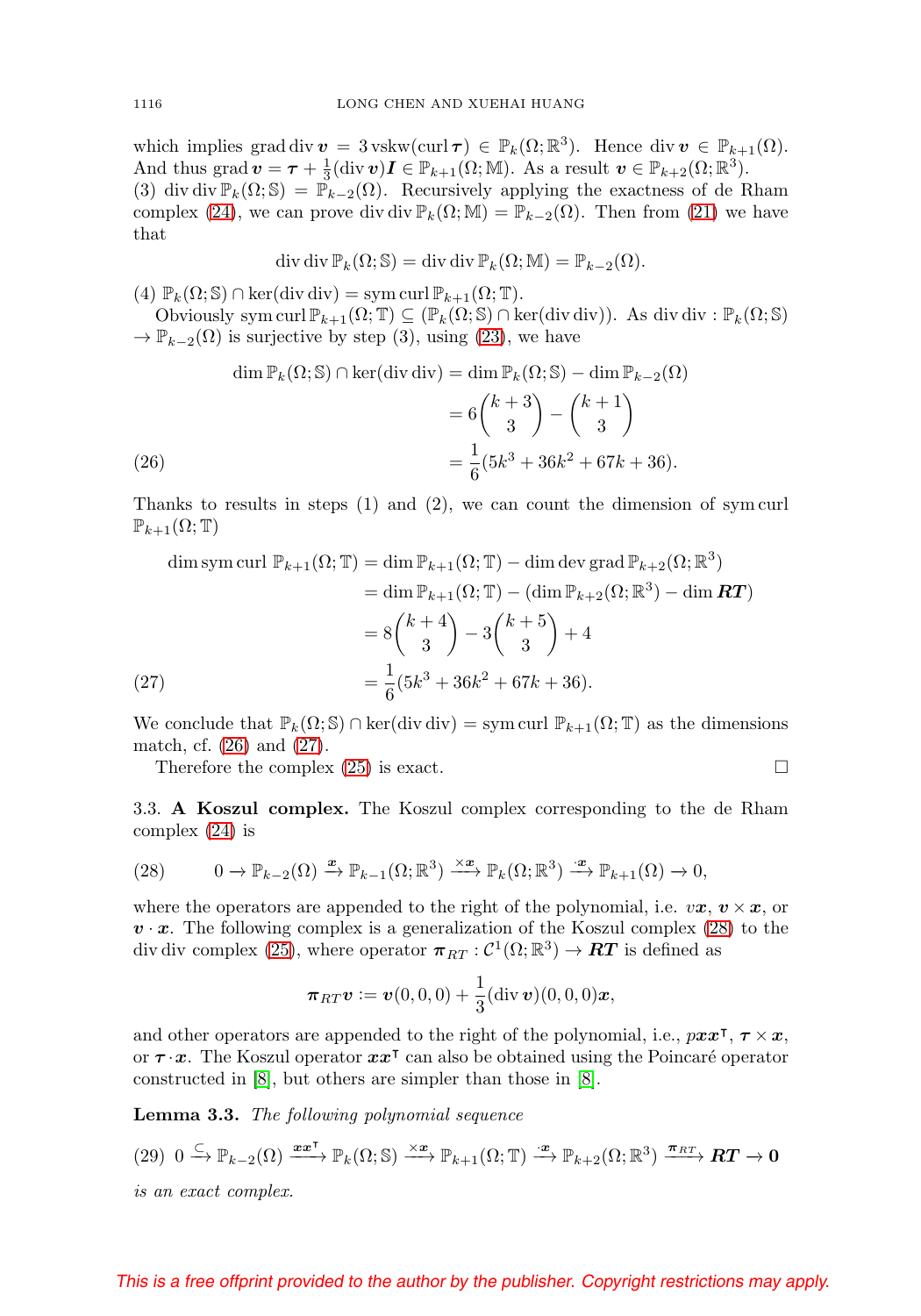*Proof.* In the sequence [\(29\)](#page-9-3) only the mapping  $\mathbb{P}_k(\Omega; \mathbb{S}) \stackrel{\times x}{\longrightarrow} \mathbb{P}_{k+1}(\Omega; \mathbb{T})$  is less obvious, which can be justified by the identity [\(16\)](#page-5-3).

To verify  $(29)$  is a complex, we use the product rule  $(10)-(11)$  $(10)-(11)$  $(10)-(11)$ :

$$
pxx^{\intercal}\times x = px(x\times x)^{\intercal} = 0, \quad (\tau\times x)\cdot x = 0.
$$

To verify  $\pi_{RT}(\tau \cdot x) = 0$  for  $\tau \in \mathbb{P}_{k+1}(\Omega; \mathbb{T})$ , we use the formula

<span id="page-10-0"></span>(30) 
$$
\operatorname{div}(\boldsymbol{\tau}\cdot\boldsymbol{x})=\operatorname{div}(\boldsymbol{\tau}^{\mathsf{T}})\cdot\boldsymbol{x}+\operatorname{tr}\boldsymbol{\tau}=\boldsymbol{x}^{\mathsf{T}}\operatorname{div}(\boldsymbol{\tau}^{\mathsf{T}}),
$$

and therefore evaluating at **0** is zero.

We then verify the exactness of [\(29\)](#page-9-3).

 $(1)$   $\pi_{RT} \mathbb{P}_{k+2}(\Omega;\mathbb{R}^3) = RT$ . It is straightforward to verify

<span id="page-10-2"></span>(31) 
$$
\pi_{RT} v = v \quad \forall \ v \in RT.
$$

Namely  $\pi_{RT}$  is a projector. Consequently, the operator  $\pi_{RT} : \mathbb{P}_{k+2}(\Omega;\mathbb{R}^3) \to RT$ is surjective as  $\mathbf{RT} \subset \mathbb{P}_1(\Omega;\mathbb{R}^3)$ .

 $(2) \mathbb{P}_{k+2}(\Omega; \mathbb{R}^3) \cap \ker(\pi_{RT}) = \mathbb{P}_{k+1}(\Omega; \mathbb{T}) \cdot x$ , *i.e.* if  $\pi_{RT} v = 0$  and  $v \in \mathbb{P}_{k+2}(\Omega; \mathbb{R}^3)$ , then there exists  $a \tau \in \mathbb{P}_{k+1}(\Omega; \mathbb{T})$ , s.t.  $v = \tau \cdot x$ .

Since  $\mathbf{v}(0,0,0) = \mathbf{0}$ , by the fundamental theorem of calculus,

$$
\boldsymbol{v} = \left(\int_0^1 \operatorname{grad} \boldsymbol{v}(t\boldsymbol{x}) \,\mathrm{d}t\right)\boldsymbol{x}.
$$

Using the decomposition [\(12\)](#page-5-4), we conclude that there exist  $\tau_1 \in \mathbb{P}_{k+1}(\Omega;\mathbb{T})$  and  $q \in \mathbb{P}_{k+1}(\Omega)$  such that  $\mathbf{v} = \boldsymbol{\tau}_1 \boldsymbol{x} + q \boldsymbol{x}$ . Again by [\(30\)](#page-10-0), we have

 $\pi_{RT}(qx) = \pi_{RT}v - \pi_{RT}(\tau_1x) = 0,$ 

which indicates  $(\text{div}(q\bm{x}))(0, 0, 0) = 0$ . As  $\text{div}(q\bm{x})=(\bm{x}\cdot\nabla)q+3q$ , we conclude  $q(0, 0, 0) = 0$ . Again using the fundamental theorem of calculus to conclude that there exists  $q_1 \in \mathbb{P}_k(\Omega;\mathbb{R}^3)$  such that  $q = q_1^{\mathsf{T}}x$ . Taking  $\tau = \tau_1 + \frac{3}{2}xq_1^{\mathsf{T}} - \frac{1}{2}q_1^{\mathsf{T}}xI \in$  $\mathbb{P}_{k+1}(\Omega;\mathbb{T})$ , we get

$$
\boldsymbol{\tau}\boldsymbol{x}=\boldsymbol{\tau}_1\boldsymbol{x}+\boldsymbol{xq}_1^{\intercal}\boldsymbol{x}=\boldsymbol{\tau}_1\boldsymbol{x}+q\boldsymbol{x}=\boldsymbol{v}.
$$

 $(3)$   $\mathbb{P}_k(\Omega; \mathbb{S}) \cap \ker((\cdot) \times x) = \mathbb{P}_{k-2}(\Omega) x x^{\intercal},$  *i.e.* if  $\tau \times x = 0$  and  $\tau \in \mathbb{P}_k(\Omega; \mathbb{S}),$  then there exists  $a q \in \mathbb{P}_{k-2}(\Omega)$ , s.t.  $\tau = qx x^{\intercal}$ .

Thanks to  $\tau \times x = 0$ , there exists  $v \in \mathbb{P}_{k-1}(\Omega;\mathbb{R}^3)$  such that  $\tau = vx^{\intercal}$ . By the symmetry of  $\tau$ , it follows

$$
(\boldsymbol{x}\boldsymbol{v}^{\intercal})\times \boldsymbol{x}=(\boldsymbol{v}\boldsymbol{x}^{\intercal})^{\intercal}\times \boldsymbol{x}=\boldsymbol{\tau}\times \boldsymbol{x}=\boldsymbol{0},
$$

which indicates  $v \times x = 0$ . Then there exists  $q \in \mathbb{P}_{k-2}(\Omega)$  satisfying  $v = qx$ . Hence  $\tau = qxx^{\dagger}.$ 

(4)  $\mathbb{P}_{k+1}(\Omega; \mathbb{T}) \cap \ker((\cdot) \cdot x) = \mathbb{P}_{k}(\Omega; \mathbb{S}) \times x.$ 

It follows from steps (1) and (2) that

<span id="page-10-1"></span>
$$
\dim(\mathbb{P}_{k+1}(\Omega; \mathbb{T}) \cap \ker((\cdot) \cdot \boldsymbol{x})) = \dim \mathbb{P}_{k+1}(\Omega; \mathbb{T}) - \dim(\mathbb{P}_{k+1}(\Omega; \mathbb{T})\boldsymbol{x})
$$
  
\n
$$
= \dim \mathbb{P}_{k+1}(\Omega; \mathbb{T}) - \dim(\mathbb{P}_{k+2}(\Omega; \mathbb{R}^3) \cap \ker(\boldsymbol{\pi}_{RT}))
$$
  
\n
$$
= \dim \mathbb{P}_{k+1}(\Omega; \mathbb{T}) - \dim \mathbb{P}_{k+2}(\Omega; \mathbb{R}^3) + 4
$$
  
\n(32)  
\n
$$
= \frac{1}{6}(5k^3 + 36k^2 + 67k + 36).
$$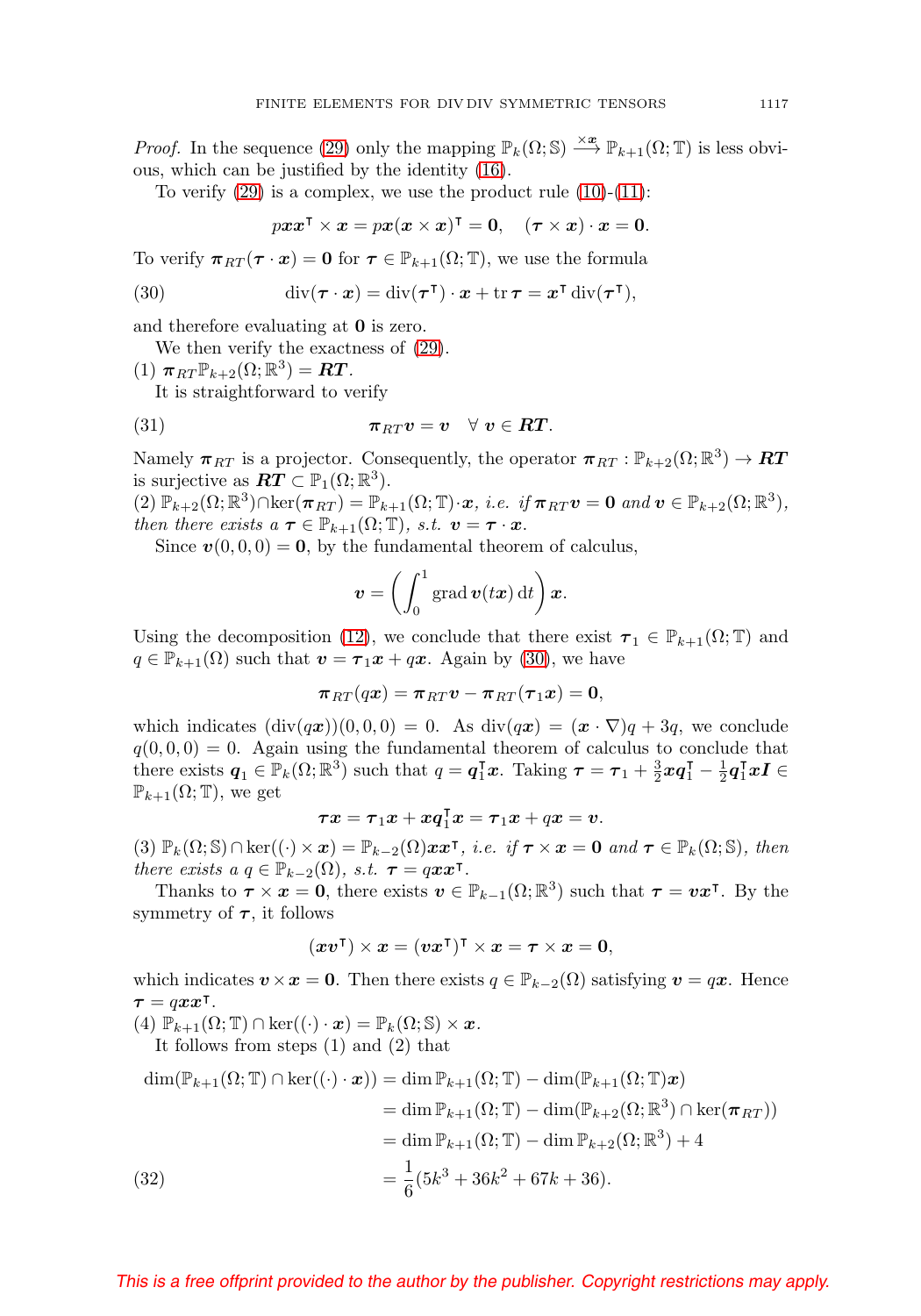And by step (3),

$$
\dim(\mathbb{P}_k(\Omega; \mathbb{S}) \times \mathbf{x}) = \dim \mathbb{P}_k(\Omega; \mathbb{S}) - \dim(\mathbb{P}_k(\Omega; \mathbb{S}) \cap \ker((\cdot) \times \mathbf{x}))
$$
  
= 
$$
\dim \mathbb{P}_k(\Omega; \mathbb{S}) - \dim(\mathbb{P}_{k-2}(\Omega) \mathbf{x} \mathbf{x}^{\mathsf{T}})
$$
  
= 
$$
\frac{1}{6}(5k^3 + 36k^2 + 67k + 36),
$$

which together with [\(32\)](#page-10-1) implies  $\mathbb{P}_{k+1}(\Omega; \mathbb{T}) \cap \text{ker}((\cdot) \cdot x) = \mathbb{P}_k(\Omega; \mathbb{S}) \times x$ .

Therefore the complex  $(29)$  is exact.  $\Box$ 

3.4. **Decomposition of polynomial tensors.** Those two complexes [\(25\)](#page-8-2) and [\(29\)](#page-9-3) can be combined into one double-direction complex

$$
\boldsymbol{RT} \xrightarrow{\subset} \mathbb{P}_{k+2}(\Omega;\mathbb{R}^3) \xrightarrow{\text{dev grad}} \mathbb{P}_{k+1}(\Omega;\mathbb{T}) \xrightarrow{\text{sym curl}} \mathbb{P}_k(\Omega;\mathbb{S}) \xrightarrow{\text{div div } \mathbb{N}} \mathbb{P}_{k-2}(\Omega) \xrightarrow{\subset} 0.
$$

Unlike the Koszul complex for vector functions, we do not have the identity property applied to homogenous polynomials. Fortunately decomposition of polynomial spaces using Koszul and differential operators still holds.

Let  $\mathbb{H}_k(\Omega) := \mathbb{P}_k(\Omega)/\mathbb{P}_{k-1}(\Omega)$  be the space of homogeneous polynomials of degree k. Then by Euler's formula

<span id="page-11-0"></span>(33) 
$$
\boldsymbol{x} \cdot \nabla q = kq \quad \forall \ q \in \mathbb{H}_k(\Omega).
$$

Due to [\(33\)](#page-11-0), we have

<span id="page-11-2"></span>(34) 
$$
\mathbb{P}_k(\Omega) \cap \ker(\boldsymbol{x} \cdot \nabla) = \mathbb{P}_0(\Omega),
$$

<span id="page-11-3"></span>(35)  $\mathbb{P}_k(\Omega) \cap \ker(\mathbf{x} \cdot \nabla + \ell) = \{0\}$ 

for any positive number  $\ell$ .

It follows from [\(31\)](#page-10-2) and the complex [\(29\)](#page-9-3) that

$$
\mathbb{P}_{k+2}(\Omega;\mathbb{R}^3)=\mathbb{P}_{k+1}(\Omega;\mathbb{T})\boldsymbol{x}\oplus\boldsymbol{RT}.
$$

We then move to the space  $\mathbb{P}_{k+1}(\Omega;\mathbb{T})$ .

**Lemma 3.4.** We have the decomposition

<span id="page-11-1"></span>(36) 
$$
\mathbb{P}_{k+1}(\Omega;\mathbb{T})=(\mathbb{P}_k(\Omega;\mathbb{S})\times\boldsymbol{x})\oplus\text{dev grad }\mathbb{P}_{k+2}(\Omega;\mathbb{R}^3).
$$

Proof. Let us count the dimension.

$$
\dim \mathbb{P}_{k+1}(\Omega; \mathbb{T}) = 8 {k+4 \choose 3},
$$

while by the exactness of the Koszul complex [\(29\)](#page-9-3)

$$
\dim \mathbb{P}_k(\Omega; \mathbb{S}) \times \mathbf{x} = \dim \mathbb{P}_k(\Omega; \mathbb{S}) - \mathbf{x} \mathbf{x}^\mathsf{T} \mathbb{P}_{k-2}(\Omega)
$$

$$
= 6 \binom{k+3}{3} - \binom{k+1}{3},
$$

$$
\dim \operatorname{dev} \operatorname{grad} \mathbb{P}_{k+2}(\Omega; \mathbb{R}^3) = \dim \mathbb{P}_{k+2}(\Omega; \mathbb{R}^3) - \ker(\operatorname{dev} \operatorname{grad})
$$

$$
= 3 \binom{k+5}{3} - 4.
$$

By a direct computation, the dimension of space on the left hand side is the summation of the dimension of the two spaces on the right hand side in [\(36\)](#page-11-1). So we only need to prove that the sum in [\(36\)](#page-11-1) is a direct sum.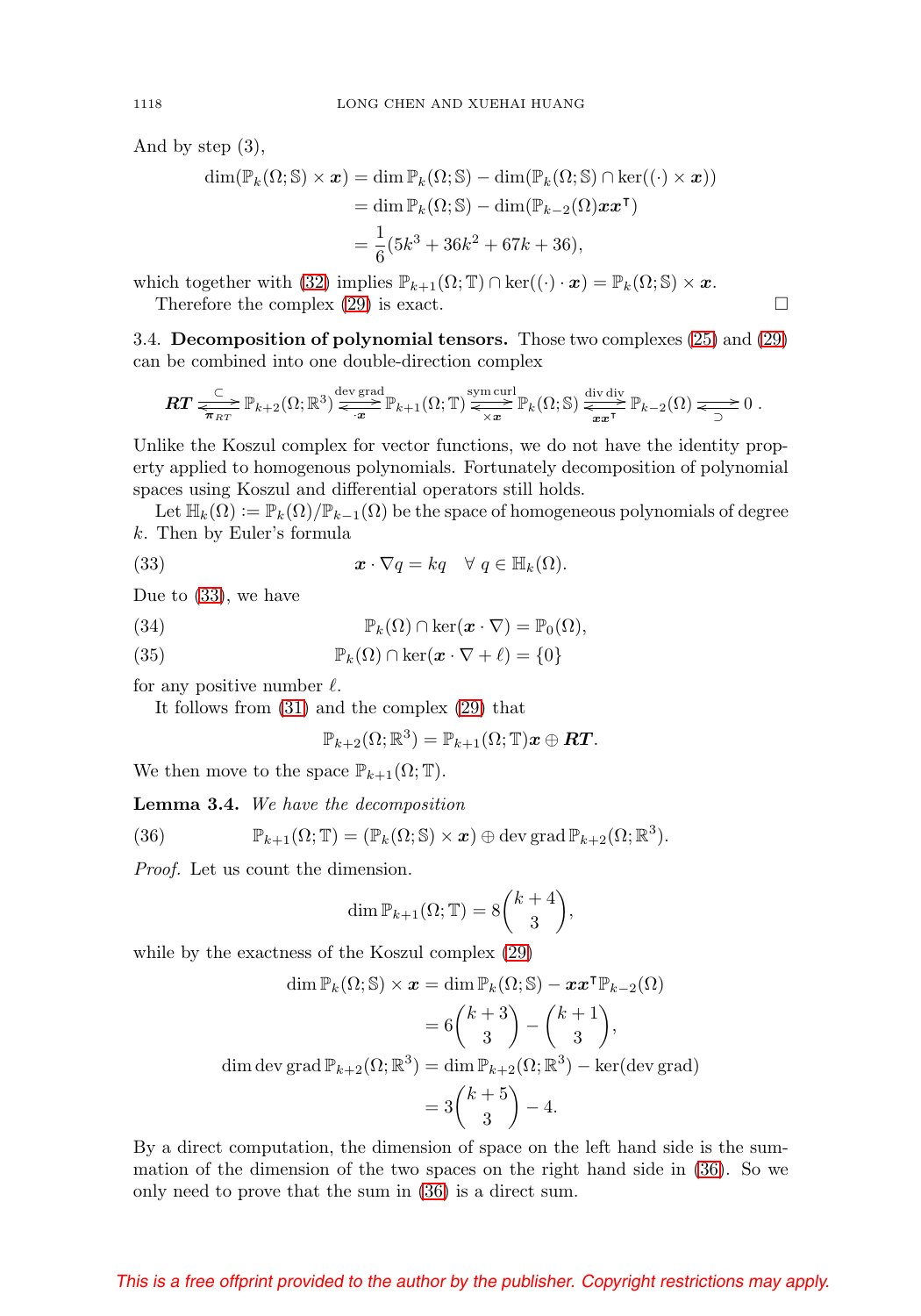<span id="page-12-6"></span>Take  $\tau = \text{dev grad } q$  for some  $q \in \mathbb{P}_{k+2}(\Omega;\mathbb{R}^3)$ , and also assume  $\tau \in \mathbb{P}_k(\Omega;\mathbb{S}) \times \mathbf{x}$ . We have  $\tau \cdot x = (\text{dev grad } q) \cdot x = 0$ , that is

<span id="page-12-0"></span>(37) 
$$
(\operatorname{grad} \boldsymbol{q}) \cdot \boldsymbol{x} = \frac{1}{3} (\operatorname{div} \boldsymbol{q}) \boldsymbol{x}.
$$

Since  $\text{div}((\text{grad}\,\boldsymbol{q})\cdot\boldsymbol{x}) = (1+\boldsymbol{x}\cdot\text{grad}) \,\text{div}\,\boldsymbol{q}$ , applying the divergence operator div on both sides of [\(37\)](#page-12-0) gives

$$
(1 + \boldsymbol{x} \cdot \text{grad}) \operatorname{div} \boldsymbol{q} = \frac{1}{3} (3 + \boldsymbol{x} \cdot \text{grad}) \operatorname{div} \boldsymbol{q}.
$$

Hence  $(\boldsymbol{x} \cdot \text{grad})$  div  $\boldsymbol{q} = 0$ , which together with [\(34\)](#page-11-2) indicates div  $\boldsymbol{q} \in \mathbb{P}_0(\Omega)$ . Due to [\(37\)](#page-12-0), (grad *q*)  $\cdot x$  is a linear function. It follows from [\(33\)](#page-11-0) that  $q \in \mathbb{P}_1(\Omega;\mathbb{R}^3)$  and  $\tau = \text{dev grad } q \in \mathbb{P}_0(\Omega; \mathbb{T})$ , which together with  $\tau \cdot x = 0$  implies  $\tau = 0$ .

Finally we present a decomposition of space  $\mathbb{P}_k(\Omega; \mathbb{S})$ . Let

$$
\mathbb{C}_k(\Omega;\mathbb{S}) := \mathrm{sym} \, \mathrm{curl} \; \mathbb{P}_{k+1}(\Omega;\mathbb{T}), \quad \mathbb{C}_k^{\oplus}(\Omega;\mathbb{S}) := \boldsymbol{x} \boldsymbol{x}^{\intercal} \mathbb{P}_{k-2}(\Omega).
$$

Their dimensions are

<span id="page-12-5"></span>(38) 
$$
\dim \mathbb{C}_k(\Omega; \mathbb{S}) = \frac{1}{6}(5k^3 + 36k^2 + 67k + 36), \quad \dim \mathbb{C}_k^{\oplus}(\Omega; \mathbb{S}) = \frac{1}{6}(k^3 - k).
$$

The calculation of dim  $\mathbb{C}_{k}^{\oplus}(\Omega; \mathbb{S})$  is easy and dim  $\mathbb{C}_{k}(\Omega; \mathbb{S})$  is detailed in [\(27\)](#page-9-1).

# <span id="page-12-4"></span>**Lemma 3.5.** We have

- (i) div div $(xx^{\mathsf{T}}q) = (k+4)(k+3)q$  for any  $q \in \mathbb{H}_k(\Omega)$ .
- (ii) div div :  $\mathbb{C}_{k}^{\oplus}(\Omega; \mathbb{S}) \to \mathbb{P}_{k-2}(\Omega)$  is a bijection.
- (iii)  $\mathbb{P}_k(\Omega; \mathbb{S}) = \mathbb{C}_k(\Omega; \mathbb{S}) \oplus \mathbb{C}_k^{\oplus}(\Omega; \mathbb{S}).$

*Proof.* Since  $\text{div}(\boldsymbol{x}\boldsymbol{x}^{\mathsf{T}}q) = (\text{div}(\boldsymbol{x}q) + q)\boldsymbol{x}$  and  $\text{div}(\boldsymbol{x}q) = (\boldsymbol{x} \cdot \nabla)q + 3q$ , we get

<span id="page-12-1"></span>(39) 
$$
\operatorname{div} \operatorname{div} (\boldsymbol{x} \boldsymbol{x}^\mathsf{T} q) = \operatorname{div} (((\boldsymbol{x} \cdot \nabla + 4)q) \boldsymbol{x}) = (\boldsymbol{x} \cdot \nabla + 3)(\boldsymbol{x} \cdot \nabla + 4)q.
$$

Hence property (i) follows from [\(33\)](#page-11-0). Property (ii) is obtained by writing  $\mathbb{P}_{k-2}(\Omega) =$  $\bigoplus_{i=0}^{k-2} \mathbb{H}_i(\Omega)$ . Now we prove property (iii). First the dimension of space on the left hand side is the summation of the dimension of the two spaces on the right hand side in (iii). Assume  $q \in \mathbb{P}_{k-2}(\Omega)$  satisfies  $xx^{\dagger}q \in \mathbb{C}_{k}(\Omega; \mathbb{S})$ , which means

$$
\operatorname{div} \operatorname{div} (\boldsymbol{x} \boldsymbol{x}^\mathsf{T} \boldsymbol{q}) = 0.
$$

Thus  $q = 0$  from [\(39\)](#page-12-1) and [\(35\)](#page-11-3) and consequently property (iii) holds.  $\Box$ 

For the simplification of the degrees of freedom, we need another decomposition of the symmetric tensor polynomial space, which can be derived from the polynomial Hessian complex

<span id="page-12-2"></span>
$$
(40) \quad \mathbb{P}_1(\Omega) \xrightarrow{\subset} \mathbb{P}_{k+2}(\Omega) \xrightarrow{\text{hess}} \mathbb{P}_k(\Omega; \mathbb{S}) \xrightarrow{\text{curl}} \mathbb{P}_{k-1}(\Omega; \mathbb{T}) \xrightarrow{\text{div}} \mathbb{P}_{k-2}(\Omega; \mathbb{R}^3) \xrightarrow{\sim} 0,
$$

where  $\pi_1 v := v(0,0,0) + \mathbf{x}^\intercal(\nabla v)(0,0,0)$ . A proof of the exactness of [\(40\)](#page-12-2) is similar to that of Lemma [3.3](#page-9-4) and can be found in [\[5\]](#page-34-8). Based on [\(40\)](#page-12-2), we have the following decomposition of symmetric polynomial tensors.

**Lemma 3.6.** It holds

<span id="page-12-3"></span>(41) 
$$
\mathbb{P}_k(\Omega; \mathbb{S}) = \nabla^2 \mathbb{P}_{k+2}(\Omega) \oplus \text{sym}(\mathbb{P}_{k-1}(\Omega; \mathbb{T}) \times \mathbf{x}).
$$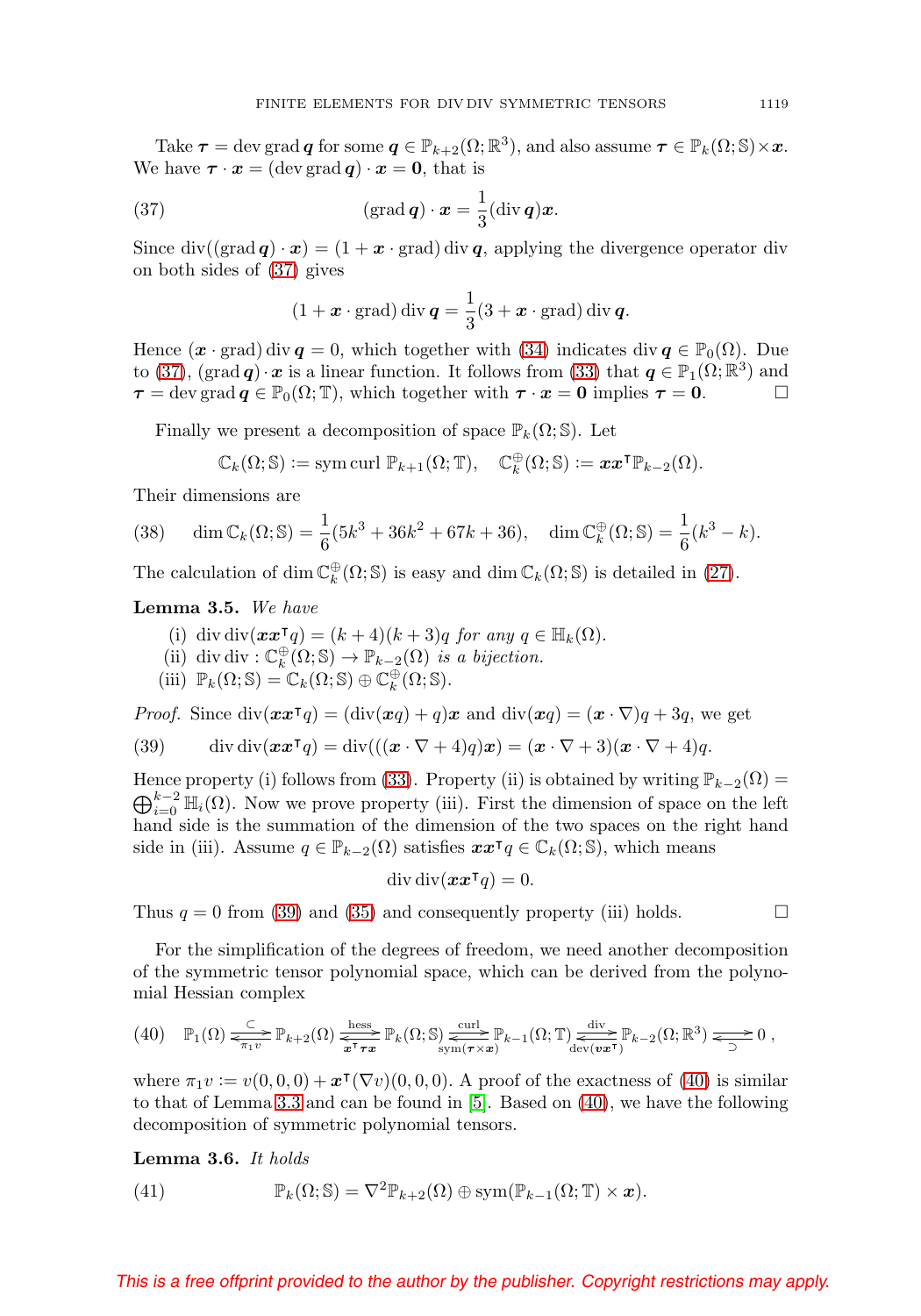<span id="page-13-4"></span>Proof. Obviously the space on the right is contained in the space on the left. We then count the dimensions of spaces on both sides:

$$
\dim \mathbb{P}_k(\Omega; \mathbb{S}) = 6\binom{k+3}{3} = (k+3)(k+2)(k+1),
$$

$$
\dim \nabla^2 \mathbb{P}_{k+2}(\Omega) = \dim \mathbb{P}_{k+2}(\Omega) - \dim \mathbb{P}_1(\Omega) = \binom{k+5}{3} - 4,
$$

$$
\dim \operatorname{sym}(\mathbb{P}_{k-1}(\Omega; \mathbb{T}) \times \mathbf{x}) = \dim \mathbb{P}_{k-1}(\Omega; \mathbb{T}) - \dim \mathbb{P}_{k-2}(\Omega; \mathbb{R}^3)
$$

$$
= 8\binom{k+2}{3} - 3\binom{k+1}{3} = \frac{1}{6}(k+1)k(5k+19).
$$
Then by a direct solution

<span id="page-13-1"></span>Then by a direct calculation,

 $\dim \nabla^2 \mathbb{P}_{k+2}(\Omega) + \dim \text{sym}(\mathbb{P}_{k-1}(\Omega; \mathbb{T}) \times \mathbf{x}) = \dim \mathbb{P}_k(\Omega; \mathbb{S}) = k^3 + 6k^2 + 11k + 6.$ We only need to prove that the sum is direct.

For any  $\tau = \nabla^2 q$  with  $q \in \mathbb{P}_{k+2}(\Omega)$  satisfying  $\tau \in \text{sym}(\mathbb{P}_{k-1}(\Omega;\mathbb{T}) \times \mathbf{x})$ , it follows  $(\mathbf{x} \cdot \nabla)((\mathbf{x} \cdot \nabla)q - q) = \mathbf{x}^{\mathsf{T}}(\nabla^2 q)\mathbf{x} = 0.$  Applying [\(34\)](#page-11-2) and [\(33\)](#page-11-0), we get  $q \in \mathbb{P}_1(\Omega)$ and  $\nabla^2 q = 0$ . Thus the decomposition [\(41\)](#page-12-3) holds.  $\square$ 

Similarly for a two-dimensional domain  $F \subset \mathbb{R}^2$ , we have the following div div polynomial complex and its Koszul complex

<span id="page-13-2"></span>(43) 
$$
\mathbf{RT} \xrightarrow[\pi_{RT}]{\subset} \mathbb{P}_{k+1}(F;\mathbb{R}^2) \xrightarrow{\text{sym curl}_F} \mathbb{P}_k(F;\mathbb{S}) \xrightarrow{\text{div}_F \text{div}_F} \mathbb{P}_{k-2}(F) \xrightarrow[\pi_{2}]{\sim} 0,
$$

where  $\pi_{RT} v := v(0,0) + \frac{1}{2} (div \, v)(0,0)x, \, x^{\perp} = (x_2, -x_1)^{\intercal}$  is the rotation of  $x =$  $(x_1, x_2)$ <sup>T</sup>. A two-dimensional Hessian polynomial complex and its Koszul complex are

<span id="page-13-3"></span>(44) 
$$
\mathbb{P}_1(F) \xrightarrow{\subset} \mathbb{P}_{k+2}(F) \xrightarrow{\nabla_F^2} \mathbb{P}_k(F; \mathbb{S}) \xrightarrow{\text{rot}_F} \mathbb{P}_{k-1}(F) \xrightarrow{\sim} 0,
$$

where  $\pi_1 v := v(0,0) + x^{\mathsf{T}}(\nabla v)(0,0)$ . Verification of the exactness of these two complexes can be found in [\[6\]](#page-34-1) which leads to the decompositions

$$
\mathbb{P}_k(F; \mathbb{S}) = \text{sym curl}_F \ \mathbb{P}_{k+1}(F; \mathbb{R}^2) \oplus \mathbf{x} \mathbf{x}^\mathsf{T} \mathbb{P}_{k-2}(F),
$$

$$
\mathbb{P}_k(F; \mathbb{S}) = \nabla_F^2 \mathbb{P}_{k+2}(F) \oplus \text{sym}(\mathbf{x}^\perp \mathbb{P}_{k-1}(F; \mathbb{R}^2)).
$$

### 4. Green's identities and traces

<span id="page-13-0"></span>We first present a Green's identity based on which we can characterize two traces of  $H$ (div div,  $\Omega$ ; S) on polyhedrons and give a sufficient continuity condition for a piecewise smooth function to be in  $H$ (div div,  $\Omega$ ; S).

4.1. **Notation.** Let  $\{\mathcal{T}_h\}_{h>0}$  be a regular family of polyhedral meshes of  $\Omega$ . Our finite element spaces are constructed for tetrahedrons but some results, e.g., traces and Green's formula etc., hold for general polyhedrons. For each element  $K \in \mathcal{T}_h$ , denote by  $n<sub>K</sub>$  the unit outward normal vector to  $\partial K$ , which will be abbreviated as  $n$ for simplicity. Let  $\mathcal{F}_h$ ,  $\mathcal{F}_h^i$ ,  $\mathcal{E}_h$ ,  $\mathcal{E}_h^i$ ,  $\mathcal{V}_h$  and  $\mathcal{V}_h^i$  be the union of all faces, interior faces, edges, interior edges, vertices and interior vertices of the partition  $\mathcal{T}_h$ , respectively. For any  $F \in \mathcal{F}_h$ , fix a unit normal vector  $n_F$  and two unit tangent vectors  $t_{F,1}$ and  $t_{F,2}$ , which will be abbreviated as  $t_1$  and  $t_2$  without causing any confusions. For any  $e \in \mathcal{E}_h$ , fix a unit tangent vector  $t_e$  and two unit normal vectors  $n_{e,1}$  and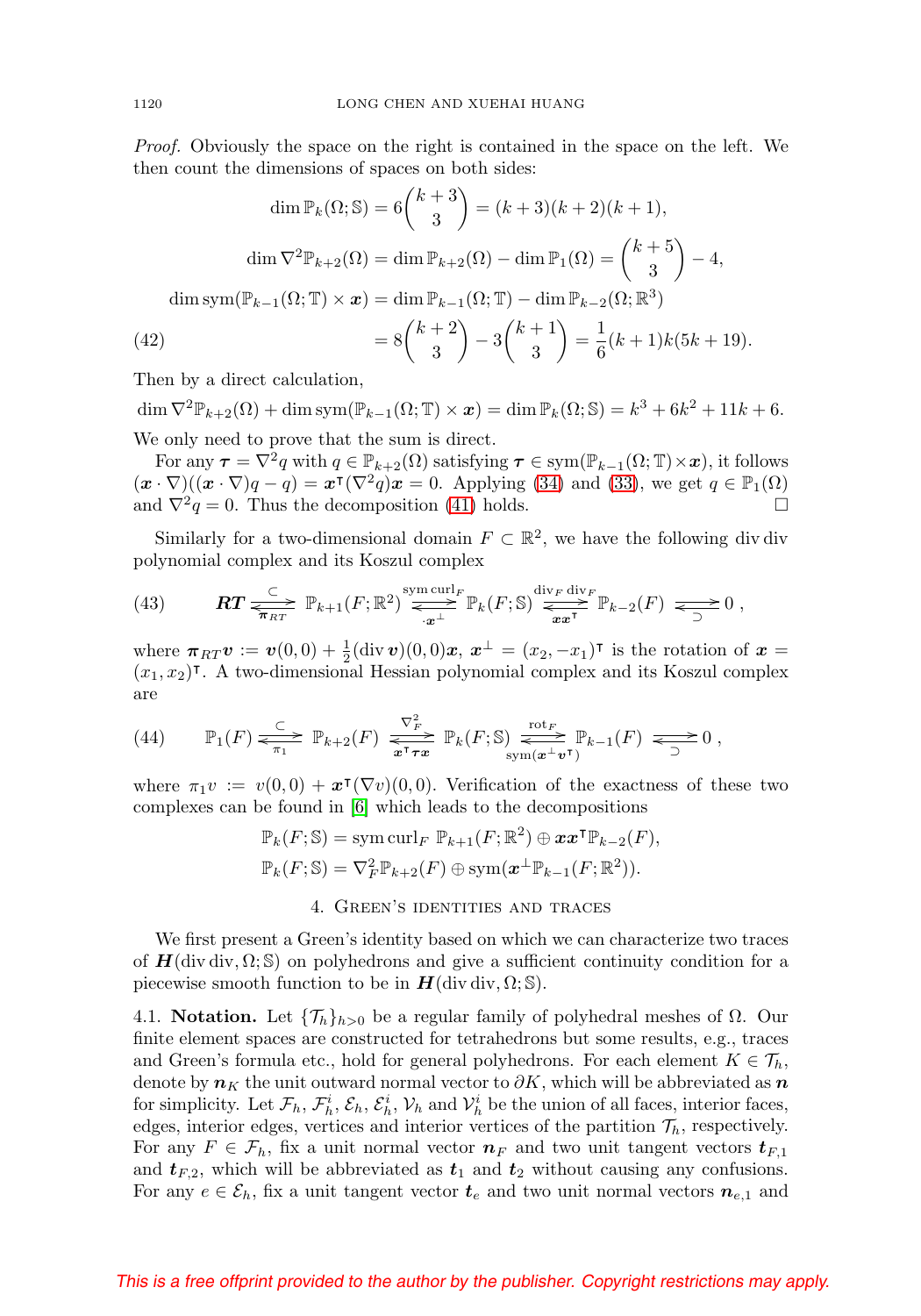$n_{e,2}$ , which will be abbreviated as  $n_1$  and  $n_2$  without causing any confusions. For K being a polyhedron, denote by  $\mathcal{F}(K)$ ,  $\mathcal{E}(K)$  and  $\mathcal{V}(K)$  the set of all faces, edges and vertices of K, respectively. For any  $F \in \mathcal{F}_h$ , let  $\mathcal{E}(F)$  be the set of all edges of F. And for each  $e \in \mathcal{E}(F)$ , denote by  $n_{F,e}$  the unit vector being parallel to F and outward normal to  $\partial F$ . Furthermore, set

$$
\mathcal{F}^i(K) := \mathcal{F}(K) \cap \mathcal{F}^i_h, \quad \mathcal{E}^i(F) := \mathcal{E}(F) \cap \mathcal{E}^i_h.
$$

4.2. **Green's identities.** We first derive a Green's identity for smooth functions on polyhedrons.

**Lemma 4.1** (Green's identity for div div operator in 3D)**.** Let K be a polyhedron, and let  $\tau \in C^2(K; \mathbb{S})$  and  $v \in H^2(K)$ . Then we have

<span id="page-14-0"></span>
$$
(\text{div div }\boldsymbol{\tau}, v)_K = (\boldsymbol{\tau}, \nabla^2 v)_K - \sum_{F \in \mathcal{F}(K)} \sum_{e \in \mathcal{E}(F)} (\boldsymbol{n}_{F,e}^\mathsf{T} \boldsymbol{\tau} \boldsymbol{n}, v)_e
$$
  
(45) 
$$
- \sum_{F \in \mathcal{F}(K)} [(\boldsymbol{n}_e^\mathsf{T} \boldsymbol{\tau} \boldsymbol{n}, \partial_n v)_F - (2 \operatorname{div}_F(\boldsymbol{\tau} \boldsymbol{n}_e) + \partial_n (\boldsymbol{n}^\mathsf{T} \boldsymbol{\tau} \boldsymbol{n}), v)_F].
$$

Proof. We start from the standard integration by parts

$$
(\operatorname{div} \operatorname{div} \boldsymbol{\tau}, v)_K = -(\operatorname{div} \boldsymbol{\tau}, \nabla v)_K + \sum_{F \in \mathcal{F}(K)} (\boldsymbol{n}^\mathsf{T} \operatorname{div} \boldsymbol{\tau}, v)_F
$$
  
=  $(\boldsymbol{\tau}, \nabla^2 v)_K - \sum_{F \in \mathcal{F}(K)} (\boldsymbol{\tau} \boldsymbol{n}, \nabla v)_F + \sum_{F \in \mathcal{F}(K)} (\boldsymbol{n}^\mathsf{T} \operatorname{div} \boldsymbol{\tau}, v)_F.$ 

We then decompose  $\nabla v = \partial_n v \mathbf{n} + \nabla_F v$  and apply the Stokes theorem to get

$$
(\boldsymbol{\tau}\boldsymbol{n},\nabla v)_F = (\boldsymbol{\tau}\boldsymbol{n},\partial_n v\boldsymbol{n} + \nabla_F v)_F
$$
  
=  $(\boldsymbol{n}^\mathsf{T}\boldsymbol{\tau}\boldsymbol{n},\partial_n v)_F - (\text{div}_F(\boldsymbol{\tau}\boldsymbol{n}),v)_F + \sum_{e \in \mathcal{E}(F)} (\boldsymbol{n}_{F,e}^\mathsf{T}\boldsymbol{\tau}\boldsymbol{n},v)_e.$ 

Now we rewrite the term

$$
(\boldsymbol{n}^\intercal \operatorname{div} \boldsymbol{\tau}, v)_F = (\operatorname{div} (\boldsymbol{\tau} \boldsymbol{n}), v)_F = (\operatorname{div}_F (\boldsymbol{\tau} \boldsymbol{n}), v)_F + (\partial_n (\boldsymbol{n}^\intercal \boldsymbol{\tau} \boldsymbol{n}), v)_F.
$$

Thus the Green's identity [\(45\)](#page-14-0) follows by merging all terms.

 $\Box$ 

 $\sum_{F \in \mathcal{F}(K)} \sum_{e \in \mathcal{E}(F)} (\mathbf{n}_{F,e}^{\mathsf{T}} \boldsymbol{\tau} \boldsymbol{n}, v)_e$  disappears. When v is continuous on edge e, this When the domain is smooth in the sense that  $\mathcal{E}(K)$  is an empty set, the term term will define a jump of the tensor *τ* .

A similar Green's identity in two dimensions is included here for later usage. To avoid confusion with the three-dimensional version,  $n_e$  is used to emphasize it is a normal vector of edge  $e$  of polygon  $F$  and differential operators with subscript  $F$ are used.

**Lemma 4.2** (Green's identity for div div operator in 2D)**.** Let F be a polygon, and let  $\tau \in C^2(F; \mathbb{S})$  and  $v \in H^2(F)$ . Then we have

$$
(\operatorname{div}_F \operatorname{div}_F \boldsymbol{\tau}, v)_F = (\boldsymbol{\tau}, \nabla_F^2 v)_F - \sum_{e \in \mathcal{E}(K)} \sum_{\delta \in \partial e} \operatorname{sign}_{e,\delta}(\boldsymbol{t}^\mathsf{T} \boldsymbol{\tau} \boldsymbol{n}_e)(\delta) v(\delta)
$$

$$
- \sum_{e \in \mathcal{E}(K)} [(\boldsymbol{n}_e^\mathsf{T} \boldsymbol{\tau} \boldsymbol{n}_e, \partial_n v)_e - (2\partial_t (\boldsymbol{t}^\mathsf{T} \boldsymbol{\tau} \boldsymbol{n}_e) + \partial_n (\boldsymbol{n}_e^\mathsf{T} \boldsymbol{\tau} \boldsymbol{n}_e), v)_e],
$$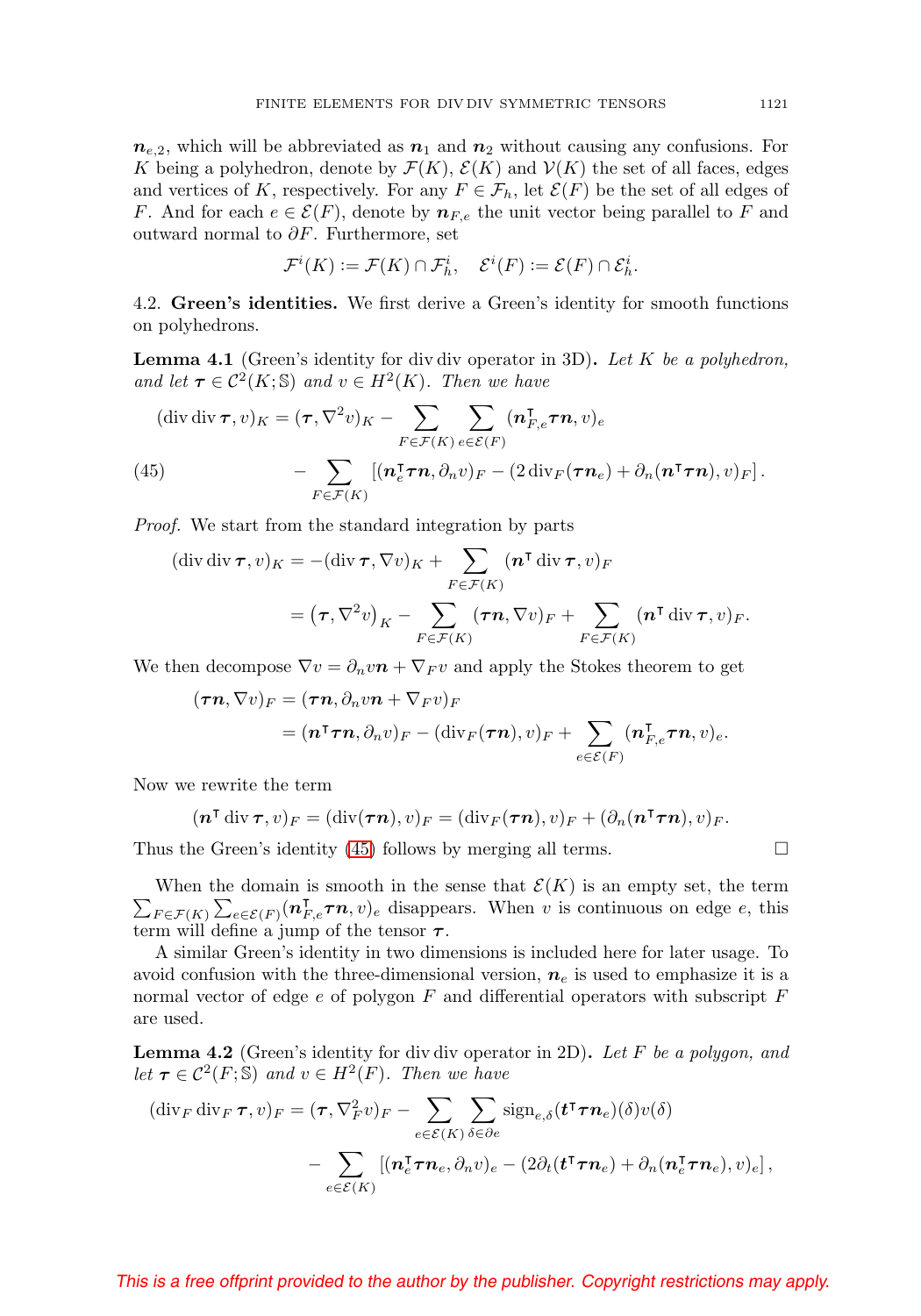where

$$
sign_{e,\delta} := \begin{cases} 1, & \text{if } \delta \text{ is the end point of } e, \\ -1, & \text{if } \delta \text{ is the start point of } e. \end{cases}
$$

Here the trace  $2\partial_t(\mathbf{t}^\intercal \boldsymbol{\tau} \boldsymbol{n}_e) + \partial_n(\mathbf{n}_e^\intercal \boldsymbol{\tau} \boldsymbol{n}_e) = \partial_t(\mathbf{t}^\intercal \boldsymbol{\tau} \boldsymbol{n}_e) + \mathbf{n}_e^\intercal \text{div } \boldsymbol{\tau}$  is called the effective transverse shear force respectively for  $\tau$  being a moment and  $n_e^{\tau} \tau n_e$  is the normal bending moment in the context of elastic mechanics [\[11\]](#page-34-9).

<span id="page-15-0"></span>4.3. **Traces and continuity across the boundary.** The Green's identity [\(45\)](#page-14-0) motivates the definition of two trace operators for function  $\tau \in H(\text{div div}, K; \mathbb{S})$ :

tr<sub>1</sub>(
$$
\tau
$$
) =  $\mathbf{n}^{\mathsf{T}}\boldsymbol{\tau}\mathbf{n}$ ,  
tr<sub>2</sub>( $\boldsymbol{\tau}$ ) = 2 div<sub>F</sub>( $\boldsymbol{\tau}\mathbf{n}$ ) +  $\partial_{n}(\mathbf{n}^{\mathsf{T}}\boldsymbol{\tau}\mathbf{n})$  = div<sub>F</sub>( $\boldsymbol{\tau}\mathbf{n}$ ) +  $\mathbf{n}^{\mathsf{T}}$  div  $\boldsymbol{\tau}$ .

We first recall the trace of the space  $H$ (div div,  $K$ ; S) on the boundary of poly-hedron K (cf. [\[12,](#page-34-10) Lemma 3.2] and [\[20,](#page-35-3) [23\]](#page-35-4)). Let  $H_{00}^{1/2}(F)$  be the closure of  $\mathcal{C}_0^{\infty}(F)$ with respect to the norm  $\lVert \cdot \rVert_{H^{1/2}(\partial K)}$ , which includes all functions in  $H^{1/2}(F)$  whose continuation to the whole boundary  $\partial K$  by zero belongs to  $H^{1/2}(\partial K)$ . Define the following trace spaces

$$
H_{n,0}^{1/2}(\partial K) := \{ \partial_n v |_{\partial K} : v \in H^2(K) \cap H_0^1(K) \}
$$
  
=  $\{ g \in L^2(\partial K) : g|_F \in H_{00}^{1/2}(F) \ \forall \ F \in \mathcal{F}(K) \}$ 

with norm

$$
\|g\|_{H_{n,0}^{1/2}(\partial K)} := \inf_{\substack{v \in H^2(K) \cap H_0^1(K) \\ \partial_n v = g}} \|v\|_2,
$$

and

 $H_{t,0}^{3/2}(\partial K) := \{v|_{\partial K} : v \in H^2(K), \partial_n v|_{\partial K} = 0, v|_e = 0 \text{ for each edge } e \in \mathcal{E}(K)\}\$ with norm

$$
\|g\|_{H^{3/2}_{t,0}(\partial K)} := \inf_{\substack{v \in H^2(K) \\ \partial_n v = 0, v = g}} \|v\|_2.
$$

Let  $H_n^{-1/2}(\partial K) := (H_{n,0}^{1/2}(\partial K))'$  for  $\text{tr}_1$ , and  $H_t^{-3/2}(\partial K) := (H_{t,0}^{3/2}(\partial K))'$  for  $\text{tr}_2$ .

<span id="page-15-1"></span>**Lemma 4.3** (Lemma 3.2 in [\[12\]](#page-34-10)). For any  $\tau \in H$ (div div, K; S), it holds

$$
\|\boldsymbol{n}^{\intercal}\boldsymbol{\tau}\boldsymbol{n}\|_{H_n^{-1/2}(\partial K)} + \|2 \operatorname{div}_F(\boldsymbol{\tau}\boldsymbol{n}) + \partial_n(\boldsymbol{n}^{\intercal}\boldsymbol{\tau}\boldsymbol{n})\|_{H_t^{-3/2}(\partial K)} \lesssim \|\boldsymbol{\tau}\|_{\boldsymbol{H}(\operatorname{div} \operatorname{div}, K)}.
$$

Conversely, for any  $g_n \in H_n^{-1/2}(\partial K)$  and  $g_t \in H_t^{-3/2}(\partial K)$ , there exists some  $\tau \in H$ (div div, *K*; *S*) such that

$$
\mathbf{n}^\mathsf{T} \boldsymbol{\tau} \mathbf{n}|_{\partial K} = g_n, \quad 2 \operatorname{div}_F(\boldsymbol{\tau} \mathbf{n}) + \partial_n (\mathbf{n}^\mathsf{T} \boldsymbol{\tau} \mathbf{n}) = g_t,
$$
  

$$
\|\boldsymbol{\tau}\|_{\mathbf{H}(\operatorname{div} \operatorname{div}, K)} \lesssim \|g_n\|_{H_n^{-1/2}(\partial K)} + \|g_t\|_{H_t^{-3/2}(\partial K)}.
$$

The hidden constants depend only the shape of the domain K.

Notice that the term  $(n_{F,e}^{\dagger} \tau n, v)_e$  in the Green's identity [\(45\)](#page-14-0) is not covered by Lemma [4.3.](#page-15-1) Indeed, the full characterization of the trace of  $H(\text{div div}, K; \mathbb{S})$  is defined by  $\left(\text{div} \, \text{div} \tau, v\right) - \left(\tau, \nabla^2 v\right)_K$ , which cannot be equivalently decoupled [\[12,](#page-34-10) Lemma 3.2]. It is possible, however, to face-wisely localize the trace if imposing additional smoothness.

We present a sufficient continuity condition for piecewise smooth functions to be in  $H$ (div div,  $\Omega$ ; S).

<span id="page-15-2"></span>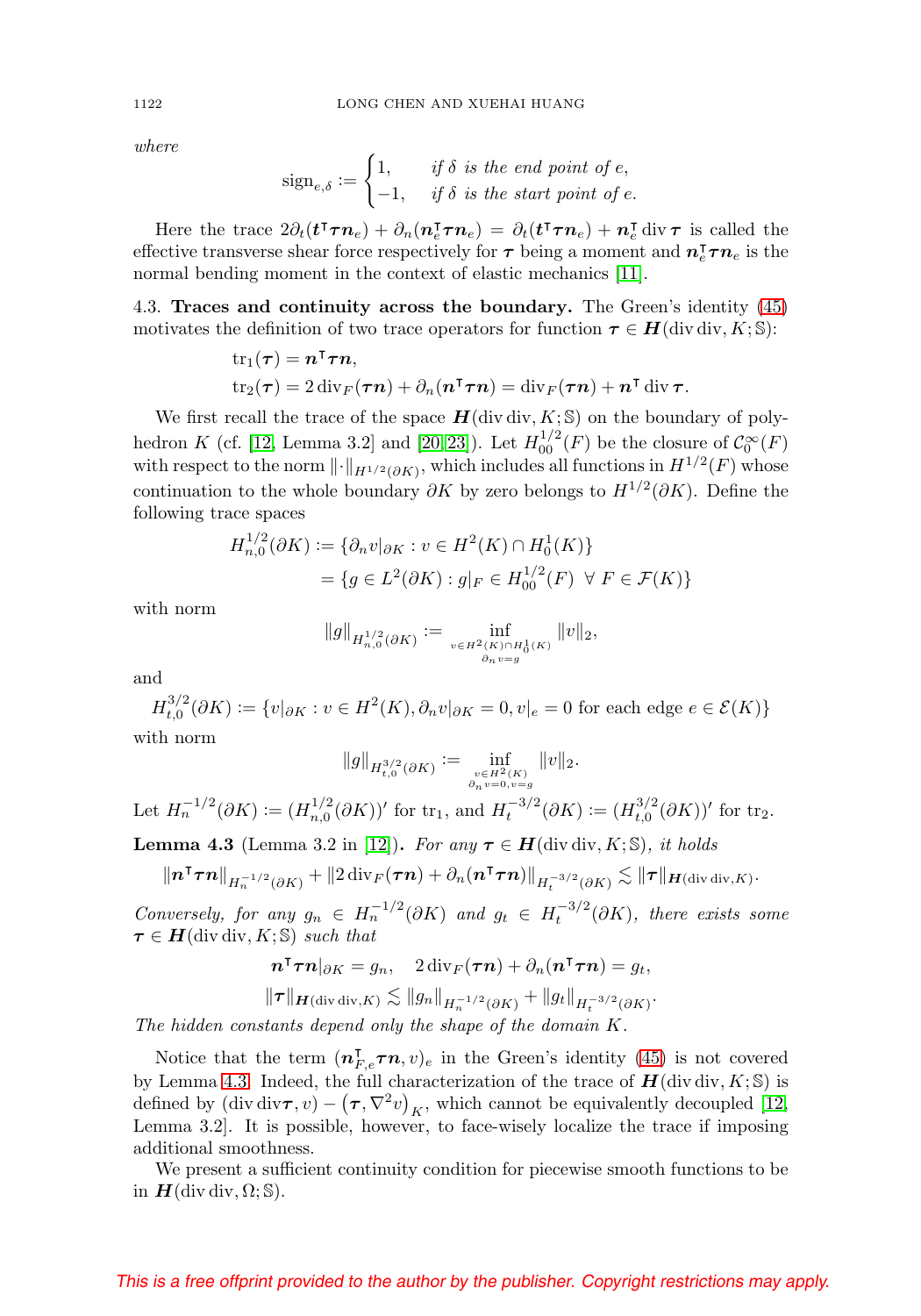<span id="page-16-2"></span><span id="page-16-1"></span>**Lemma 4.4** (cf. Proposition 3.6 in [\[12\]](#page-34-10)). Let  $\tau \in L^2(\Omega; \mathbb{S})$  such that

- (i)  $\tau|_K \in H$ (div div, K; S) for each polyhedron  $K \in \mathcal{T}_h$ ;
- (ii)  $(2 \div_F(\tau n_F) + \partial_{n_F}(n \tau \tau n))|_F \in L^2(F)$  is single-valued for each  $F \in \mathcal{F}_h^i$ ;
- (iii)  $(\mathbf{n}^\intercal \boldsymbol{\tau} \boldsymbol{n})|_F \in L^2(F)$  is single-valued for each  $F \in \mathcal{F}_h^i$ ;
- (iv)  $(\mathbf{n}_i^{\mathsf{T}} \boldsymbol{\tau} \mathbf{n}_j)|_e \in L^2(e)$  is single-valued for each  $e \in \mathcal{E}_h^i$ ,  $i, j = 1, 2$ ,

then  $\tau \in H$ (div div,  $\Omega$ ; S).

*Proof.* For any  $v \in C_0^{\infty}(\Omega)$ , we get from the Green's identity [\(45\)](#page-14-0) that

$$
(\boldsymbol{\tau}, \nabla^2 v) = \sum_{K \in \mathcal{T}_h} (\text{div div } \boldsymbol{\tau}, v)_K + \sum_{K \in \mathcal{T}_h} \sum_{F \in \mathcal{F}^i(K)} \sum_{e \in \mathcal{E}^i(F)} (\boldsymbol{n}_{F,e}^{\mathsf{T}} \boldsymbol{\tau} \boldsymbol{n}, v)_e + \sum_{K \in \mathcal{T}_h} \sum_{F \in \mathcal{F}^i(K)} [(\boldsymbol{n}^{\mathsf{T}} \boldsymbol{\tau} \boldsymbol{n}, \partial_n v)_F - (2 \text{ div}_F(\boldsymbol{\tau} \boldsymbol{n}) + \partial_n (\boldsymbol{n}^{\mathsf{T}} \boldsymbol{\tau} \boldsymbol{n}), v)_F].
$$

Since the terms in  $(ii)-(iv)$  are single-valued and each interior face is repeated twice in the summation with opposite orientation, it follows

$$
\langle \operatorname{div} \operatorname{div} \boldsymbol{\tau}, v \rangle = \sum_{K \in \mathcal{T}_h} (\operatorname{div} \operatorname{div} \boldsymbol{\tau}, v)_K.
$$

Thus we have  $\tau \in H(\text{div div}, \Omega; \mathbb{S})$  by the definition of derivatives of the distribution, and  $(\text{div div }\boldsymbol{\tau})|_{K} = \text{div div }(\boldsymbol{\tau}|_{K})$  for each  $K \in \mathcal{T}_{h}$ .

For any piecewise smooth  $\tau \in H(\text{div div}, \Omega; \mathbb{S})$ , the single-valued term  $(n_i^{\intercal} \tau n_j)|_e$ in Lemma [4.4\(](#page-16-1)iv) implies that there is some compatible condition for  $\tau$  at each vertex  $\delta \in \mathcal{V}_h^i$ . Indeed, for any  $\delta \in \mathcal{V}_h^i$  and  $F \in \mathcal{F}_h^i$  with  $\delta$  being a vertex of F, let  $n_1 = t_1 \times n_F$  and  $n_2 = t_2 \times n_F$ , where  $t_1$  and  $t_2$  are the unit tangential vectors of two edges of F sharing  $\delta$ . Then by (iv) we have

$$
\llbracket n_1^{\mathsf{T}}\boldsymbol{\tau} n_1 \rrbracket_F(\delta) = \llbracket n_2^{\mathsf{T}}\boldsymbol{\tau} n_2 \rrbracket_F(\delta) = \llbracket n_F^{\mathsf{T}}\boldsymbol{\tau} n_F \rrbracket_F(\delta) = \llbracket n_1^{\mathsf{T}}\boldsymbol{\tau} n_F \rrbracket_F(\delta) = \llbracket n_2^{\mathsf{T}}\boldsymbol{\tau} n_F \rrbracket_F(\delta) = 0,
$$

where  $[\![\cdot]\!]_F$  is the jump across F. Hence this suggests the tensor value at vertex as the degree of freedom when defining the finite element.

Continuity of  $(\boldsymbol{n}_i^{\mathsf{T}}\boldsymbol{\tau}\boldsymbol{n}_j)|_e$  is a sufficient but not necessary condition for functions in  $H$ (div div,  $\Omega$ ; S). Sufficient and necessary conditions are presented in [\[12,](#page-34-10) Proposition 3.6].

#### 5. Divdiv conforming finite elements

<span id="page-16-0"></span>In this section we construct conforming finite element space for  $H(\text{div div}, \Omega; \mathbb{S})$ and prove the unisolvence.

5.1. **Finite element spaces for symmetric tensors.** Let K be a tetrahedron. Take the space of shape functions

$$
\pmb{\Sigma}_{\ell,k}(K) := \mathbb{C}_{\ell}(K;\mathbb{S}) \oplus \mathbb{C}^{\oplus}_k(K;\mathbb{S})
$$

with  $k \geq 3$  and  $\ell \geq \max\{k-1, 3\}$ . Recall that

$$
\mathbb{C}_{\ell}(K; \mathbb{S}) = \text{sym curl } \mathbb{P}_{\ell+1}(K; \mathbb{T}), \quad \mathbb{C}_{k}^{\oplus}(K; \mathbb{S}) = \boldsymbol{x} \boldsymbol{x}^{\mathsf{T}} \mathbb{P}_{k-2}(K).
$$

By Lemma [3.5,](#page-12-4) we have

$$
\mathbb{P}_{\min\{\ell,k\}}(K;\mathbb{S}) \subseteq \mathbf{\Sigma}_{\ell,k}(K) \subseteq \mathbb{P}_{\max\{\ell,k\}}(K;\mathbb{S}) \quad \text{ and } \quad \mathbf{\Sigma}_{k,k}(K) = \mathbb{P}_k(K;\mathbb{S}).
$$

The most interesting cases are  $\ell = k - 1$  and  $\ell = k$ , which are analogous to RT (incomplete polynomial) and BDM (complete polynomial)  $H(\text{div})$ -conforming elements for the vector functions, respectively.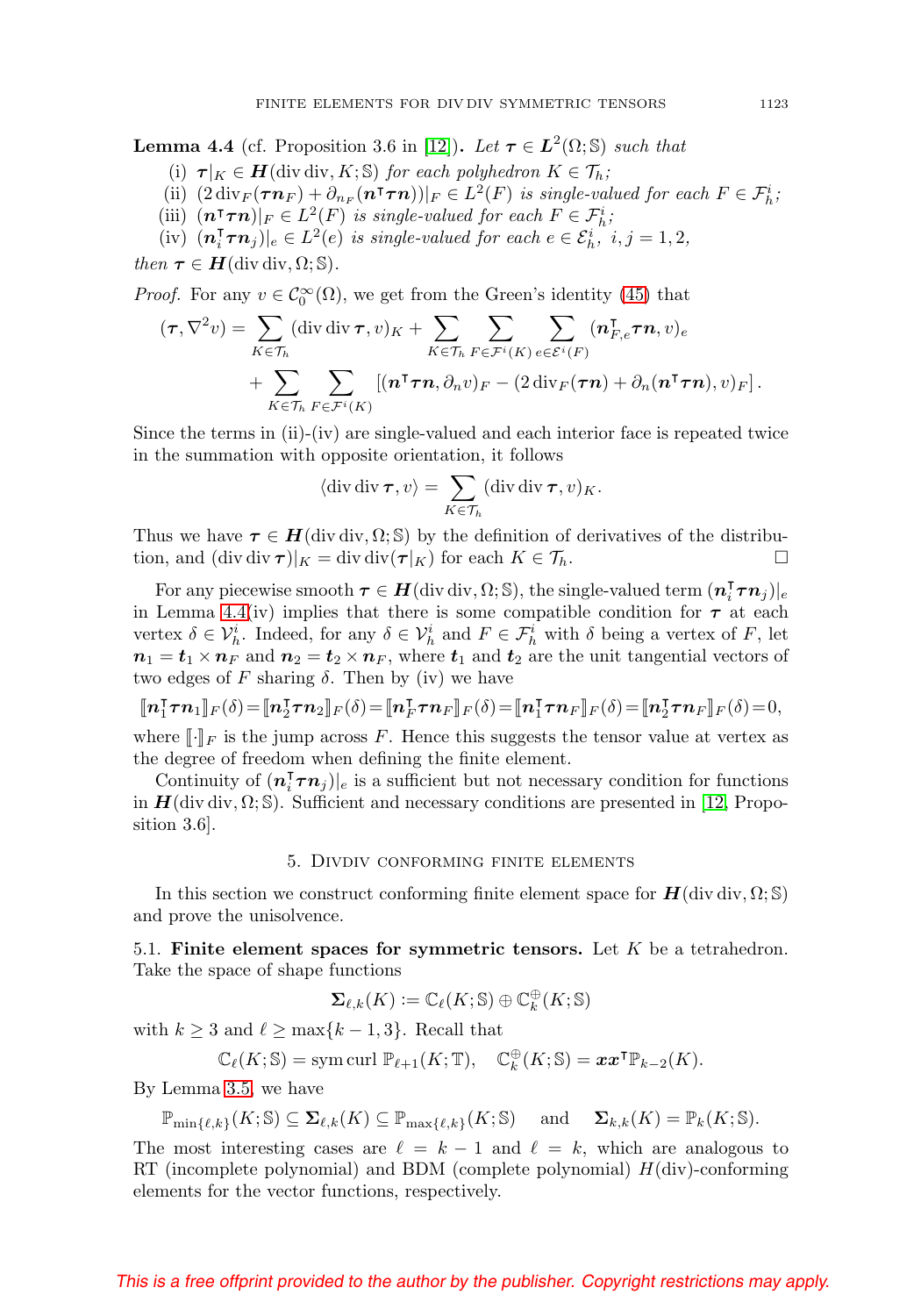For each edge, we choose two normal vectors  $n_1$  and  $n_2$ . The degrees of freedom are given by

<span id="page-17-1"></span>(46) 
$$
\boldsymbol{\tau}(\delta) \quad \forall \ \delta \in \mathcal{V}(K),
$$

<span id="page-17-12"></span>(47) 
$$
(\mathbf{n}_i^{\mathsf{T}} \boldsymbol{\tau} \mathbf{n}_j, q)_e \quad \forall \ q \in \mathbb{P}_{\ell-2}(e), e \in \mathcal{E}(K), \ i, j = 1, 2,
$$

<span id="page-17-11"></span>(48) 
$$
(\mathbf{n}^\intercal \boldsymbol{\tau} \mathbf{n}, q)_F \quad \forall \ q \in \mathbb{P}_{\ell-3}(F), F \in \mathcal{F}(K),
$$

<span id="page-17-6"></span>(49) 
$$
(2\operatorname{div}_F(\boldsymbol{\tau}\boldsymbol{n})+\partial_n(\boldsymbol{n}^\intercal\boldsymbol{\tau}\boldsymbol{n}),q)_F \quad \forall \ q \in \mathbb{P}_{\ell-1}(F), F \in \mathcal{F}(K),
$$

<span id="page-17-8"></span>(50) 
$$
(\tau, \varsigma)_K \quad \forall \ \varsigma \in \nabla^2 \mathbb{P}_{k-2}(K),
$$

<span id="page-17-2"></span>(51) 
$$
(\tau,\varsigma)_K \quad \forall \ \varsigma \in \mathrm{sym}(\mathbb{P}_{\ell-2}(K;\mathbb{T}) \times \mathbf{x}),
$$

<span id="page-17-0"></span>(52) 
$$
(\boldsymbol{\tau}\boldsymbol{n},\boldsymbol{n}\times\boldsymbol{x}q)_{F_1} \quad \forall\ q\in\mathbb{P}_{\ell-2}(F_1),
$$

where  $F_1 \in \mathcal{F}(K)$  is an arbitrary but fixed face. The DoF [\(52\)](#page-17-0) is regarded as interior to the tetrahedron K, that is [\(52\)](#page-17-0) will be double-valued if  $F \in \mathcal{F}_h^i$  is selected in different elements.

Before we prove the unisolvence, we give a characterization of the space of shape functions restricted to edges and faces, and derive some consequences of vanishing degrees of freedom.

<span id="page-17-3"></span>**Lemma 5.1.** For any  $\boldsymbol{\tau} \in \mathbf{\Sigma}_{\ell,k}(K)$ , we have

$$
\boldsymbol{n}_i^{\mathsf{T}}\boldsymbol{\tau}\boldsymbol{n}_j|_e \in \mathbb{P}_{\ell}(e), \quad \boldsymbol{n}^{\mathsf{T}}\boldsymbol{\tau}\boldsymbol{n}|_F \in \mathbb{P}_{\ell}(F), \quad 2 \operatorname{div}_F(\boldsymbol{\tau}\boldsymbol{n}) + \partial_n(\boldsymbol{n}^{\mathsf{T}}\boldsymbol{\tau}\boldsymbol{n})|_F \in \mathbb{P}_{\ell-1}(F)
$$

for each edge  $e \in \mathcal{E}(K)$ , each face  $F \in \mathcal{F}(K)$  and  $i, j = 1, 2$ .

*Proof.* Take any  $\tau = xx^{\intercal}q \in \mathbb{C}_{k}^{\oplus}(K;\mathbb{S})$  with  $q \in \mathbb{P}_{k-2}(K)$ . Since  $n_i^{\intercal}x$  is constant on each edge of K and  $n^{\dagger}x$  is constant on each face of K,

$$
\boldsymbol{n}_i^{\mathsf{T}}\boldsymbol{\tau}\boldsymbol{n}_j|_e=(\boldsymbol{n}_i^{\mathsf{T}}\boldsymbol{x})(\boldsymbol{n}_j^{\mathsf{T}}\boldsymbol{x})q\in\mathbb{P}_{k-2}(e),\quad \boldsymbol{n}^{\mathsf{T}}\boldsymbol{\tau}\boldsymbol{n}|_F=(\boldsymbol{n}^{\mathsf{T}}\boldsymbol{x})^2q\in\mathbb{P}_{k-2}(F),
$$

and

$$
2 \operatorname{div}_F(\boldsymbol{\tau}\boldsymbol{n}) + \partial_n(\boldsymbol{n}^\intercal\boldsymbol{\tau}\boldsymbol{n}) = (\operatorname{div}_F(\boldsymbol{\tau}\boldsymbol{n}) + \boldsymbol{n}^\intercal \operatorname{div} \boldsymbol{\tau})|_F
$$
  
=  $\boldsymbol{n}^\intercal \boldsymbol{x} (\operatorname{div}_F(\boldsymbol{x}q) + \operatorname{div}(\boldsymbol{x}q) + q) \in \mathbb{P}_{k-2}(F).$ 

Thus we conclude the results from the requirement  $\ell \geq k-1$ .

<span id="page-17-10"></span>**Lemma 5.2.** For any  $\tau \in \Sigma_{\ell,k}(K)$  with the degrees of freedom [\(46\)](#page-17-1)-[\(51\)](#page-17-2) vanishing, we have

<span id="page-17-4"></span>(53) 
$$
\mathbf{n}_i^{\mathsf{T}} \boldsymbol{\tau} \mathbf{n}_j|_e = 0 \quad \forall e \in \mathcal{E}(K), i, j = 1, 2,
$$

<span id="page-17-7"></span>(54) 
$$
\mathbf{n}^\intercal \boldsymbol{\tau} \mathbf{n}|_F = 0 \quad \forall \ F \in \mathcal{F}(K),
$$

<span id="page-17-5"></span>(55) 
$$
(2 \operatorname{div}_F(\boldsymbol{\tau}\boldsymbol{n}) + \partial_n(\boldsymbol{n}^\intercal\boldsymbol{\tau}\boldsymbol{n}))|_F = 0 \quad \forall \ F \in \mathcal{F}(K),
$$

$$
\operatorname{div} \operatorname{div} \boldsymbol{\tau} = 0,
$$

<span id="page-17-9"></span>(56) 
$$
(\tau, \varsigma)_K = 0 \quad \forall \ \varsigma \in \mathbb{P}_{\ell-1}(K; \mathbb{S}).
$$

Proof. According to Lemma [5.1,](#page-17-3) we acquire [\(53\)](#page-17-4)-[\(55\)](#page-17-5) from the vanishing degrees of freedom [\(46\)](#page-17-1)-[\(49\)](#page-17-6) directly. The scalar function  $n^{T} \tau n|_{F}$  is the standard Lagrange element and the vanishing function value  $\tau(\delta)$  at vertices is used to ensure [\(54\)](#page-17-7).

Noting that div div  $\tau \in \mathbb{P}_{k-2}(K)$ , we get from the Green's identity [\(45\)](#page-14-0), [\(53\)](#page-17-4)-[\(55\)](#page-17-5) and the vanishing degrees of freedom [\(50\)](#page-17-8) that div div  $\tau = 0$ . Applying the

$$
\Box
$$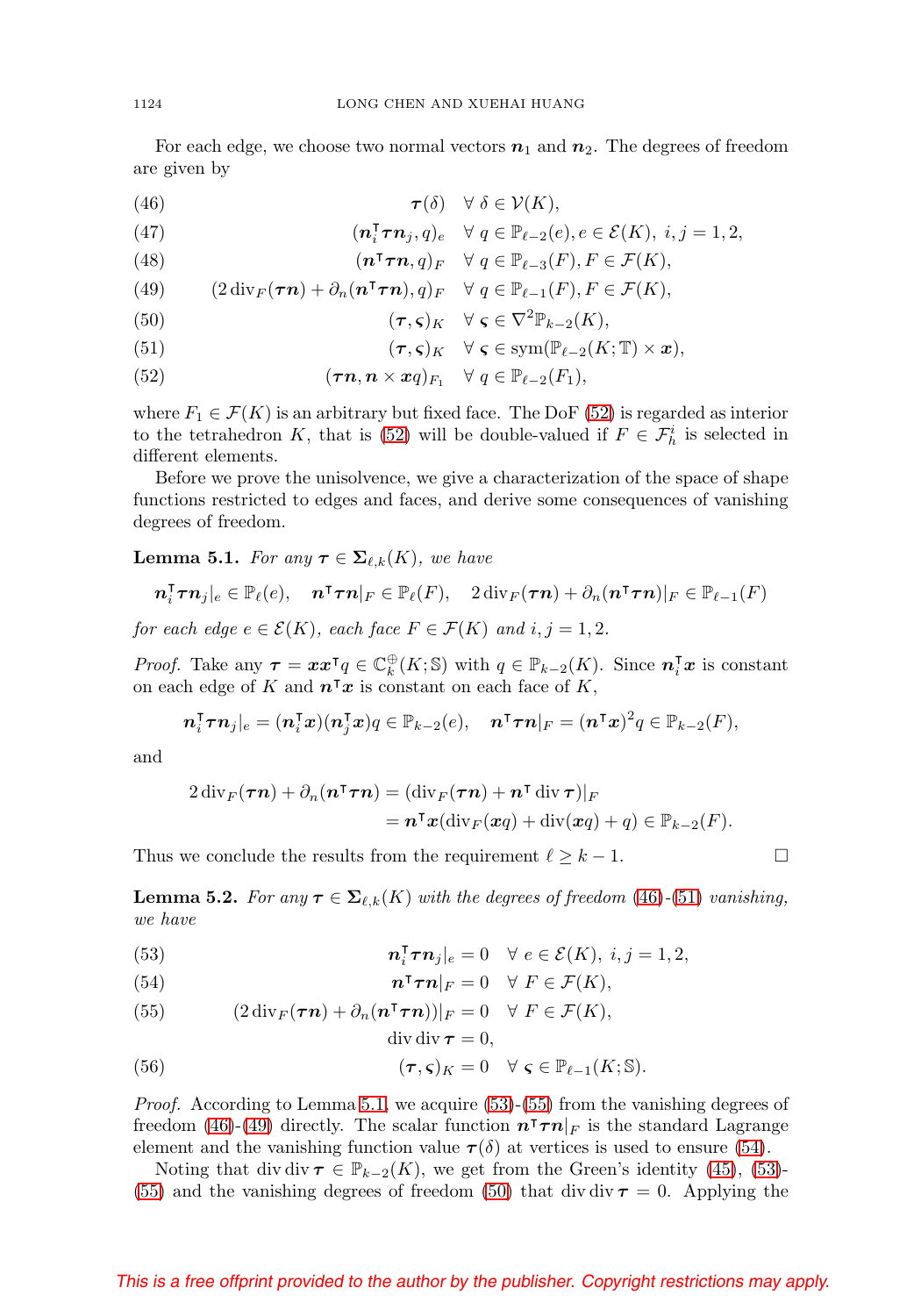<span id="page-18-1"></span>Green's identity [\(45\)](#page-14-0) and [\(53\)](#page-17-4)-[\(55\)](#page-17-5), it follows

$$
(\tau, \nabla^2 v)_K = 0 \quad \forall \ v \in H^2(K),
$$

which together with [\(51\)](#page-17-2) and the decomposition [\(41\)](#page-12-3) yields [\(56\)](#page-17-9).  $\Box$ 

With previous preparations, we prove the unisolvence as follows. For any  $\tau \in$  $\Sigma_{\ell,k}(K)$  satisfying div div  $\tau = 0$ , since div div :  $\mathbb{C}_{k}^{\oplus}(K; \mathbb{S}) \to \mathbb{P}_{k-2}(K)$  is a bijection by Lemma [3.5,](#page-12-4) we have  $\tau \in \mathbb{C}_{\ell}(K; \mathbb{S}) \subseteq \mathbb{P}_{\ell}(K; \mathbb{S})$ . By [\(56\)](#page-17-9) the volume moments can only determine the polynomial of degree up to  $\ell - 1$ .

We then use the vanished trace. Similar to the RT and BDM elements [\[2\]](#page-34-11), the vanishing normal-normal trace [\(54\)](#page-17-7) implies the normal-normal part of  $\tau$  is zero. To determine the normal-tangential terms, further degrees of freedom are needed.

Unlike the traditional approach by transforming back to the reference element, we will choose an intrinsic coordinate. For ease of presentation, denote the four faces in  $\mathcal{F}(K)$  by  $F_i$ , which is opposite to the *i*th vertex of K, and by  $n_i$  the outward unit normal vector of  $F_i$  for  $i = 1, 2, 3, 4$ . Let  $t_i$  be the unit tangential vector of the edge from vertex 4 to vertex *i*; see Fig. [2.](#page-18-0) The set of three vectors  $\{t_1, t_2, t_3\}$ forms a basis of  $\mathbb{R}^3$  although they may not be orthogonal in general. Consequently  $\{\boldsymbol{t}_i \boldsymbol{t}_j^{\intercal}\}_{i,j=1}^3$  forms a basis of the second order tensor and  $\boldsymbol{t}_i^{\intercal} \boldsymbol{n}_i \neq 0$  for  $i = 1, 2, 3$ . Let  $\lambda_i(x)$  be the *i*th barycentric coordinate with respect to the tetrahedron K for



<span id="page-18-0"></span>FIGURE 2. Local coordinate formed by three edge vectors

 $i = 1, 2, 3, 4$ . Then  $\lambda_i|_{F_i} = 0$  and  $\nabla \lambda_i = -c_i \mathbf{n}_i$  for some  $c_i > 0$ .

**Theorem 5.3.** The degrees of freedom [\(46\)](#page-17-1)-[\(52\)](#page-17-0) are unisolvent for  $\Sigma_{\ell,k}(K)$ .

*Proof.* We first count the number of DoFs  $(46)-(52)$  $(46)-(52)$  $(46)-(52)$ . Calculation of DoF  $(51)$  can be found in  $(42)$ . The number of DoFs  $(46)-(52)$  $(46)-(52)$  $(46)-(52)$  is

$$
24 + 18(\ell - 1) + 2[(\ell - 1)(\ell - 2) + (\ell + 1)\ell]
$$
  
+  $\frac{1}{6}(k^3 - k) - 4 + \frac{1}{6}\ell(\ell - 1)(5\ell + 14) + \frac{1}{2}\ell(\ell - 1)$   
=  $\frac{1}{6}(5\ell^3 + 36\ell^2 + 67\ell + 36) + \frac{1}{6}(k^3 - k),$ 

which is the same as dim  $\Sigma_{\ell,k}(K)$ , cf. [\(38\)](#page-12-5).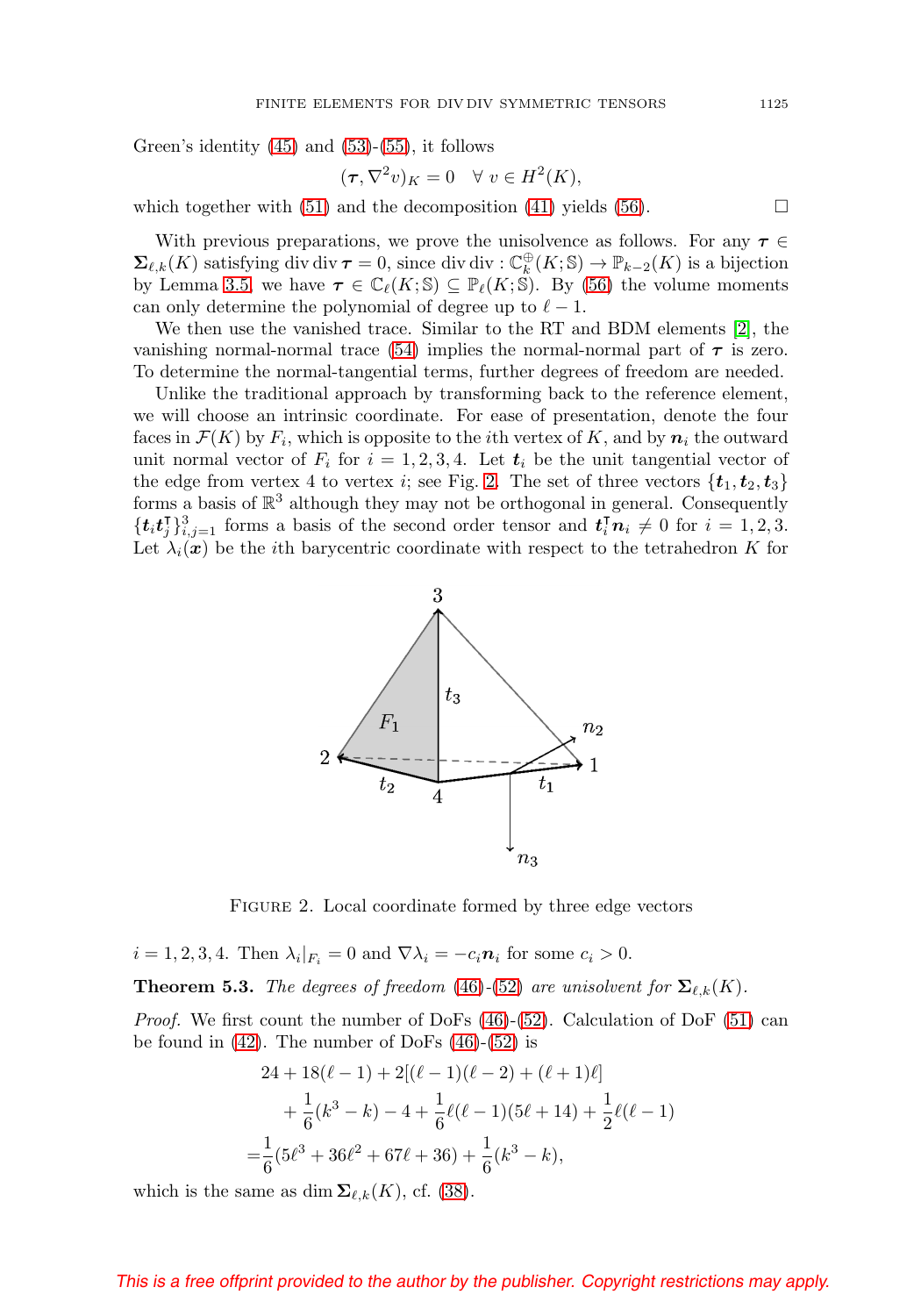<span id="page-19-2"></span>Take any  $\tau \in \Sigma_{\ell,k}(K)$  and suppose all the degrees of freedom [\(46\)](#page-17-1)-[\(52\)](#page-17-0) vanish. We are going to prove the function  $\tau = 0$ . Using the local coordinate sketched in Fig. [2,](#page-18-0) we can expand  $\tau$  as

$$
\boldsymbol{\tau} = \sum_{i,j=1}^3 \tau_{ij} \boldsymbol{t}_i \boldsymbol{t}_j^\intercal \quad \text{with} \quad \tau_{ij} = \frac{\boldsymbol{n}_i^\intercal\boldsymbol{\tau}\boldsymbol{n}_j}{(\boldsymbol{t}_i^\intercal\boldsymbol{n}_i)(\boldsymbol{t}_j^\intercal\boldsymbol{n}_j)}.
$$

Then  $\tau$  is represented as a matrix  $(\tau_{ij})$ . As  $\tau$  is symmetric,  $\tau_{ij} = \tau_{ji}$ . By [\(54\)](#page-17-7), it follows

$$
\tau_{ii}|_{F_i}=\frac{1}{(\boldsymbol{t}_i^{\intercal}\boldsymbol{n}_i)^2}\boldsymbol{n}_i^{\intercal}\boldsymbol{\tau}\boldsymbol{n}_i|_{F_i}=0,\quad i=1,2,3.
$$

Thus there exists  $q_{\ell-1} \in \mathbb{P}_{\ell-1}(K)$  satisfying  $\tau_{ii} = \lambda_i q_{\ell-1}$  for  $i = 1, 2, 3$ . Taking  $\boldsymbol{\varsigma} = q_{\ell-1} \boldsymbol{n}_i \boldsymbol{n}_i^{\intercal}$  in [\(56\)](#page-17-9) will produce

<span id="page-19-1"></span>(57) 
$$
\tau_{ii} = 0, \quad i = 1, 2, 3.
$$

Namely the diagonal of  $\tau$  is zero. So far, in the chosen coordinate,  $n_4^{\intercal}\tau n_4 = 0$  has no simple formulation and will be used later on.

On the other hand, from [\(53\)](#page-17-4) we have  $\Pi_{F_1}(\tau n_1) \in H_0(\text{div}_{F_1}, F_1)$ . As  $n_1^{\intercal} \tau n_1 =$  $(t_1^{\mathsf{T}} n_1)^2 \tau_{11} = 0$  in K, cf. [\(57\)](#page-19-1), it follows  $\partial_{n_1} (n_1^{\mathsf{T}} \tau n_1)|_{F_1} = 0$ . Therefore [\(55\)](#page-17-5) becomes

$$
2\operatorname{div}_{F_1}(\boldsymbol{\tau}\boldsymbol{n}_1)|_{F_1}=0.
$$

Hence there exists  $q_{\ell-2} \in \mathbb{P}_{\ell-2}(F_1)$  such that  $(\boldsymbol{n}_1 \times (\boldsymbol{\tau}\boldsymbol{n}_1))|_{F_1} = \nabla_{F_1}(b_{F_1}q_{\ell-2}),$ where  $b_{F_1}$  is the cubic bubble function on face  $F_1$ . Together with [\(52\)](#page-17-0) and the fact  $\text{div}_{F_1}(x\mathbb{P}_{\ell-2}(F_1)) = \mathbb{P}_{\ell-2}(F_1)$ , we get  $(n_1 \times (\tau n_1))|_{F_1} = 0$ . Thus  $(\tau n_1)|_{F_1} = 0$ . Then there exists  $q_{\ell-1} \in \mathbb{P}_{\ell-1}(K;\mathbb{R}^3)$  such that  $\tau n_1 = \lambda_1 q_{\ell-1}$ , combined with [\(56\)](#page-17-9), yields  $\tau n_1 = 0$ . That is the first row of  $\tau$  is zero, i.e.  $\tau_{11} = \tau_{12} = \tau_{13} = 0$ .

By the symmetry, now  $\tau = 2\tau_{23}$  sym $(t_2 t_3^{\dagger})$ . Multiplying  $\tau$  by  $n_4$  from both sides and restricting to  $F_4$ , we have

$$
\tau_{23}|_{F_4}=\frac{1}{2}\frac{\bm{n}_4^{\intercal}\bm{\tau}\bm{n}_4}{(\bm{t}_2^{\intercal}\bm{n}_4)(\bm{t}_3^{\intercal}\bm{n}_4)}|_{F_4}=0.
$$

The denominator is non-zero as  $t_2, t_3$  are non-tangential vectors of face  $F_4$ . Again there exists  $q_{\ell-1} \in \mathbb{P}_{\ell-1}(K)$  satisfying  $\tau_{23} = \lambda_4 q_{\ell-1}$ . Taking  $\varsigma = \text{sym}(\mathbf{t}_2 \mathbf{t}_3^T) q_{\ell-1}$ in [\(56\)](#page-17-9) gives  $\tau_{23} = 0$ . We thus have  $\tau = 0$  and consequently the uni-solvence.  $\Box$ 

Due to [\(49\)](#page-17-6), it is arduous to figure out the explicit basis functions of  $\Sigma_{\ell,k}(K)$ , which are dual to the degrees of freedom  $(46)-(52)$  $(46)-(52)$  $(46)-(52)$ . Alternatively we can hybridize the degrees of freedom [\(49\)](#page-17-6), and use the basis functions of the standard Lagrange element [\[6\]](#page-34-1).

# <span id="page-19-0"></span>5.2. **Polynomial bubble function spaces.** Let

 $\mathbb{B}_{\ell,k}(\text{div div}, K; \mathbb{S}) := \{\tau \in \Sigma_{\ell,k}(K) : \text{all degrees of freedom } (46)-(49) \text{ vanish}\}.$  $\mathbb{B}_{\ell,k}(\text{div div}, K; \mathbb{S}) := \{\tau \in \Sigma_{\ell,k}(K) : \text{all degrees of freedom } (46)-(49) \text{ vanish}\}.$  $\mathbb{B}_{\ell,k}(\text{div div}, K; \mathbb{S}) := \{\tau \in \Sigma_{\ell,k}(K) : \text{all degrees of freedom } (46)-(49) \text{ vanish}\}.$  $\mathbb{B}_{\ell,k}(\text{div div}, K; \mathbb{S}) := \{\tau \in \Sigma_{\ell,k}(K) : \text{all degrees of freedom } (46)-(49) \text{ vanish}\}.$  $\mathbb{B}_{\ell,k}(\text{div div}, K; \mathbb{S}) := \{\tau \in \Sigma_{\ell,k}(K) : \text{all degrees of freedom } (46)-(49) \text{ vanish}\}.$ 

Together with vanishing [\(50\)](#page-17-8), we can conclude that div div  $\tau = 0$ . In view of Fig. [1](#page-2-0) and Lemma [5.2,](#page-17-10) the last two sets of DoFs [\(51\)](#page-17-2)-[\(52\)](#page-17-0) can be replaced by

$$
(\tau, \varsigma)_K \quad \forall \ \varsigma \in \mathbb{B}_{\ell,k}(\text{div div}, K; \mathbb{S}) \cap \text{ker}(\text{div div}).
$$

Next we give characterization of  $\mathbb{B}_{\ell,k}(\text{div div}, K; \mathbb{S}) \cap \text{ker}(\text{div div}).$ 

By the exactness of div div complex [\(20\)](#page-6-1), if div div  $\tau = 0$  and  $tr(\tau) = 0$ , it is possible that  $\tau = \text{sym curl }\sigma$  for some  $\sigma \in \mathbb{B}_{\ell+1}(\text{sym curl}, K; \mathbb{T}) := H_0(\text{sym curl}, K; \mathbb{T})$  $\cap \mathbb{P}_{\ell+1}(K;\mathbb{T})$ . We will give an explicit characterization of  $\mathbb{B}_{\ell+1}(\text{sym curl}, K; \mathbb{T})$ ,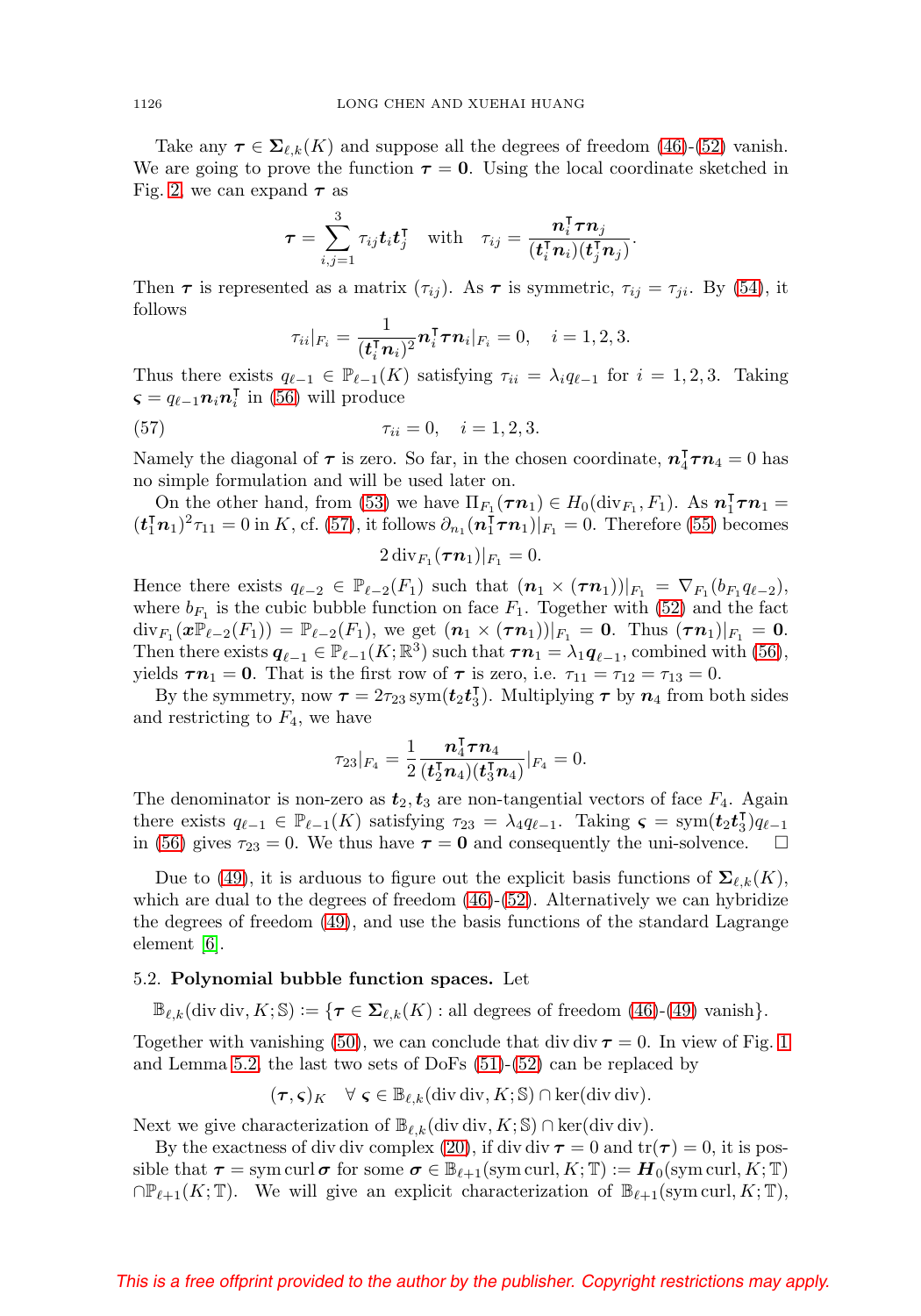show  $\mathbb{B}_{\ell,k}(\text{div div}, K; \mathbb{S}) \cap \text{ker}(\text{div div}) = \text{sym curl } \mathbb{B}_{\ell+1}(\text{sym curl}, K; \mathbb{T})$ , and consequently get a set of computable and symmetric DoFs.

We begin with a characterization of the trace of functions in  $H(\text{sym curl}, K; \mathbb{T})$ .

**Lemma 5.4** (Green's identity for sym curl operator)**.** Let K be a polyhedron, and let  $\tau \in H^1(K; \mathbb{M})$  and  $\sigma \in H^1(K; \mathbb{S})$ . Then we have

$$
(\text{sym curl }\boldsymbol{\tau},\boldsymbol{\sigma})_K = (\boldsymbol{\tau},\text{curl }\boldsymbol{\sigma})_K - \sum_{F \in \mathcal{F}(K)} (\text{sym }\Pi_F(\boldsymbol{\tau} \times \boldsymbol{n})\Pi_F, \Pi_F \boldsymbol{\sigma} \Pi_F)_F
$$

$$
- \sum_{F \in \mathcal{F}(K)} (\boldsymbol{n} \cdot \boldsymbol{\tau} \times \boldsymbol{n}, \boldsymbol{n} \cdot \boldsymbol{\sigma} \Pi_F)_F.
$$

*Proof.* As  $\sigma$  is symmetric,

$$
(\operatorname{sym}\operatorname{curl}\boldsymbol{\tau},\boldsymbol{\sigma})_K=(\operatorname{curl}\boldsymbol{\tau},\boldsymbol{\sigma})_K=(\boldsymbol{\tau},\operatorname{curl}\boldsymbol{\sigma})_K-(\boldsymbol{\tau}\times\boldsymbol{n},\boldsymbol{\sigma})_{\partial K}.
$$

On each face, we expand the boundary term

$$
(\boldsymbol{\tau}\times\boldsymbol{n},\boldsymbol{\sigma})_F = (\Pi_F(\boldsymbol{\tau}\times\boldsymbol{n})\Pi_F,\Pi_F\boldsymbol{\sigma}\Pi_F)_F + (\boldsymbol{n}\cdot\boldsymbol{\tau}\times\boldsymbol{n},\boldsymbol{n}\cdot\boldsymbol{\sigma}\Pi_F)_F.
$$

Then we use the fact  $\Pi_F \sigma \Pi_F$  is symmetric to arrive at the desired identity.  $\Box$ 

Based on the Green's identity, we introduce the following trace operators for *H*(sym curl) space

- (1)  $\mathrm{tr}_1(\tau) := \Pi_F \mathrm{sym}(\tau \times n) \Pi_F,$
- $(2)$   $\mathrm{tr}_1^{\perp}(\boldsymbol{\tau}) := \boldsymbol{n} \times \mathrm{sym}(\boldsymbol{\tau} \times \boldsymbol{n}) \times \boldsymbol{n},$
- (3)  $\operatorname{tr}_2(\tau) := n \cdot \tau \times n$ .

Both  $\text{tr}_1(\tau)$  and  $\text{tr}_1^{\perp}(\tau)$  are symmetric tensors on each face and  $\text{tr}_2(\tau)$  is a vector function. Obviously  $\text{tr}_1(\tau) = \mathbf{0}$  if and only if  $\text{tr}_1^{\perp}(\tau) = \mathbf{0}$  as  $\text{tr}_1^{\perp}(\tau)$  is just a rotation of  $\text{tr}_1(\tau)$ . Using the trace operators,  $H(\text{sym curl})$  polynomial bubble function space can be defined as

$$
\mathbb{B}_{\ell+1}(\text{sym curl}, K; \mathbb{T}) := \{ \boldsymbol{\tau} \in \mathbb{P}_{\ell+1}(K; \mathbb{T}) : (\boldsymbol{n} \cdot \boldsymbol{\tau} \times \boldsymbol{n})|_F = \boldsymbol{0},
$$
  

$$
(\boldsymbol{n} \times \text{sym}(\boldsymbol{\tau} \times \boldsymbol{n}) \times \boldsymbol{n})|_F = \boldsymbol{0} \quad \forall F \in \mathcal{F}(K) \}.
$$

We shall give an explicit characterization of  $\mathbb{B}_{\ell+1}(\text{sym curl}, K; \mathbb{T}).$ 

<span id="page-20-1"></span>**Lemma 5.5.** Let  $\tau \in \mathbb{B}_{\ell+1}(\text{sym curl}, K; \mathbb{T})$ . It holds

<span id="page-20-0"></span>(58) 
$$
\boldsymbol{\tau}|_e = \mathbf{0} \quad \forall \ e \in \mathcal{E}(K).
$$

Proof. It is straightforward to verify  $(58)$  on the reference tetrahedron for which  $e = (1, 0, 0)$  and two normal vectors of the face containing  $e$  are  $n_1 = (1, 0, 0)$  and  $n_2 = (0, 0, 1)$ . To avoid complicated transformation of trace operators, we provide a proof using an intrinsic basis of  $T$  on  $K$ .

Take any edge  $e \in \mathcal{E}(K)$  with the tangential vector **t**. Let  $n_1$  and  $n_2$  be the unit outward normal vectors of two faces sharing edge e. Set  $s_i := t \times n_i$  for  $i = 1, 2$ . By a direction computation, we get on edge  $e$  for  $i = 1, 2$  that

$$
\begin{aligned}\n\boldsymbol{n}_i^{\mathsf{T}} \boldsymbol{\tau} \boldsymbol{t} &= (\boldsymbol{n}_i \cdot \boldsymbol{\tau} \times \boldsymbol{n}_i) \cdot \boldsymbol{s}_i = 0, \\
\boldsymbol{n}_i^{\mathsf{T}} \boldsymbol{\tau} \boldsymbol{s}_i &= -(\boldsymbol{n}_i \cdot \boldsymbol{\tau} \times \boldsymbol{n}_i) \cdot \boldsymbol{t} = 0, \\
\boldsymbol{t}^{\mathsf{T}} \boldsymbol{\tau} \boldsymbol{t} - \boldsymbol{s}_i^{\mathsf{T}} \boldsymbol{\tau} \boldsymbol{s}_i &= 2 \boldsymbol{t} \cdot \text{sym}(\boldsymbol{\tau} \times \boldsymbol{n}_i) \cdot \boldsymbol{s}_i = 2 \boldsymbol{s}_i \cdot (\boldsymbol{n}_i \times \text{sym}(\boldsymbol{\tau} \times \boldsymbol{n}_i) \times \boldsymbol{n}_i) \cdot \boldsymbol{t} = 0, \\
\boldsymbol{t}^{\mathsf{T}} \boldsymbol{\tau} \boldsymbol{s}_i &= - \boldsymbol{t} \cdot \text{sym}(\boldsymbol{\tau} \times \boldsymbol{n}_i) \cdot \boldsymbol{t} = \boldsymbol{s}_i \cdot (\boldsymbol{n}_i \times \text{sym}(\boldsymbol{\tau} \times \boldsymbol{n}_i) \times \boldsymbol{n}_i) \cdot \boldsymbol{s}_i = 0.\n\end{aligned}
$$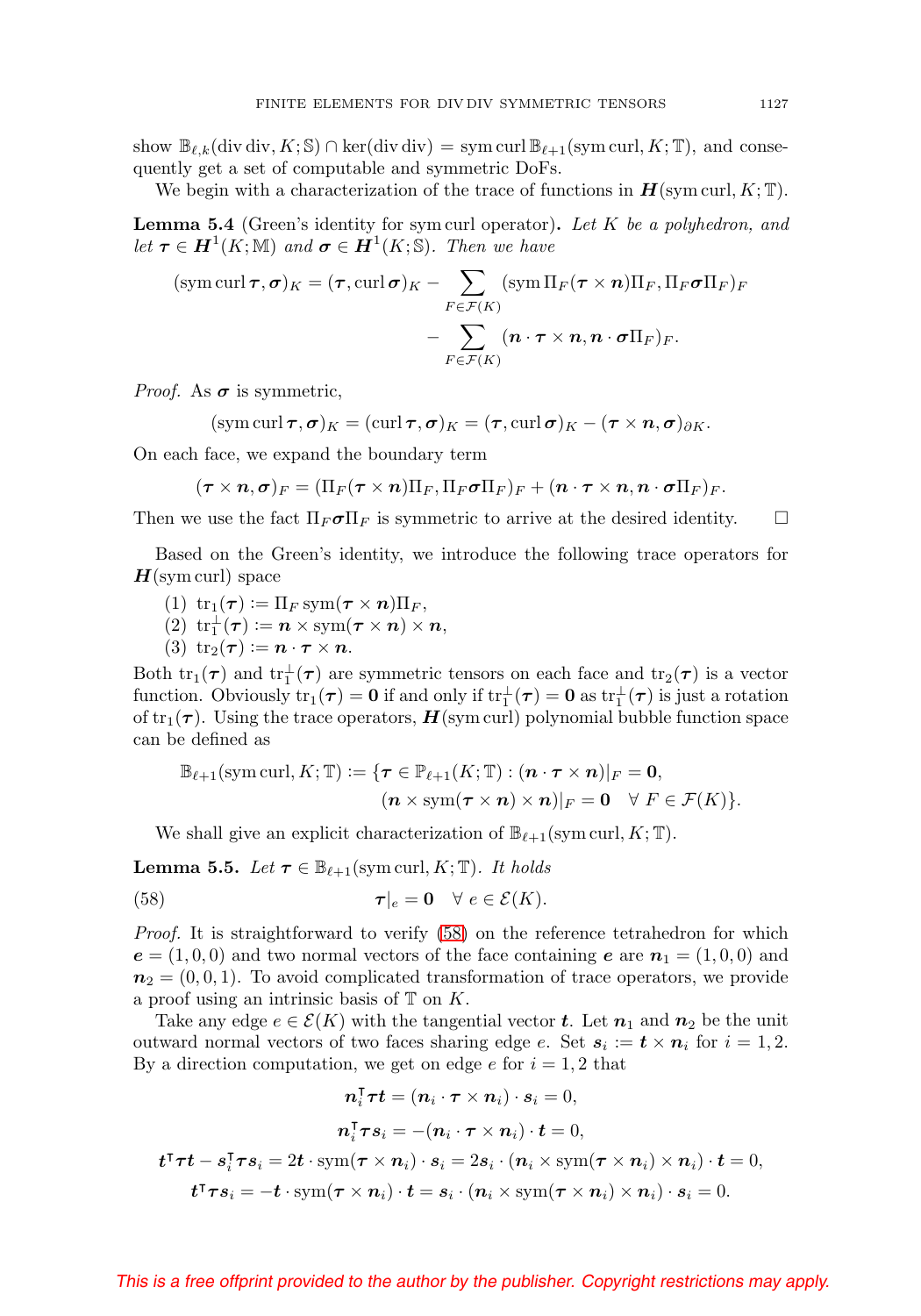Both span $\{s_1, s_2\}$  and span $\{n_1, n_2\}$  form the same normal vector space of edge e; then the last identity implies

$$
t^{\intercal}\boldsymbol{\tau}\boldsymbol{n}_{i}=0.
$$

Then it is sufficient to prove the eight trace-free tensors

<span id="page-21-1"></span>(59) 
$$
n_1t^{\mathsf{T}}, n_2t^{\mathsf{T}}, n_1s_1^{\mathsf{T}}, n_2s_2^{\mathsf{T}}, t n_1^{\mathsf{T}}, t n_2^{\mathsf{T}}, t t^{\mathsf{T}} - s_1s_1^{\mathsf{T}}, t t^{\mathsf{T}} - s_2s_2^{\mathsf{T}}
$$

are linearly independent. Assume there exist  $c_i \in \mathbb{R}$  for  $i = 1, \ldots, 8$  such that

$$
c_1 n_1 t^{\intercal} + c_2 n_2 t^{\intercal} + c_3 n_1 s_1^{\intercal} + c_4 n_2 s_2^{\intercal} + c_5 t n_1^{\intercal} + c_6 t n_2^{\intercal} + c_7 (t t^{\intercal} - s_1 s_1^{\intercal}) + c_8 (t t^{\intercal} - s_2 s_2^{\intercal}) = 0.
$$

Multiplying the last equation by  $t$  from the right and left respectively, we obtain

$$
c_1\mathbf{n}_1 + c_2\mathbf{n}_2 + (c_7 + c_8)\mathbf{t} = \mathbf{0}, \quad c_5\mathbf{n}_1^{\mathsf{T}} + c_6\mathbf{n}_2^{\mathsf{T}} + (c_7 + c_8)\mathbf{t}^{\mathsf{T}} = \mathbf{0}.
$$

Hence  $c_1 = c_2 = c_5 = c_6 = c_7 + c_8 = 0$ , which yields

$$
c_3\mathbf{n}_1\mathbf{s}_1^{\mathsf{T}} + c_4\mathbf{n}_2\mathbf{s}_2^{\mathsf{T}} + c_7(s_2\mathbf{s}_2^{\mathsf{T}} - s_1\mathbf{s}_1^{\mathsf{T}}) = \mathbf{0}.
$$

Multiplying the last equation by  $n_1$  from the right, it follows

$$
(s_2 \cdot n_1)(c_4 n_2 + c_7 s_2) = 0.
$$

As a result  $c_4 = c_7 = 0$ , and then  $c_3 = 0$ .

We write  $\mathbb{P}_{\ell+1}(K;\mathbb{T})$  as  $\mathbb{P}_{\ell+1}(K)\otimes\mathbb{T}$  and use the barycentric coordinate representation of a polynomial. That is a polynomial  $p \in \mathbb{P}_{\ell+1}(K)$  which has a unique representation in terms of

<span id="page-21-2"></span>(60) 
$$
p = \lambda_1^{\alpha_1} \lambda_2^{\alpha_2} \lambda_3^{\alpha_3} \lambda_4^{\alpha_4}, \quad \sum_{i=1}^4 \alpha_i = \ell + 1, \alpha_i \in \mathbb{N}.
$$

⎞

Lemma [5.5](#page-20-1) implies that p must contain a face bubble  $b_F = \lambda_i \lambda_j \lambda_k$  where  $(i, j, k)$ are three vertices of F. Otherwise, if  $p = \lambda_i^{\alpha_i} \lambda_j^{\alpha_j}, \alpha_i + \alpha_j = \ell + 1$ , then p is not zero on the edge  $(i, j)$ .

We consider the subspace  $b_F \mathbb{P}_{\ell-2}(K) \otimes \mathbb{T}$  and identify its intersection with ker(tr). Due to the face bubble  $b_F$ , the polynomial is zero on the other faces. So we only need to consider the trace on face F. Without loss of generality, we can choose the coordinate s.t.  $n_F = (0, 0, 1)$ . Choose the canonical basis of T associated to this coordinate. Then a direct calculation to find out ker(tr)  $\cap$  T consists of

$$
\begin{pmatrix} 0 & 0 & 1 \\ 0 & 0 & 0 \\ 0 & 0 & 0 \end{pmatrix}, \begin{pmatrix} 0 & 0 & 0 \\ 0 & 0 & 1 \\ 0 & 0 & 0 \end{pmatrix}, \text{ and } \begin{pmatrix} 1 & 0 & 0 \\ 0 & 1 & 0 \\ 0 & 0 & -2 \end{pmatrix}.
$$

Switching to an intrinsic basis, we obtain the following explicit characterization of  $\mathbb{B}_{\ell+1}(\mathrm{sym\,curl}, K;\mathbb{T}).$ 

**Lemma 5.6.** For each face F, we choose two unit tangent vectors  $t_1, t_2$  s.t.  $(\boldsymbol{t}_1, \boldsymbol{t}_2, \boldsymbol{n}_F)$  forms an orthonormal basis of  $\mathbb{R}^3$ . Then

<span id="page-21-0"></span>(61) 
$$
\mathbb{B}_{\ell+1}(\operatorname{sym}\operatorname{curl}, K; \mathbb{T}) = \operatorname{span}\{pb_F \psi_i^F, p \in \mathbb{P}_{\ell-2}(K), F \in \mathcal{F}(K), i = 1, 2, 3\},\
$$

where the three trace-free tensors are:

$$
\psi_1^F = \boldsymbol{t}_1 \boldsymbol{n}_F^{\mathsf{T}}, \quad \psi_2^F = \boldsymbol{t}_2 \boldsymbol{n}_F^{\mathsf{T}}, \quad \psi_3^F = \boldsymbol{t}_1 \boldsymbol{t}_1^{\mathsf{T}} + \boldsymbol{t}_2 \boldsymbol{t}_2^{\mathsf{T}} - 2 \boldsymbol{n}_F \boldsymbol{n}_F^{\mathsf{T}}.
$$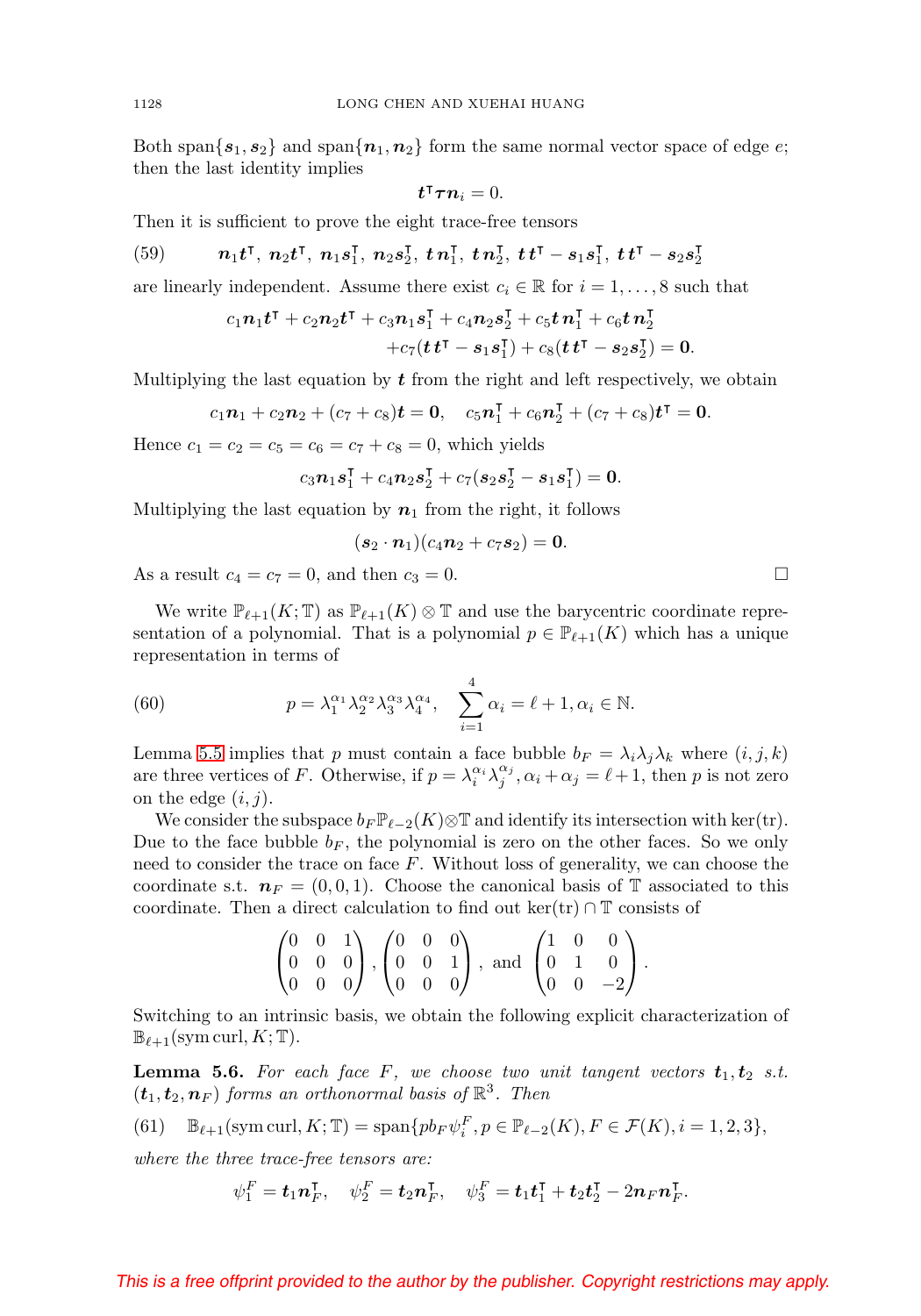<span id="page-22-2"></span>*Proof.* Using the formulae  $(10)-(11)$  $(10)-(11)$  $(10)-(11)$ , by the direct calculation, we can easily show  $\psi_i^F \in \ker(\text{tr}_F) \cap \mathbb{T}$  for each face F and  $i = 1, 2, 3$ , where  $\text{tr}_F$  denotes the trace operators (tr<sub>1</sub>, tr<sub>2</sub>) restricted to F. As dim ker(tr<sub>F</sub>)  $\cap$  T = 3, we conclude that

$$
\ker(\operatorname{tr}_F) \cap (b_F \mathbb{P}_{\ell-2}(K) \otimes \mathbb{T}) = \operatorname{span} \{ pb_F \psi_i^F, p \in \mathbb{P}_{\ell-2}(K), i = 1, 2, 3 \}.
$$

By Lemma [5.5](#page-20-1) we know that

$$
\ker(\mathrm{tr}) \cap (\mathbb{P}_{\ell+1} \otimes \mathbb{T}) = \cup_F \ker(\mathrm{tr}_F) \cap (b_F \mathbb{P}_{\ell-2}(K) \otimes \mathbb{T})
$$

and thus  $(61)$  follows.

We only give a generating set of the bubble function space as the 12 constant matrices  $\{\psi_1^F, \psi_2^F, \psi_3^F, F \in \mathcal{F}(K)\}\$  are not linearly independent. Next we find out a basis from this generating set.

**Lemma 5.7.** Let  $(i, j, k)$  be three vertices of face F and  $\mathbb{P}_{\ell-2}(F) = \{\lambda_i^{\alpha_1} \lambda_j^{\alpha_2} \lambda_k^{\alpha_3}, \alpha_1$  $+\alpha_2+\alpha_3=\ell-2, \alpha_i \in \mathbb{N}, i=1,2,3\}.$  Define  $\mathbb{B}_{F,\ell+1} := b_F \mathbb{P}_{\ell-2}(F) \otimes \text{span}\{\psi_1^F, \psi_2^F, \psi_3^F\}$ and  $\mathbb{B}_{K,\ell+1} = b_K \mathbb{P}_{\ell-3}(K) \otimes \text{span}\{\psi_1^F, \psi_2^F, F \in \mathcal{F}(K)\}\$ . Then

<span id="page-22-0"></span>(62) 
$$
\mathbb{B}_{\ell+1}(\text{sym curl}, K; \mathbb{T}) = \bigoplus_{F \in \mathcal{F}(K)} \mathbb{B}_{F, \ell+1} \oplus \mathbb{B}_{K, \ell+1},
$$

and consequently

$$
\dim \mathbb{B}_{\ell+1}(\text{sym curl}, K; \mathbb{T}) = \frac{2}{3}\ell(\ell-1)(2\ell+5) = \frac{1}{3}(4\ell^3 + 6\ell^2 - 10\ell).
$$

*Proof.* The 12 constant matrices  $\{\psi_1^F, \psi_2^F, \psi_3^F, F \in \mathcal{F}(K)\}\$  are not linearly independent as dim  $\mathbb{T} = 8$ . Among them,  $\{\psi_1^F, \psi_2^F, F \in \mathcal{F}(K)\}\$ forms a basis of  $\mathbb{T}$  which can be proved as verifying the linear independence of [\(59\)](#page-21-1) in Lemma [5.5](#page-20-1) or see [\[15\]](#page-34-12).

For each  $pb_F$ , with  $p \in \mathbb{P}_{\ell-2}(K)$ , we can group into either  $b_K \mathbb{P}_{\ell-3}(K)$  or  $b_F \mathbb{P}_{\ell-2}(F)$  depending on if the polynomial  $p|_F$  is zero or not, respectively. That is, for one fixed face  $F$ :

$$
b_F \mathbb{P}_{\ell-2}(K) = b_F \mathbb{P}_{\ell-2}(F) \oplus b_K \mathbb{P}_{\ell-3}(K).
$$

The sum is direct in view of the barycentric representation [\(60\)](#page-21-2) of a polynomial. Then coupled with  $\{\psi_i^F\}$ , we get the basis [\(62\)](#page-22-0) of the bubble function space.

The dimension of  $\mathbb{B}_{\ell+1}(\mathrm{sym\,curl}, K; \mathbb{T})$  is

$$
4 \cdot 3 \cdot \dim \mathbb{P}_{\ell-2}(F) + 8 \dim \mathbb{P}_{\ell-3}(K) = \frac{1}{3} (4\ell^3 + 6\ell^2 - 10\ell),
$$

as required.  $\Box$ 

We then verify sym curl  $\mathbb{B}_{\ell+1}(\text{sym curl}, K; \mathbb{T}) \subseteq \mathbb{B}_{\ell,k}(\text{div div}, K; \mathbb{S})$  by verifying all boundary DoFs vanish.

<span id="page-22-1"></span>**Lemma 5.8.** Let  $\tau \in \mathbb{B}_{\ell+1}(\text{sym curl}, K; \mathbb{T})$ . Assume edge  $e \in \mathcal{E}(K)$  is shared by  $faces F_i$  and  $F_j$ . It holds  $\boldsymbol{n}_i^{\intercal}(\text{sym curl }\boldsymbol{\tau})\boldsymbol{n}_j|_e = 0.$ 

*Proof.* For the ease of notation, let  $\sigma = \text{sym curl } \tau$ . Suppose

$$
\tau = \sum_{F \in \mathcal{F}(K)} \sum_{l=1}^{3} q_{F,l} b_F \psi_l^F
$$

with  $q_{F,l} \in \mathbb{P}_{\ell-2}(K)$ . By  $b_F|_e = 0$ , we get

$$
\boldsymbol n_i^{\intercal}\boldsymbol \sigma\boldsymbol n_j|_e=\sum_{F\in\mathcal F(K)}\sum_{l=1}^3q_{F,l}|_e(\boldsymbol n_i^{\intercal}\operatorname{sym}\operatorname{curl}(b_F\psi_l^F)\boldsymbol n_j)|_e.
$$

### This is a free offprint provided to the author by the publisher. Copyright restrictions may apply.

 $\Box$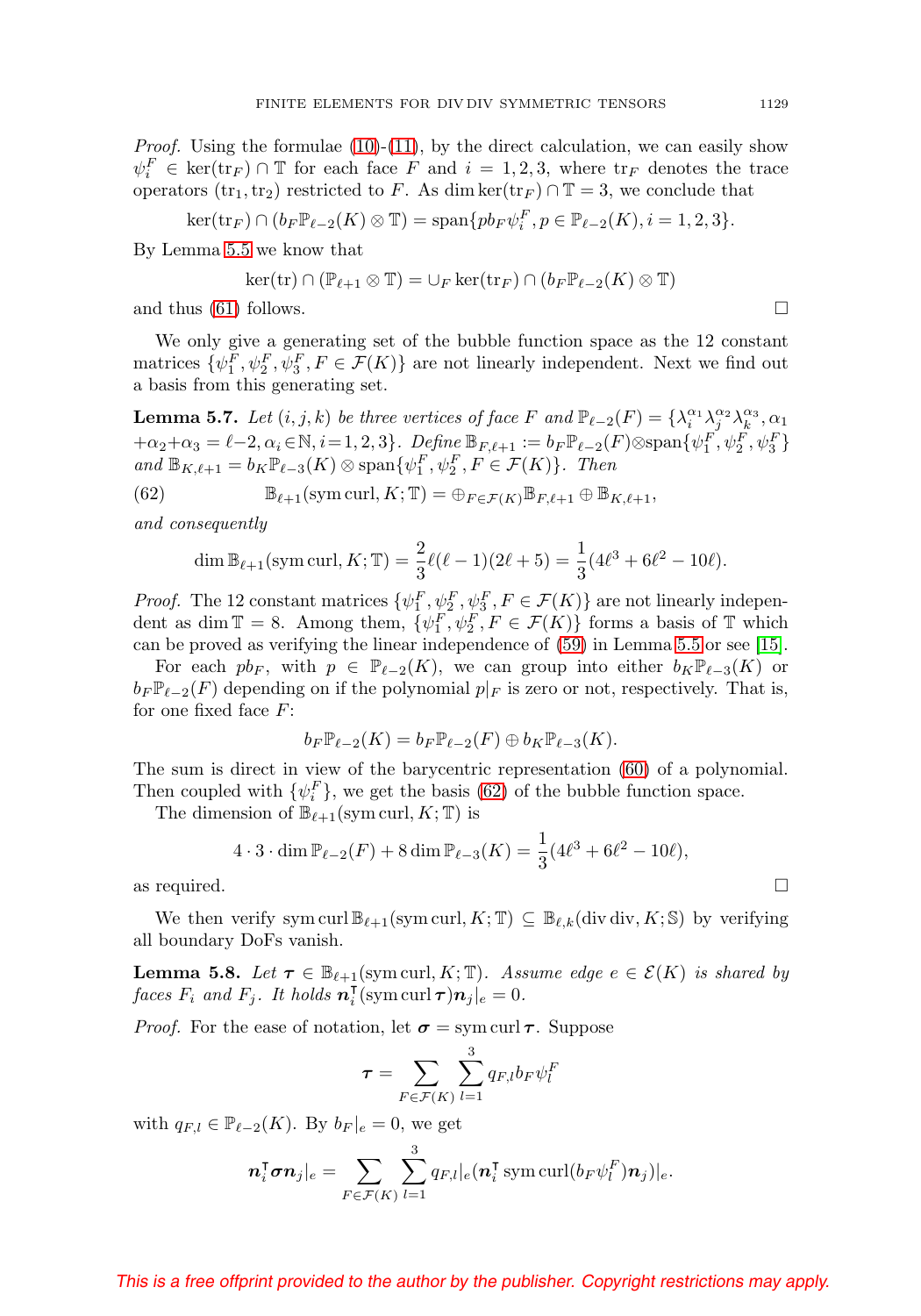Since  $\lambda_i|_e = \lambda_j|_e = 0$ , we can see that  $(\boldsymbol{n}_i \times \boldsymbol{n}_F \cdot \nabla b_F)|_e = (\boldsymbol{n}_j \times \boldsymbol{n}_F \cdot \nabla b_F)|_e = 0$ . Thus for  $l = 1, 2$ ,

$$
2(\boldsymbol{n}_i^{\mathsf{T}} \operatorname{sym} \operatorname{curl}(b_F \psi_i^F) \boldsymbol{n}_j)|_e
$$
  
= -(\boldsymbol{n}\_i \cdot (b\_F t\_i \boldsymbol{n}\_F) \times \nabla \cdot \boldsymbol{n}\_j)|\_e - (\boldsymbol{n}\_j \cdot (b\_F t\_i \boldsymbol{n}\_F) \times \nabla \cdot \boldsymbol{n}\_i)|\_e  
= \boldsymbol{n}\_i \cdot t\_l (\boldsymbol{n}\_F \times \boldsymbol{n}\_j \cdot \nabla b\_F)|\_e + \boldsymbol{n}\_j \cdot t\_l (\boldsymbol{n}\_F \times \boldsymbol{n}\_i \cdot \nabla b\_F)|\_e  
= 0.

Next consider  $l = 3$ . When  $F \neq F_j$ , the face bubble  $b_F$  has a factor  $\lambda_j$ , which implies  $(\boldsymbol{n}_i \times \nabla b_F)|_e = \mathbf{0}$ . Thus

 $(\boldsymbol{n}_i^{\mathsf{T}}\operatorname{curl}(b_F\psi_3^F)\boldsymbol{n}_j)|_e = -(\boldsymbol{n}_i\cdot(b_F\psi_3^F)\times\nabla\cdot\boldsymbol{n}_j)|_e = (\boldsymbol{n}_i\cdot\psi_3^F\cdot(\boldsymbol{n}_j\times\nabla b_F))|_e = 0.$ When  $F = F_j$ , the face bubble  $b_F$  has a factor  $\lambda_i$ . By the fact that  $(\boldsymbol{t}_1, \boldsymbol{t}_2, \boldsymbol{n}_j)$ forms an orthonormal basis of  $\mathbb{R}^3$ ,

$$
\begin{aligned} \boldsymbol{n}_i \cdot \boldsymbol{t}_2 (\boldsymbol{t}_2 \times \boldsymbol{n}_j \cdot \nabla \lambda_i) &= \boldsymbol{n}_i \cdot (\boldsymbol{n}_j \times \boldsymbol{t}_1) (\boldsymbol{t}_1 \cdot \nabla \lambda_i) = - (\boldsymbol{t}_1 \cdot \nabla \lambda_i) (\boldsymbol{n}_j \times \boldsymbol{n}_i \cdot \boldsymbol{t}_1) \\ &= - \boldsymbol{n}_i \cdot \boldsymbol{t}_1 (\boldsymbol{n}_j \times \nabla \lambda_i \cdot \boldsymbol{t}_1), \end{aligned}
$$

which implies

$$
\boldsymbol{n}_i \cdot \boldsymbol{t}_1(\boldsymbol{n}_j \times \nabla \lambda_i \cdot \boldsymbol{t}_1) + \boldsymbol{n}_i \cdot \boldsymbol{t}_2(\boldsymbol{n}_j \times \nabla \lambda_i \cdot \boldsymbol{t}_2) = 0.
$$

As a result,

 $(\boldsymbol n_i^{\intercal}\operatorname{curl}(b_F\psi_3^F)\boldsymbol n_j)|_e=\boldsymbol n_i\cdot\boldsymbol t_1(\boldsymbol n_j\times\nabla b_F\cdot\boldsymbol t_1)|_e+\boldsymbol n_i\cdot\boldsymbol t_2(\boldsymbol n_j\times\nabla b_F\cdot\boldsymbol t_2)|_e=0.$ Similarly  $(\mathbf{n}_j^{\mathsf{T}} \operatorname{curl}(b_F \psi_3^F)\mathbf{n}_i)|_e = 0$  holds. Hence  $(\mathbf{n}_i^{\mathsf{T}} \operatorname{sym} \operatorname{curl}(b_F \psi_3^F)\mathbf{n}_j)|_e = 0$ . Therefore  $\boldsymbol{n}_i^{\mathsf{T}}\boldsymbol{\sigma}\boldsymbol{n}_j|_e = 0.$  $\Box$ 

Next we show the two traces  $\text{tr}_2(\tau)$  is in  $H(\text{div}_F)$  and  $\text{tr}_1(\tau)$  in  $H(\text{div}_F \text{div}_F)$ .

<span id="page-23-2"></span>**Lemma 5.9.** When  $\sigma = \text{sym curl } \tau$  with  $\tau \in H^2(K; \mathbb{M})$ , we can express the trace in terms of the differential operators on surface  $F$  of  $K$ 

<span id="page-23-0"></span>(63) 
$$
n^{\mathsf{T}} \sigma n = \text{div}_F(n \cdot \tau \times n),
$$

<span id="page-23-1"></span>(64) 
$$
\nabla_{F}^{\perp} \cdot (\boldsymbol{n} \times \boldsymbol{\sigma} \cdot \boldsymbol{n}) + \boldsymbol{n}^{\mathsf{T}} \operatorname{div} \boldsymbol{\sigma} = -\operatorname{rot}_{F} \operatorname{rot}_{F} (\boldsymbol{n} \times \operatorname{sym} (\boldsymbol{\tau} \times \boldsymbol{n}) \times \boldsymbol{n})
$$

$$
= \operatorname{div}_{F} \operatorname{div}_{F} (\Pi_{F} \operatorname{sym} (\boldsymbol{\tau} \times \boldsymbol{n}) \Pi_{F}).
$$

Proof. By

$$
\boldsymbol{n}^\intercal \boldsymbol{\sigma} \boldsymbol{n} = \frac{1}{2} \boldsymbol{n} \cdot (\nabla \times (\boldsymbol{\tau}^\intercal) - \boldsymbol{\tau} \times \nabla) \cdot \boldsymbol{n} = \frac{1}{2} \nabla_F^{\perp} \cdot (\boldsymbol{\tau}^\intercal) \cdot \boldsymbol{n} + \frac{1}{2} \boldsymbol{n} \cdot \boldsymbol{\tau} \cdot \nabla_F^{\perp}
$$

and the fact  $\nabla_F^{\perp} \cdot (\tau^{\intercal}) \cdot n = n \cdot \tau \cdot \nabla_F^{\perp}$ , we get

$$
\boldsymbol n^{\intercal}\boldsymbol \sigma\boldsymbol n=\boldsymbol n\cdot\boldsymbol\tau\cdot\nabla_F^{\perp}=\mathrm{rot}_F(\boldsymbol n\cdot\boldsymbol\tau\Pi_F).
$$

Then the identity [\(63\)](#page-23-0) holds from [\(18\)](#page-6-4).

Next we prove [\(64\)](#page-23-1). Employing [\(17\)](#page-6-5) with  $v = \tau^{\dagger} \cdot n$ ,

$$
\nabla_{F}^{\perp} \cdot (n \times \sigma \cdot n) = \frac{1}{2} \nabla_{F}^{\perp} \cdot (n \times (\nabla \times (\tau^{\mathsf{T}}) - \tau \times \nabla) \cdot n)
$$
  
\n
$$
= \frac{1}{2} \nabla_{F}^{\perp} \cdot (n \times (\nabla \times (\tau^{\mathsf{T}} \cdot n))) + \frac{1}{2} \nabla_{F}^{\perp} \cdot (n \times \tau) \cdot \nabla_{F}^{\perp}
$$
  
\n
$$
= \frac{1}{2} \nabla_{F}^{\perp} \cdot (\nabla (n \cdot \tau^{\mathsf{T}} \cdot n) - \partial_{n} (\tau^{\mathsf{T}} \cdot n)) + \frac{1}{2} \nabla_{F}^{\perp} \cdot (n \times \tau) \cdot \nabla_{F}^{\perp}
$$
  
\n
$$
= -\frac{1}{2} \nabla_{F}^{\perp} \cdot (\partial_{n} (\tau^{\mathsf{T}} \cdot n)) + \frac{1}{2} \nabla_{F}^{\perp} \cdot (n \times \tau) \cdot \nabla_{F}^{\perp}.
$$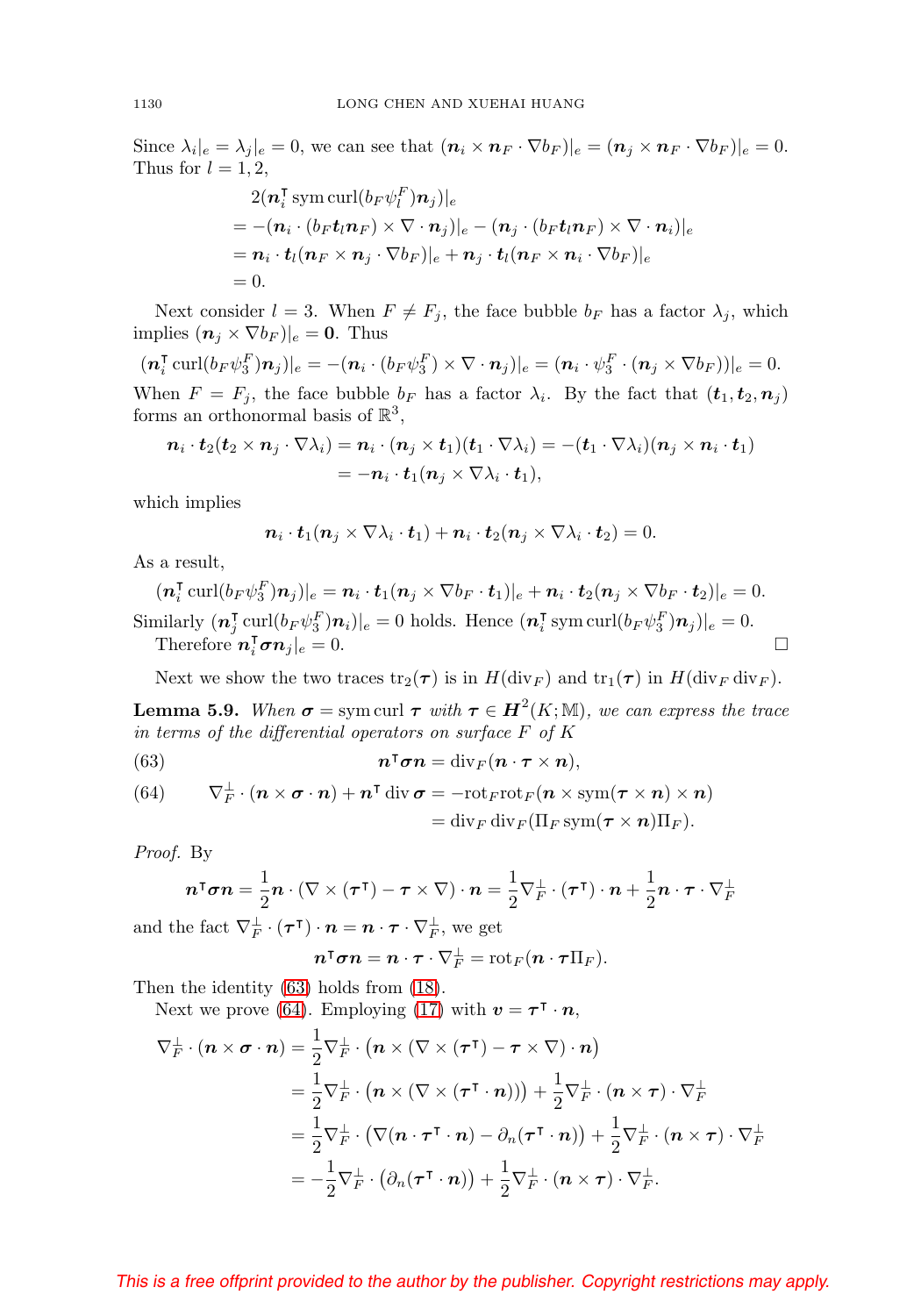On the other side, we have

$$
\mathbf{n} \cdot \text{div} \,\boldsymbol{\sigma} = \mathbf{n} \cdot \boldsymbol{\sigma} \cdot \nabla = \frac{1}{2} \mathbf{n} \cdot (\nabla \times (\boldsymbol{\tau}^{\mathsf{T}})) \cdot \nabla = \frac{1}{2} \nabla_{F}^{\perp} \cdot (\boldsymbol{\tau}^{\mathsf{T}}) \cdot \nabla
$$
  
\n
$$
= \frac{1}{2} \nabla_{F}^{\perp} \cdot (\boldsymbol{\tau}^{\mathsf{T}}) \cdot (\mathbf{n} \partial_{n} + \nabla_{F}) = \frac{1}{2} \nabla_{F}^{\perp} \cdot (\partial_{n} (\boldsymbol{\tau}^{\mathsf{T}} \cdot \mathbf{n})) + \frac{1}{2} \nabla_{F}^{\perp} \cdot (\boldsymbol{\tau}^{\mathsf{T}}) \cdot \nabla_{F}
$$
  
\n
$$
= \frac{1}{2} \nabla_{F}^{\perp} \cdot (\partial_{n} (\boldsymbol{\tau}^{\mathsf{T}} \cdot \mathbf{n})) - \frac{1}{2} \nabla_{F}^{\perp} \cdot (\boldsymbol{\tau}^{\mathsf{T}} \times \mathbf{n}) \cdot \nabla_{F}^{\perp}.
$$

The sum of the last two identities gives

$$
\nabla_{F}^{\perp} \cdot (\boldsymbol{n} \times \boldsymbol{\sigma} \cdot \boldsymbol{n}) + \boldsymbol{n} \cdot \text{div } \boldsymbol{\sigma} = \nabla_{F}^{\perp} \cdot \text{sym}(\boldsymbol{n} \times \boldsymbol{\tau} \Pi_{F}) \cdot \nabla_{F}^{\perp}.
$$
  
Therefore (64) follows from sym( $\boldsymbol{n} \times \boldsymbol{\tau} \Pi_{F}$ ) =  $-\boldsymbol{n} \times \text{sym}(\boldsymbol{\tau} \times \boldsymbol{n}) \times \boldsymbol{n}$ .

Note that  $\nabla_F^{\perp} \cdot (n \times \sigma \cdot n) + n^{\intercal}$  div  $\sigma$  is an equivalent formulation of the second trace of  $\sigma$ . Lemma [5.9](#page-23-2) implies the following trace complexes

$$
RT \xrightarrow{\subset} v \xrightarrow{\operatorname{dev grad}} \tau \xrightarrow{\operatorname{sym curl}} \sigma \xrightarrow{\operatorname{div div}} p
$$
  
\n
$$
\downarrow \qquad \qquad \downarrow \qquad \qquad \downarrow
$$
  
\n
$$
\uparrow \qquad \qquad \downarrow
$$
  
\n
$$
\uparrow \qquad \qquad \downarrow
$$
  
\n
$$
\uparrow \qquad \qquad \downarrow
$$
  
\n
$$
\uparrow \qquad \qquad \downarrow
$$
  
\n
$$
\uparrow \qquad \qquad \downarrow
$$
  
\n
$$
\uparrow \qquad \qquad \downarrow
$$
  
\n
$$
\downarrow \qquad \qquad \downarrow
$$
  
\n
$$
\downarrow \qquad \qquad \downarrow
$$
  
\n
$$
\downarrow \qquad \qquad \downarrow
$$
  
\n
$$
\downarrow \qquad \qquad \downarrow
$$
  
\n
$$
\downarrow \qquad \qquad \downarrow
$$
  
\n
$$
\downarrow \qquad \qquad \downarrow
$$
  
\n
$$
\downarrow \qquad \qquad \downarrow
$$
  
\n
$$
\downarrow \qquad \qquad \downarrow
$$
  
\n
$$
\downarrow \qquad \qquad \downarrow
$$
  
\n
$$
\downarrow \qquad \qquad \downarrow
$$
  
\n
$$
\downarrow \qquad \qquad \downarrow
$$
  
\n
$$
\downarrow \qquad \qquad \downarrow
$$
  
\n
$$
\downarrow \qquad \qquad \downarrow
$$
  
\n
$$
\downarrow \qquad \qquad \downarrow
$$
  
\n
$$
\downarrow \qquad \qquad \downarrow
$$
  
\n
$$
\downarrow \qquad \qquad \downarrow
$$
  
\n
$$
\downarrow \qquad \qquad \downarrow
$$
  
\n
$$
\downarrow \qquad \qquad \downarrow
$$
  
\n
$$
\downarrow \qquad \qquad \downarrow
$$
  
\n
$$
\downarrow \qquad \qquad \downarrow
$$
  
\n
$$
\downarrow \qquad \qquad \downarrow
$$
  
\n
$$
\downarrow \qquad \qquad \downarrow
$$
  
\n
$$
\downarrow \qquad \qquad \downarrow
$$
  
\n
$$
\downarrow \qquad
$$

and

$$
RT \xrightarrow{\subset} v \xrightarrow{\operatorname{dev grad}} \qquad \qquad \tau \xrightarrow{\operatorname{sym curl}} \qquad \sigma \xrightarrow{\operatorname{div } \operatorname{div}} p
$$
  
\n
$$
RT_F \xrightarrow{\subset} \Pi_F v \xrightarrow{\operatorname{sym curl}} F \Pi_F \operatorname{sym}(\tau \times n) \Pi_F \xrightarrow{\operatorname{div}_F \operatorname{div}_F} \tau \xrightarrow{\operatorname{div}_F} 0
$$

Those trace complexes will guide the design of edge and face degrees of freedom to ensure the required continuity.

5.3. **The bubble complex.** Combining Lemmas [5.8](#page-22-1) and [5.9](#page-23-2) gives the following result.

### <span id="page-24-2"></span>**Lemma 5.10.** It holds

<span id="page-24-0"></span>(65) sym curl  $\mathbb{B}_{\ell+1}(\text{sym curl}, K; \mathbb{T}) \subseteq (\mathbb{B}_{\ell,k}(\text{div div}, K; \mathbb{S}) \cap \text{ker}(\text{div div})).$ 

*Proof.* For  $\tau \in \mathbb{B}_{\ell+1}(\text{sym curl}, K; \mathbb{T})$ , by construction,  $n \cdot \tau \times n = 0$  and  $n \times$ sym( $\tau \times n$ ) ×  $n = 0$  on  $\partial K$ . Let  $\sigma =$  sym curl  $\tau$ . Then by Lemma [5.9,](#page-23-2) DoFs [\(48\)](#page-17-11)-[\(49\)](#page-17-6) vanish. By Lemma [5.8,](#page-22-1) [\(47\)](#page-17-12) vanishes. As  $\tau$  contains a face bubble,  $\sigma$  will have an edge bubble function which means  $\sigma(\delta) = 0$  for all  $\delta \in \mathcal{V}(K)$ . Therefore sym curl  $\mathbb{B}_{\ell+1}(\operatorname{sym}\operatorname{curl}, K;\mathbb{T})\subseteq \mathbb{B}_{\ell,k}(\operatorname{div}\operatorname{div}, K;\mathbb{S})$ . The property div div(sym curl  $\boldsymbol{\tau})$  $= 0$  is from the div div complex.  $\square$ 

Indeed the " $\subseteq$ " in [\(65\)](#page-24-0) can be changed to "=". This will be clear after we present a bubble complex. In the sequel, we denote by  $\mathbb{P}_{k-2,1}^{\perp}(K)$  the  $L^2$ -orthogonal complement space of  $\mathbb{P}_1(K)$  in  $\mathbb{P}_{k-2}(K)$  with respect to the inner product  $(\cdot, \cdot)_K$ .

<span id="page-24-4"></span>**Lemma 5.11.** For each  $K \in \mathcal{T}_h$ , it holds

<span id="page-24-1"></span>(66) 
$$
\operatorname{div} \operatorname{div} \mathbb{B}_{\ell,k}(\operatorname{div} \operatorname{div}, K; \mathbb{S}) = \mathbb{P}_{k-2,1}^{\perp}(K).
$$

Consequently

<span id="page-24-3"></span>(67) 
$$
\dim(\mathbb{B}_{\ell,k}(\text{div div}, K; \mathbb{S}) \cap \ker(\text{div div})) = \frac{1}{6}\ell(\ell-1)(5\ell+17).
$$

### This is a free offprint provided to the author by the publisher. Copyright restrictions may apply.

,

.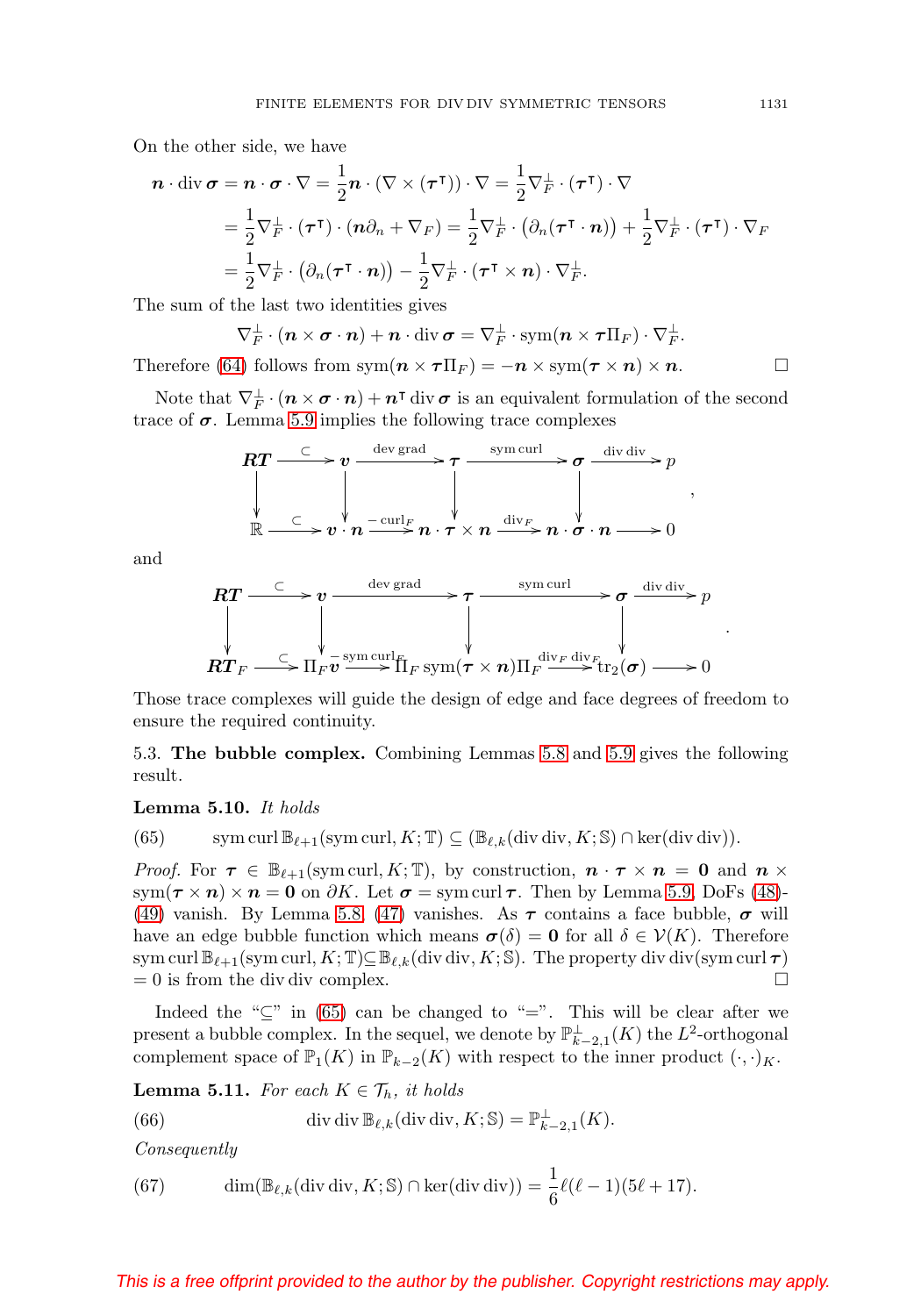<span id="page-25-3"></span>Proof. From the integration by parts, it is obviously true that

$$
\operatorname{div} \operatorname{div} \mathbb{B}_{\ell,k}(\operatorname{div} \operatorname{div}, K; \mathbb{S}) \subseteq \mathbb{P}_{k-2,1}^{\perp}(K).
$$

On the other side, for any  $v \in \mathbb{P}_{k-2,1}^{\perp}(K)$ , due to the fact that div div  $\mathbf{H}^2_0(K; \mathbb{S}) =$  $L^2(K) \cap \mathbb{P}_1^{\perp}(K)$  [\[10\]](#page-34-6), where  $\mathbb{P}_1^{\perp}(K)$  is a subspace of  $L^2(K)$  being orthogonal to  $\mathbb{P}_1(K)$  with respect to the  $L^2$ -inner product  $(\cdot, \cdot)_K$ , there exists  $\widetilde{\tau} \in H_0^2(K; \mathbb{S})$  such that that

$$
\operatorname{div} \operatorname{div} \widetilde{\boldsymbol{\tau}} = v.
$$

Then take  $\tau \in \mathbb{B}_{\ell,k}(\text{div div}, K; \mathbb{S})$  with the rest DoFs

$$
(\boldsymbol{\tau} - \widetilde{\boldsymbol{\tau}}, \boldsymbol{\varsigma})_K = 0 \quad \forall \ \boldsymbol{\varsigma} \in \nabla^2 \mathbb{P}_{k-2}(K) \oplus \text{sym}(\mathbb{P}_{\ell-2}(K;\mathbb{T}) \times \boldsymbol{x}),
$$
  

$$
((\boldsymbol{\tau} - \widetilde{\boldsymbol{\tau}})\boldsymbol{n}, \boldsymbol{n} \times \boldsymbol{x}q)_{F_1} = 0 \quad \forall \ q \in \mathbb{P}_{\ell-2}(F_1).
$$

Applying the Green's identity [\(45\)](#page-14-0), we get

$$
(\operatorname{div} \operatorname{div} (\boldsymbol{\tau} - \boldsymbol{\tilde{\tau}}), q)_K = 0 \quad \forall \ q \in \mathbb{P}_{k-2}(K).
$$

This implies div div  $\tau = \text{div } \text{div } \tilde{\tau} = v$ . Namely [\(66\)](#page-24-1) holds.

An immediate result of [\(66\)](#page-24-1) is

$$
\dim(\mathbb{B}_{\ell,k}(\text{div div}, K; \mathbb{S}) \cap \ker(\text{div div})) = \dim \mathbb{B}_{\ell,k}(\text{div div}, K; \mathbb{S}) - \dim \mathbb{P}_{k-2}(K) + 4
$$

$$
= \frac{1}{6}\ell(\ell-1)(5\ell+14) + \frac{1}{2}\ell(\ell-1)
$$

$$
= \frac{1}{6}\ell(\ell-1)(5\ell+17).
$$

Define

$$
\mathbb{B}_{\ell+2}(\mathrm{grad}, K; \mathbb{R}^3) := \{ \boldsymbol{v} \in \mathbb{P}_{\ell+2}(K; \mathbb{R}^3) : \boldsymbol{v}|_{\partial K} = \mathbf{0} \} = b_K \mathbb{P}_{\ell-2}(K; \mathbb{R}^3).
$$

Now we are in the position to present the so-called bubble complex.

**Theorem 5.12.** The bubble function spaces for the div div complex

<span id="page-25-0"></span>
$$
0 \to \mathbb{B}_{\ell+2}(\text{grad}, K; \mathbb{R}^3) \xrightarrow{\text{dev grad}} \mathbb{B}_{\ell+1}(\text{sym curl}, K; \mathbb{T}) \xrightarrow{\text{sym curl}} \mathbb{B}_{\ell,k}(\text{div div}, K; \mathbb{S})
$$
  
(68) 
$$
\xrightarrow{\text{div div}} \mathbb{P}_{k-2,1}^{\perp}(K) \to 0
$$

form an exact sequence.

*Proof.* Take any  $v \in \mathbb{B}_{\ell+2}(\text{grad}, K; \mathbb{R}^3)$  with  $v|_{\partial K} = 0$ . We have on each face  $F \in \mathcal{F}(K),$ 

<span id="page-25-1"></span>(69) 
$$
\boldsymbol{n} \cdot (\text{dev grad } \boldsymbol{v}) \times \boldsymbol{n} = \boldsymbol{n} \cdot (\text{grad } \boldsymbol{v}) \times \boldsymbol{n} = -(\boldsymbol{n} \times \nabla)(\boldsymbol{v} \cdot \boldsymbol{n}) = \boldsymbol{0},
$$

and

$$
\mathbf{n} \times \text{sym}((\text{dev grad }\mathbf{v}) \times \mathbf{n}) \times \mathbf{n} = \mathbf{n} \times \text{sym}((\text{grad }\mathbf{v}) \times \mathbf{n}) \times \mathbf{n}
$$

$$
= -\mathbf{n} \times \text{sym}(\mathbf{v}\nabla_{\text{F}}^{\perp}) \times \mathbf{n}
$$

$$
= -\mathbf{n} \times \text{sym}((\Pi_{\text{F}}\mathbf{v})\nabla_{\text{F}}^{\perp}) \times \mathbf{n} = \mathbf{0}.
$$
(70)

<span id="page-25-2"></span>Hence dev grad  $\mathbb{B}_{\ell+2}(\text{grad}, K; \mathbb{R}^3) \subseteq \mathbb{B}_{\ell+1}(\text{sym curl}, K; \mathbb{T}) \cap \text{ker}(\text{sym curl})$ . Thanks to Lemma [5.10](#page-24-2) and [\(66\)](#page-24-1), we conclude that [\(68\)](#page-25-0) is a complex.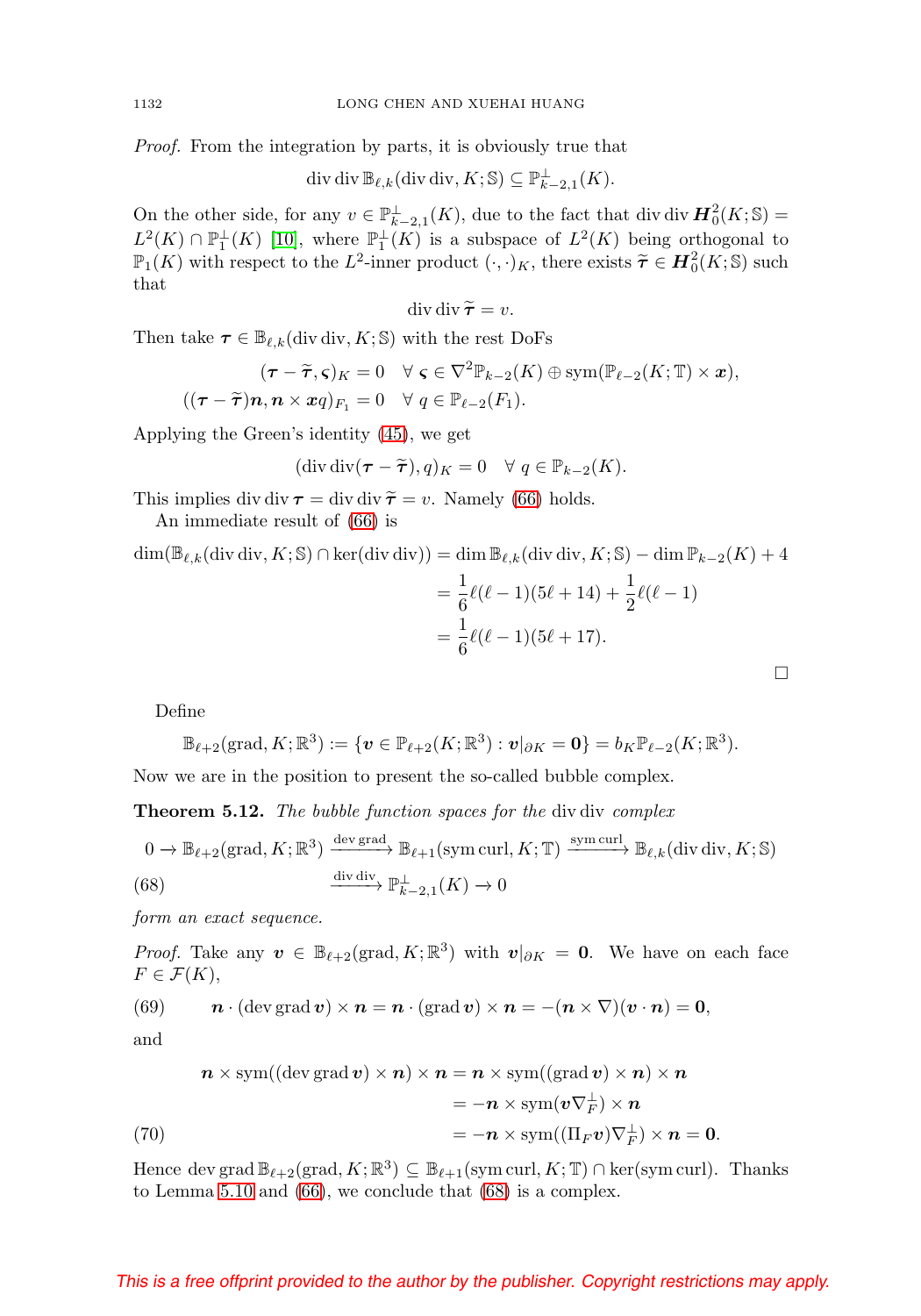<span id="page-26-4"></span>We then verify the exactness from left to right.

(1)  $\mathbb{B}_{\ell+1}(\text{sym curl}, K; \mathbb{T}) \cap \text{ker}(\text{sym curl}) = \text{dev grad } \mathbb{B}_{\ell+2}(\text{grad}, K; \mathbb{R}^3), \text{ i.e. if}$  $\text{sym curl } \tau = \mathbf{0} \text{ and } \tau \in \mathbb{B}_{\ell+1}(\text{sym curl}, K; \mathbb{T}), \text{ then there exists a } \mathbf{v} \in \mathbb{B}_{\ell+2}(\text{grad}, K; \mathbb{R}^3),$ s.t.  $\tau = \text{dev grad } v$ .

Firstly, by the exactness of the polynomial div div complex [\(25\)](#page-8-2), there exists  $\boldsymbol{v} \in \mathbb{P}_{\ell+2}(K;\mathbb{R}^3)$  such that  $\boldsymbol{\tau} = \text{dev grad }\boldsymbol{v}$ . As  $\boldsymbol{RT} = \text{ker}(\text{dev grad})$ , we can further impose constraint  $\int_F \mathbf{v} \cdot \mathbf{n} = 0$  for each  $F \in \mathcal{F}(K)$ . By [\(69\)](#page-25-1), we get  $\mathbf{v} \cdot \mathbf{n} |_{F} \in \mathbb{P}_0(F)$ . Hence  $\mathbf{v} \cdot \mathbf{n}|_F = 0$ , which indicates  $\mathbf{v}(\delta) = \mathbf{0}$  for each vertex  $\delta \in \mathcal{V}(K)$ . By [\(70\)](#page-25-2), we obtain sym $((\Pi_F v)\nabla_F^{\perp}) = 0$ , i.e.  $\Pi_F v \in \mathbb{P}_0(F;\mathbb{R}^2) + (\Pi_F x)\mathbb{P}_0(F)$ . This combined with  $v(\delta) = 0$  for each vertex  $\delta \in V(F)$  means  $\Pi_F v = 0$ , and then  $v|_F = 0$  for each  $F \in \mathcal{F}(K)$ . Thus  $\boldsymbol{v} \in \mathbb{B}_{\ell+2}(\text{grad}, K; \mathbb{R}^3)$ .

(2) sym curl  $\mathbb{B}_{\ell+1}(\text{sym curl}, K; \mathbb{T}) = \mathbb{B}_{\ell,k}(\text{div div}, K; \mathbb{S}) \cap \text{ker}(\text{div div}).$ 

By step  $(1)$ , we acquire

$$
\dim \operatorname{sym} \operatorname{curl} \mathbb{B}_{\ell+1}(\operatorname{sym} \operatorname{curl}, K; \mathbb{T})
$$
\n
$$
= \dim \mathbb{B}_{\ell+1}(\operatorname{sym} \operatorname{curl}, K; \mathbb{T}) - \dim \mathbb{B}_{\ell+2}(\operatorname{grad}, K; \mathbb{R}^3)
$$
\n
$$
= \dim \mathbb{B}_{\ell+1}(\operatorname{sym} \operatorname{curl}, K; \mathbb{T}) - \dim \mathbb{P}_{\ell-2}(K; \mathbb{R}^3)
$$
\n(71)\n
$$
= \frac{1}{6}\ell(\ell-1)(5\ell+17),
$$

<span id="page-26-2"></span>which together with [\(67\)](#page-24-3) indicates

 $\dim \operatorname{sym}\operatorname{curl} \mathbb{B}_{\ell+1}(\operatorname{sym}\operatorname{curl}, K; \mathbb{T}) = \dim(\mathbb{B}_{\ell,k}(\operatorname{div} \operatorname{div}, K; \mathbb{S}) \cap \ker(\operatorname{div} \operatorname{div})).$ 

Together with [\(65\)](#page-24-0) implies sym curl  $\mathbb{B}_{\ell+1}(\text{sym curl}, K; \mathbb{T}) = \mathbb{B}_{\ell,k}(\text{div div}, K; \mathbb{S}) \cap$ ker(div div).

(3) div div  $\mathbb{B}_{\ell,k}$  (div div,  $K; \mathbb{S}) = \mathbb{P}_{k-2,1}^{\perp}(K)$ . This is [\(66\)](#page-24-1) proved in Lemma [5.11.](#page-24-4) Therefore complex  $(68)$  is exact.

As a result of complex [\(68\)](#page-25-0), we can replace the degrees of freedom [\(51\)](#page-17-2)-[\(52\)](#page-17-0) by

<span id="page-26-1"></span>(72) 
$$
(\tau, \varsigma)_K \quad \forall \ \varsigma \in \mathrm{sym\, curl}\, \mathbb{B}_{\ell+1}(\mathrm{sym\, curl}, K; \mathbb{T}).
$$

The dimension of  $(72)$  is counted in  $(71)$ , which also matches the sum of  $(51)-(52)$  $(51)-(52)$  $(51)-(52)$ . Below we summarize the unisolvence for space  $\Sigma_{\ell,k}(K)$  with different DoFs.

**Corollary 5.13.** The degrees of freedom [\(46\)](#page-17-1)-[\(50\)](#page-17-8) and [\(72\)](#page-26-1) are unisolvent for  $\mathbf{\Sigma}_{\ell,k}(K).$ 

Notice that although  $\mathbb{B}_{\ell+1}(\text{sym curl}, K; \mathbb{T})$  is in a symmetric form, cf. [\(62\)](#page-22-0), the degree of freedom  $(72)$  is indeed not simpler than  $(51)-(52)$  $(51)-(52)$  $(51)-(52)$  in computation as sym curl  $\mathbb{B}_{\ell+1}(\text{sym curl}, K; \mathbb{T})$  is much more complicated than polynomials on a face.

<span id="page-26-0"></span>5.4. **Two-dimensional** div div **conforming finite elements.** Recently we have constructed div div conforming finite elements in two dimensions in [\[6\]](#page-34-1). Here we briefly review the results and compare to the three-dimensional case.

Let  $F$  be a triangle. Take the space of shape functions

<span id="page-26-3"></span>(73) 
$$
\mathbf{\Sigma}_{\ell,k}(F) := \mathbb{C}_{\ell}(F; \mathbb{S}) \oplus \mathbb{C}_{k}^{\oplus}(F; \mathbb{S})
$$

with  $k \geq 3$  and  $\ell \geq \max\{k-1, 3\}$  and

$$
\mathbb{C}_{\ell}(F; \mathbb{S}) = \operatorname{sym} \operatorname{curl}_F \mathbb{P}_{\ell+1}(F; \mathbb{R}^2), \quad \mathbb{C}_{k}^{\oplus}(F; \mathbb{S}) = \boldsymbol{x} \boldsymbol{x}^{\mathsf{T}} \mathbb{P}_{k-2}(F).
$$

Here the polynomial space for  $H(\mathrm{sym}\,\mathrm{curl}, F; \mathbb{R}^2)$  is the vector space not a tensor space, which simplifies the construction significantly.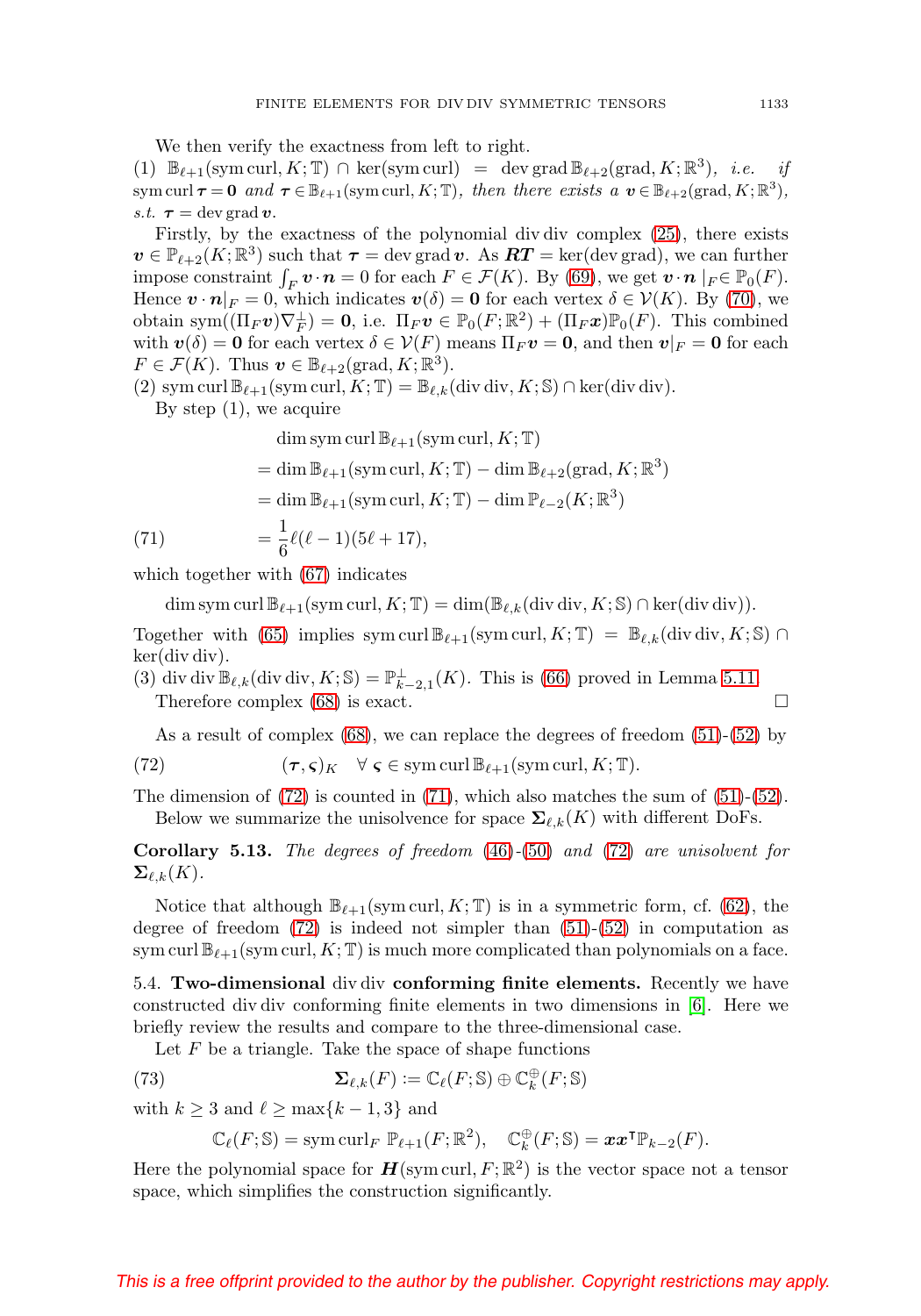The degrees of freedom are given by

<span id="page-27-0"></span>(74) 
$$
\boldsymbol{\tau}(\delta) \quad \forall \ \delta \in \mathcal{V}(F),
$$

(75) 
$$
(\mathbf{n}_e^{\mathsf{T}} \boldsymbol{\tau} \mathbf{n}_e, q)_e \quad \forall \ q \in \mathbb{P}_{\ell-2}(e), e \in \mathcal{E}(F),
$$

<span id="page-27-1"></span>(76) 
$$
(\partial_t (\mathbf{t}^\intercal \boldsymbol{\tau} \boldsymbol{n}_e) + \boldsymbol{n}_e^\intercal \operatorname{div}_F \boldsymbol{\tau}, q)_e \quad \forall \ q \in \mathbb{P}_{\ell-1}(e), e \in \mathcal{E}(F),
$$

<span id="page-27-2"></span>(77) 
$$
(\tau, \varsigma)_F \quad \forall \ \varsigma \in \nabla_F^2 \mathbb{P}_{k-2}(F),
$$

<span id="page-27-3"></span>(78) 
$$
(\tau, \varsigma)_F \quad \forall \ \varsigma \in \mathrm{sym}(\boldsymbol{x}^{\perp} \mathbb{P}_{\ell-2}(F; \mathbb{R}^2)).
$$

Here to avoid confusion with the three-dimensional version, we use  $n_e$  to emphasize it is a normal vector of edge vector e.

The unisolvence is again better understood with the help of Fig. [1.](#page-2-0) By the vanishing degrees of freedom [\(74\)](#page-27-0)-[\(76\)](#page-27-1), the trace vanishes. Then together with the vanishing DoF [\(77\)](#page-27-2), div div  $\tau = 0$ . The DoF [\(78\)](#page-27-3) is to identify the intersection of the bubble space and the kernel of div div. Define

 $\mathbb{B}_{\ell,k}(\text{div}_F \text{div}_F, F) := \{\tau \in \Sigma_{\ell,k}(F) : \text{all degrees of freedom } (74)-(76) \text{ vanish}\}.$  $\mathbb{B}_{\ell,k}(\text{div}_F \text{div}_F, F) := \{\tau \in \Sigma_{\ell,k}(F) : \text{all degrees of freedom } (74)-(76) \text{ vanish}\}.$  $\mathbb{B}_{\ell,k}(\text{div}_F \text{div}_F, F) := \{\tau \in \Sigma_{\ell,k}(F) : \text{all degrees of freedom } (74)-(76) \text{ vanish}\}.$  $\mathbb{B}_{\ell,k}(\text{div}_F \text{div}_F, F) := \{\tau \in \Sigma_{\ell,k}(F) : \text{all degrees of freedom } (74)-(76) \text{ vanish}\}.$  $\mathbb{B}_{\ell,k}(\text{div}_F \text{div}_F, F) := \{\tau \in \Sigma_{\ell,k}(F) : \text{all degrees of freedom } (74)-(76) \text{ vanish}\}.$ 

It turns out the space  $\mathbb{B}_{\ell,k}(\text{div}_F \text{div}_F, F) \cap \text{ker}(\text{div}_F \text{div}_F)$  is much simpler in two dimensions.

The key is the following formula on the trace  $tr_2$ .

<span id="page-27-5"></span>**Lemma 5.14.** When  $\tau = \text{sym curl}_F v$ , we have

<span id="page-27-4"></span>(79) 
$$
\partial_t(\mathbf{t}^\intercal \boldsymbol{\tau} \boldsymbol{n}_e) + \boldsymbol{n}_e^\intercal \operatorname{div}_F \boldsymbol{\tau} = \partial_t(\mathbf{t}^\intercal \partial_t \boldsymbol{v}).
$$

*Proof.* Since  $\text{div}_F \text{curl}_F v = 0$ , we have

$$
\boldsymbol{n}_e^{\mathsf{T}} \operatorname{div}_F \boldsymbol{\tau} = \frac{1}{2} \boldsymbol{n}_e^{\mathsf{T}} \operatorname{div}_F (\operatorname{curl}_F \boldsymbol{v})^{\mathsf{T}} = \frac{1}{2} \boldsymbol{n}_e^{\mathsf{T}} \operatorname{curl}_F \operatorname{div}_F \boldsymbol{v} = \frac{1}{2} \partial_t \operatorname{div}_F \boldsymbol{v}.
$$

As div<sub>F</sub>  $v = \text{trace}(\nabla_F v)$  is invariant to the rotation, we can write it as

$$
\operatorname{div}_F\boldsymbol v=\boldsymbol t^{\intercal}\nabla_F\boldsymbol v\boldsymbol t+\boldsymbol n_e^{\intercal}\nabla_F\boldsymbol v\boldsymbol n_e=\boldsymbol t^{\intercal}\partial_t\boldsymbol v+\boldsymbol n_e^{\intercal}\partial_n\boldsymbol v.
$$

Then

$$
\partial_t(\mathbf{t}^\intercal \boldsymbol{\tau} \boldsymbol{n}_e) + \boldsymbol{n}_e^\intercal \operatorname{div}_F \boldsymbol{\tau} = \frac{1}{2} \partial_t [\mathbf{t}^\intercal \partial_t \boldsymbol{v} - \boldsymbol{n}_e^\intercal \partial_n \boldsymbol{v} + \operatorname{div}_F \boldsymbol{v}] = \partial_t (\mathbf{t}^\intercal \partial_t \boldsymbol{v}),
$$

 $\Box$ 

i.e.  $(79)$  holds.

**Lemma 5.15.** The following bubble complex

$$
\mathbf{0} \xrightarrow{\subset} b_F \mathbb{P}_{\ell-2}(F;\mathbb{R}^2) \xrightarrow{\text{sym curl}_F} \mathbb{B}_{\ell,k}(\text{div}_F \text{div}_F, F) \xrightarrow{\text{div}_F \text{div}_F} \mathbb{P}_{k-2,1}^\perp(F) \to 0
$$

is exact.

*Proof.* The fact that  $\text{div}_F \text{div}_F : \mathbb{B}_{\ell,k}(\text{div}_F \text{div}_F, F) \to \mathbb{P}_{k-2,1}^{\perp}(F)$  is surjective can be proved similarly to Lemma [5.11.](#page-24-4)

For  $\tau \in \mathbb{B}_{\ell,k}(\text{div}_F \text{div}_F, F) \cap \text{ker}(\text{div}_F \text{div}_F)$ , from the complex [\(43\)](#page-13-2), we can find  $\boldsymbol{v} \in \mathbb{P}_{\ell+1}(F)$  s.t. sym curl<sub>F</sub>  $\boldsymbol{v} = \boldsymbol{\tau}$ . We will prove  $\boldsymbol{v}|_{\partial F} = \mathbf{0}$ .

Since  $\boldsymbol{RT} = \ker(\text{sym curl}_F)$ , we can further impose constraint  $\int_e \boldsymbol{v} \cdot \boldsymbol{n}_e = 0$  for each  $e \in \mathcal{E}(F)$ . The fact  $(\mathbf{n}_e^{\mathsf{T}} \boldsymbol{\tau} \mathbf{n}_e)|_{\partial F} = 0$  implies

$$
\partial_t(\boldsymbol{n}_e^{\intercal}\boldsymbol{v})|_{\partial F}=(\boldsymbol{n}_e^{\intercal}\boldsymbol{\tau}\boldsymbol{n}_e)|_{\partial F}=0.
$$

Hence  $n_{\epsilon}^{\mathsf{T}}v|_{\partial F} = 0$ . This also means  $v(\delta) = 0$  for each  $\delta \in \mathcal{V}(F)$ .

By Lemma [5.14,](#page-27-5) since

$$
\partial_t(\boldsymbol t^{\intercal}\boldsymbol \tau\boldsymbol n_e)+\boldsymbol n_e^{\intercal}\operatorname{div}_F\boldsymbol \tau=\partial_t(\boldsymbol t^{\intercal}\partial_t\boldsymbol v)
$$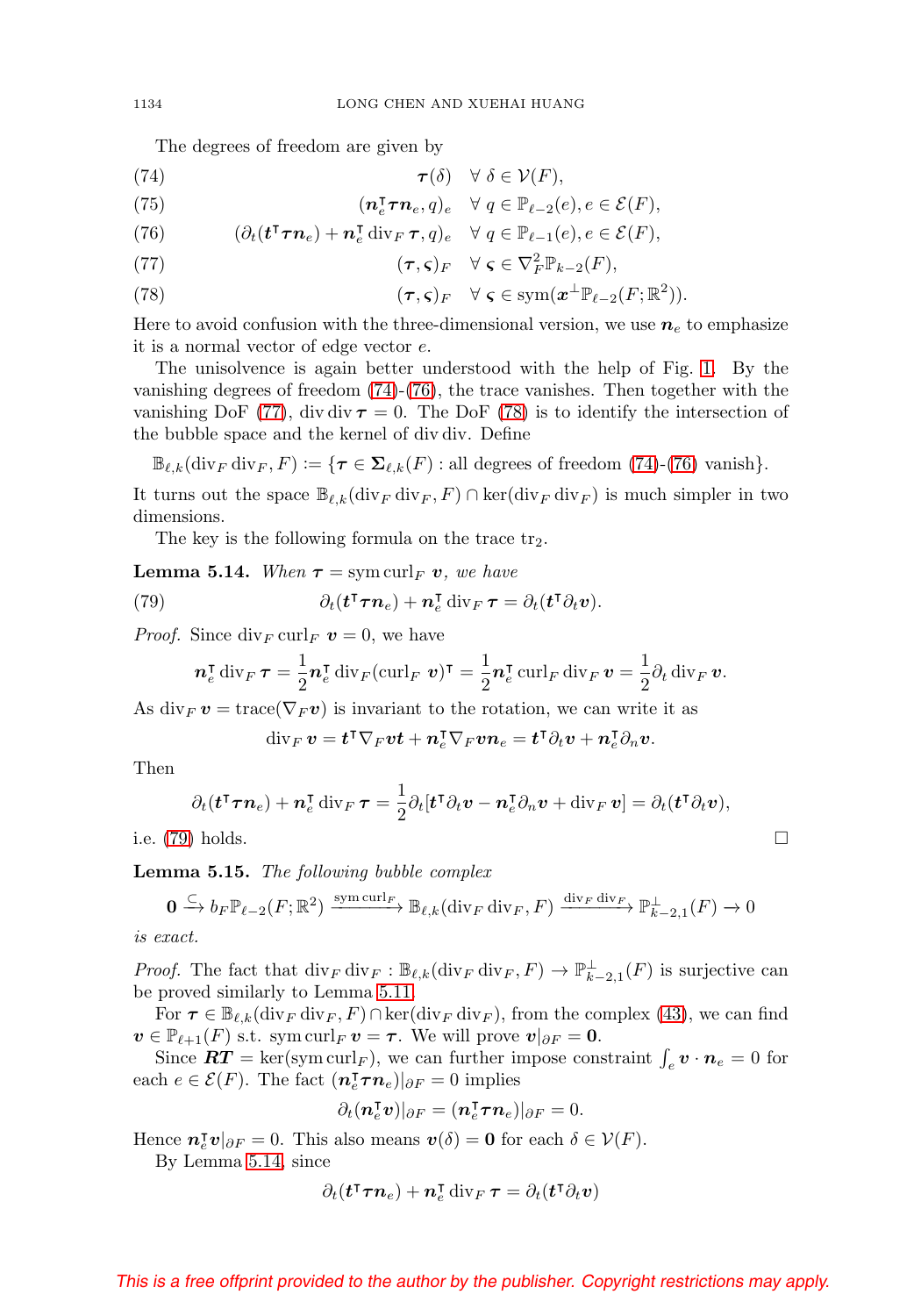<span id="page-28-10"></span>and  $(\partial_t(\mathbf{t}^\intercal \boldsymbol{\tau} \boldsymbol{n}_e) + \boldsymbol{n}_e^\intercal \text{div}_F \boldsymbol{\tau})|_{\partial F} = 0$ , we acquire

$$
\partial_{tt}(\mathbf{t}^\intercal \mathbf{v})|_{\partial F}=0.
$$

That is  $t^{\intercal}v|_e \in \mathbb{P}_1(e)$  on each edge  $e \in \mathcal{E}(F)$ . Noting that  $v(\delta) = 0$  for each  $\delta \in \mathcal{V}(F)$ , we get  $\mathbf{t}^\intercal \mathbf{v}|_{\partial F} = 0$  and consequently  $\mathbf{v}|_{\partial F} = \mathbf{0}$ , i.e.,

$$
\mathbf{v} = b_F \psi_{\ell-2}, \quad \text{for some } \psi_{\ell-2} \in \mathbb{P}_{\ell-2}(F; \mathbb{R}^2).
$$

We now prove the unisolvence as follows.

<span id="page-28-9"></span>**Theorem 5.16.** The degrees of freedom [\(74\)](#page-27-0)-[\(78\)](#page-27-3) are unisolvent for  $\Sigma_{\ell,k}(F)$  [\(73\)](#page-26-3).

Proof. We first count the number of DoFs [\(74\)](#page-27-0)-[\(78\)](#page-27-3) and the dimension of the space, i.e., dim  $\mathbf{\Sigma}_{\ell,k}(K)$ . Both of them are

$$
\ell^2 + 5\ell + 3 + \frac{1}{2}k(k-1).
$$

Then suppose all the degrees of freedom  $(74)-(78)$  $(74)-(78)$  $(74)-(78)$  applied to  $\tau$  vanish. We are going to prove the function  $\tau = 0$ .

By the vanishing degrees of freedom [\(74\)](#page-27-0)-[\(76\)](#page-27-1), the two traces are vanished. To-gether with [\(77\)](#page-27-2), the Green's identity implies  $\text{div}_F \, \text{div}_F \, \tau = 0$ . Then

$$
\tau = \operatorname{sym} \operatorname{curl}_F(b_F \psi_{\ell-2}), \quad \text{for some } \psi_{\ell-2} \in \mathbb{P}_{\ell-2}(F;\mathbb{R}^2).
$$

We then use the fact  $\text{rot}_F : \text{sym}(\mathbf{z}^\perp \mathbb{P}_{\ell-2}(F;\mathbb{R}^2)) \to \mathbb{P}_{\ell-2}(F;\mathbb{R}^2)$  is bijection, cf. the complex [\(44\)](#page-13-3), to find  $\phi_{\ell-2}$  s.t.  $\text{rot}_F(\text{sym}(\mathbf{z}^{\perp}\phi_{\ell-2})) = \psi_{\ell-2}$ . Finally we finish the unisolvence proof by choosing  $\varsigma = \text{sym}(\boldsymbol{x}^{\perp} \phi_{\ell-2})$  in [\(78\)](#page-27-3). The fact

$$
(\boldsymbol{\tau},\boldsymbol{\varsigma})_F = (\operatorname{sym} \operatorname{curl}_F(b_F \psi_{\ell-2}), \operatorname{sym}(\boldsymbol{x}^\perp \phi_{\ell-2}))_F = (b_F \psi_{\ell-2}, \psi_{\ell-2})_F = 0
$$

will imply  $\psi_{\ell-2} = \mathbf{0}$  and consequently  $\boldsymbol{\tau} = \mathbf{0}$ .

As finite element spaces for  $H^1$  are relatively mature and the bubble function space of  $\mathbb{P}_{\ell+1}(F;\mathbb{R}^2)\cap H_0^1(F;\mathbb{R}^2)=b_F \mathbb{P}_{\ell-2}(F;\mathbb{R}^2)$ , the design of div div conforming finite elements in two dimensions is relatively easy. By rotation, we can construct finite elements for the strain space  $\mathbf{H}(\text{rot}_F \text{rot}_F, F; \mathbb{S})$ ; see [\[6,](#page-34-1) Section 3.4].

#### <span id="page-28-0"></span>6. Finite elements for sym curl-conforming trace-free tensors

In this section we construct conforming finite element spaces for  $H(\text{sym curl}, \Omega; \mathbb{T})$ .

6.1. **A finite element space.** Let  $K$  be a tetrahedron. For each edge  $e$ , we set a direction vector **t** and then choose two orthonormal vectors  $n_1$  and  $n_2$  being orthogonal to e such that  $n_2 = t \times n_1$  and  $n_1 = n_2 \times t$ . Take the space of shape functions as  $\mathbb{P}_{\ell+1}(K;\mathbb{T})$ . The degrees of freedom  $\mathcal{N}_{\ell+1}(K)$  are given by

<span id="page-28-7"></span>(80) 
$$
\boldsymbol{\tau}(\delta) \quad \forall \ \delta \in \mathcal{V}(K),
$$

<span id="page-28-1"></span>(81) 
$$
(sym curl \tau)(\delta) \quad \forall \delta \in \mathcal{V}(K),
$$

<span id="page-28-2"></span>(82) 
$$
(\mathbf{n}_i^{\mathsf{T}}(\operatorname{sym}\operatorname{curl}\boldsymbol{\tau})\mathbf{n}_j,q)_e \quad \forall \ q \in \mathbb{P}_{\ell-2}(e), e \in \mathcal{E}(K), i,j=1,2,
$$

<span id="page-28-4"></span>(83) 
$$
(\mathbf{n}_i^{\mathsf{T}} \boldsymbol{\tau} \mathbf{t}, q)_e \quad \forall \ q \in \mathbb{P}_{\ell-1}(e), e \in \mathcal{E}(K), i = 1, 2,
$$

<span id="page-28-6"></span>(84)  $(\mathbf{n}_2^{\mathsf{T}}(\text{curl }\boldsymbol{\tau})\mathbf{n}_1 + \partial_t(\boldsymbol{t}^{\mathsf{T}}\boldsymbol{\tau}\boldsymbol{t}), q)_e \quad \forall \ q \in \mathbb{P}_{\ell}(e), e \in \mathcal{E}(K),$ 

<span id="page-28-8"></span>(85) 
$$
(\mathbf{n}\times \operatorname{sym}(\boldsymbol{\tau}\times\mathbf{n})\times\mathbf{n},\boldsymbol{\varsigma})_F \quad \forall \boldsymbol{\varsigma}\in (\nabla_F^{\perp})^2 \mathbb{P}_{\ell-1}(F) \oplus \operatorname{sym}(\mathbf{x}\otimes \mathbb{P}_{\ell-1}(F;\mathbb{R}^2)),
$$

<span id="page-28-5"></span>(86) 
$$
(\mathbf{n} \cdot \boldsymbol{\tau} \times \mathbf{n}, \mathbf{q})_F \quad \forall \ \mathbf{q} \in \nabla_F \mathbb{P}_{\ell-3}(F) \oplus \mathbf{x}^{\perp} \mathbb{P}_{\ell-1}(F), F \in \mathcal{F}(K),
$$

<span id="page-28-3"></span>(87) 
$$
(\boldsymbol{\tau}, \boldsymbol{q})_K \quad \forall \ \boldsymbol{q} \in \mathbb{B}_{\ell+1}(\text{sym curl}, K; \mathbb{T}).
$$

# This is a free offprint provided to the author by the publisher. Copyright restrictions may apply.

 $\Box$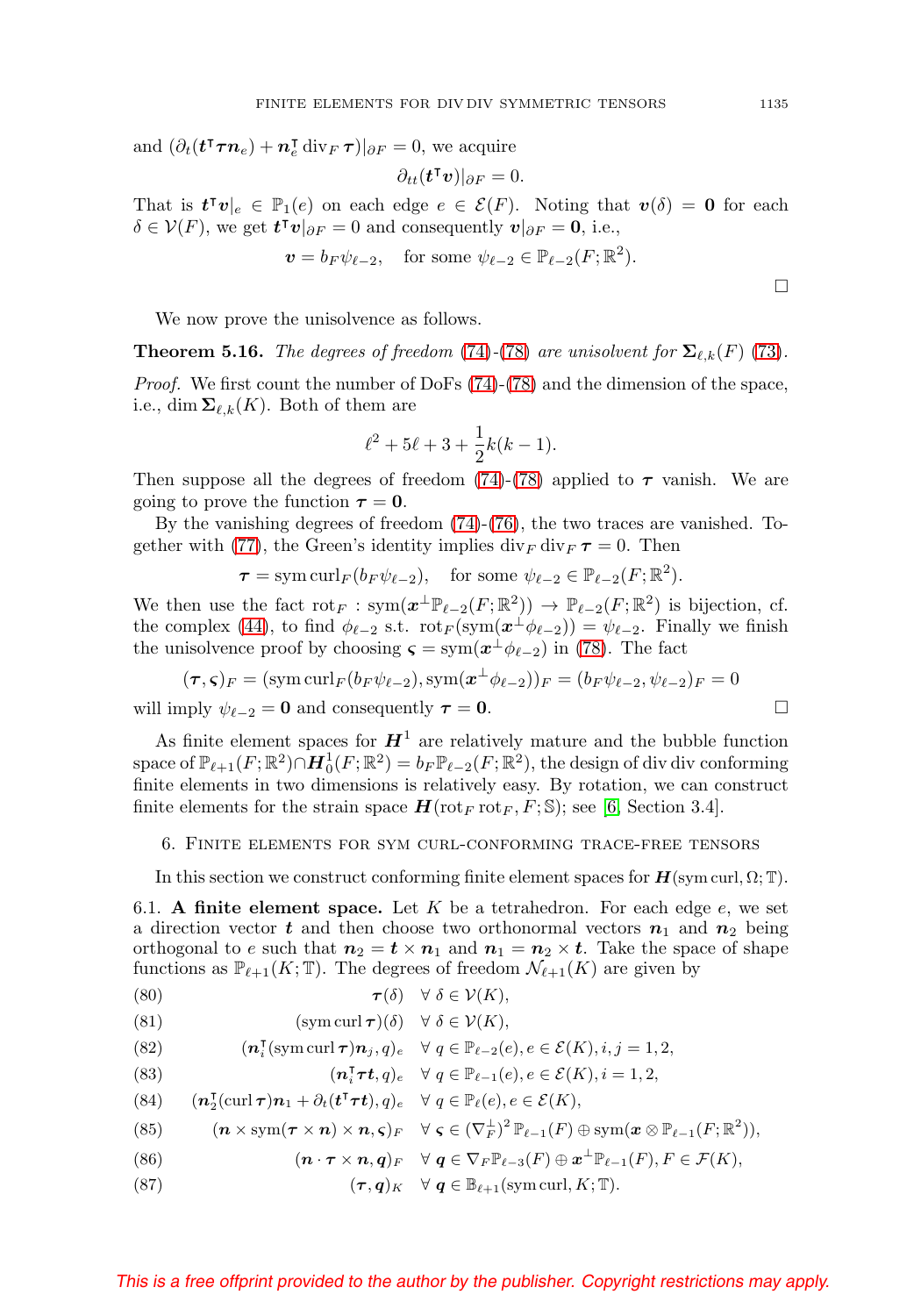<span id="page-29-4"></span>The degrees of freedom [\(81\)](#page-28-1), [\(82\)](#page-28-2), and [\(87\)](#page-28-3) are motivated by [\(46\)](#page-17-1), [\(47\)](#page-17-12), and [\(72\)](#page-26-1), respectively, as sym curl  $\tau \in H(\text{div div}, K; \mathbb{S})$ . Recall that  $\text{tr}_2(\tau) \in H(\text{div}_F)$  and  $\text{tr}_1(\tau) \in H(\text{div}_F \text{div}_F)$ , cf. Lemma [5.9.](#page-23-2) Let  $n_{F,e} = t \times n$  be the norm vector of e sitting on the face F. For  $\mathrm{div}_F$  elements on face F, the normal trace becomes

$$
(\boldsymbol n\cdot\boldsymbol\tau\times\boldsymbol n)\cdot\boldsymbol n_{F,e}=\boldsymbol n^{\intercal}\boldsymbol\tau\boldsymbol t,
$$

which motivates [\(83\)](#page-28-4). Together with [\(86\)](#page-28-5),  $\mathbf{n} \cdot \mathbf{r} \times \mathbf{n}$  can be determined. For the  $div_F div_F$  element, the normal-normal trace becomes

<span id="page-29-3"></span>(88) 
$$
\boldsymbol{n}_{F,e}^{\mathsf{T}}(\Pi_F \operatorname{sym}(\boldsymbol{\tau} \times \boldsymbol{n})\Pi_F)\boldsymbol{n}_{F,e} = \boldsymbol{n}_{F,e}^{\mathsf{T}} \operatorname{sym}(\boldsymbol{\tau} \times \boldsymbol{n})\boldsymbol{n}_{F,e} = \boldsymbol{n}_{F,e}^{\mathsf{T}}\boldsymbol{\tau}\boldsymbol{t},
$$

which can be also determined by [\(83\)](#page-28-4). Notice that for each edge e, there are two  $n_{Fe}$  inside one tetrahedron. In [\(83\)](#page-28-4), the two normal vectors  $n_1, n_2$  are chosen independent of elements and  $(83)$  can determine the projection of vector  $\tau t$  to the plane orthogonal to edge  $e$  including  $n_{F,e}^{\intercal} \tau t$ .

The other trace of a div<sub>F</sub> div<sub>F</sub> element will be determined by  $(82)$  and  $(84)$ , which is less obvious. Lemma [6.1](#page-29-0) is borrowed from [\[16,](#page-34-3) Lemma 9 and Remark 8].

<span id="page-29-0"></span>**Lemma 6.1.** Let  $F \in \mathcal{F}(K)$  with a normal vector  $\mathbf{n}_F$ . For an edge  $e \in \mathcal{E}(F)$ , we fix a direction vector **t** for e and choose two orthonormal vectors  $n_1$  and  $n_2$  being orthogonal to e such that  $n_2 = t \times n_1$  and  $n_1 = n_2 \times t$ . Let  $n_{F,e} = t \times n_F$ . For any sufficiently smooth tensor  $\tau$ , we have

<span id="page-29-1"></span>
$$
\boldsymbol{n}_{F,e}^{\mathrm{T}}(\operatorname{curl}\boldsymbol{\tau})\boldsymbol{n}_{F} = (\boldsymbol{n}_{F}\cdot\boldsymbol{n}_{1})(\boldsymbol{n}_{F}\cdot\boldsymbol{n}_{2})\left[\boldsymbol{n}_{2}^{\mathrm{T}}(\operatorname{sym}\operatorname{curl}\boldsymbol{\tau})\boldsymbol{n}_{2} - \boldsymbol{n}_{1}^{\mathrm{T}}(\operatorname{sym}\operatorname{curl}\boldsymbol{\tau})\boldsymbol{n}_{1}\right] - 2(\boldsymbol{n}_{F}\cdot\boldsymbol{n}_{2})^{2}\boldsymbol{n}_{1}^{\mathrm{T}}(\operatorname{sym}\operatorname{curl}\boldsymbol{\tau})\boldsymbol{n}_{2} + \boldsymbol{n}_{2}^{\mathrm{T}}(\operatorname{curl}\boldsymbol{\tau})\boldsymbol{n}_{1}.
$$

 $For \, \text{tr}_1(\tau) = \prod_F \text{sym}(\tau \times n_F) \prod_F$ , we have

<span id="page-29-2"></span>(90) 
$$
\partial_t(\mathbf{t}^{\mathsf{T}} \operatorname{tr}_1(\boldsymbol{\tau}) \boldsymbol{n}_{F,e}) + \boldsymbol{n}_{F,e}^{\mathsf{T}} \operatorname{div}_F(\operatorname{tr}_1(\boldsymbol{\tau})) = \boldsymbol{n}_{F,e}^{\mathsf{T}}(\operatorname{curl} \boldsymbol{\tau}) \boldsymbol{n}_F + \partial_t(\mathbf{t}^{\mathsf{T}} \boldsymbol{\tau} \mathbf{t}).
$$

Consequently it can be determined by DoFs [\(82\)](#page-28-2) and [\(84\)](#page-28-6).

*Proof.* On the plane orthogonal to e, the vectors  $n_1$  and  $n_2$  form an orthonormal basis. We expand  $n_F = c_1 n_1 + c_2 n_2$  in this coordinate, with  $c_i = n_F \cdot n_i$  for  $i = 1, 2$ . Then  $n_{F,e} = t \times n_F = c_1 n_2 - c_2 n_1$ . Then in this coordinate

$$
\begin{aligned} \boldsymbol{n}_{F,e}^{\mathsf{T}}(\operatorname{curl}\boldsymbol{\tau})\boldsymbol{n}_{F} &= (c_{1}\boldsymbol{n}_{2} - c_{2}\boldsymbol{n}_{1})^{\mathsf{T}}(\operatorname{curl}\boldsymbol{\tau})(c_{1}\boldsymbol{n}_{1} + c_{2}\boldsymbol{n}_{2}) \\ &= c_{1}c_{2}(\boldsymbol{n}_{2}^{\mathsf{T}}(\operatorname{curl}\boldsymbol{\tau})\boldsymbol{n}_{2} - \boldsymbol{n}_{1}^{\mathsf{T}}(\operatorname{curl}\boldsymbol{\tau})\boldsymbol{n}_{1}) \\ &+ c_{1}^{2}\boldsymbol{n}_{2}^{\mathsf{T}}(\operatorname{curl}\boldsymbol{\tau})\boldsymbol{n}_{1} - c_{2}^{2}\boldsymbol{n}_{1}^{\mathsf{T}}(\operatorname{curl}\boldsymbol{\tau})\boldsymbol{n}_{2}.\end{aligned}
$$

Thus we acquire [\(89\)](#page-29-1) from the fact  $c_1^2 + c_2^2 = 1$ .

On the other hand, by the fact  $\nabla_F = t\partial_t + n_{F,e}\partial_{n_{F,e}},$  we obtain

$$
\partial_t (\boldsymbol{t}^\intercal \operatorname{tr}_1(\boldsymbol{\tau}) \boldsymbol{n}_{F,e}) + \boldsymbol{n}_{F,e}^\intercal \operatorname{div}_F(\operatorname{tr}_1(\boldsymbol{\tau})) \n= 2\partial_t (\boldsymbol{t}^\intercal \operatorname{tr}_1(\boldsymbol{\tau}) \boldsymbol{n}_{F,e}) + \partial_{n_{F,e}} (\boldsymbol{n}_{F,e}^\intercal \operatorname{tr}_1(\boldsymbol{\tau}) \boldsymbol{n}_{F,e}) \n= 2\partial_t (\boldsymbol{t}^\intercal \operatorname{sym}(\boldsymbol{\tau} \times \boldsymbol{n}_F) \boldsymbol{n}_{F,e}) + \partial_{n_{F,e}} (\boldsymbol{n}_{F,e}^\intercal \operatorname{sym}(\boldsymbol{\tau} \times \boldsymbol{n}_F) \boldsymbol{n}_{F,e}) \n= \partial_t (\boldsymbol{t}^\intercal \boldsymbol{\tau} \boldsymbol{t} - \boldsymbol{n}_{F,e}^\intercal \boldsymbol{\tau} \boldsymbol{n}_{F,e}) + \partial_{n_{F,e}} (\boldsymbol{n}_{F,e}^\intercal \boldsymbol{\tau} \boldsymbol{t}),
$$

and

$$
\begin{split} \boldsymbol{n}_{F,e}^{\mathsf{T}}(\operatorname{curl}\boldsymbol{\tau})\boldsymbol{n}_{F} &= (\boldsymbol{n}_{F} \times \nabla) \cdot (\boldsymbol{n}_{F,e}^{\mathsf{T}}\boldsymbol{\tau}) = (\boldsymbol{n}_{F} \times \nabla) \cdot (\boldsymbol{n}_{F,e}^{\mathsf{T}}\boldsymbol{\tau} \boldsymbol{t} \boldsymbol{t} + \boldsymbol{n}_{F,e}^{\mathsf{T}}\boldsymbol{\tau} \boldsymbol{n}_{F,e} \boldsymbol{n}_{F,e}) \\ &= \partial_{n_{F,e}}(\boldsymbol{n}_{F,e}^{\mathsf{T}}\boldsymbol{\tau} \boldsymbol{t}) - \partial_{t}(\boldsymbol{n}_{F,e}^{\mathsf{T}}\boldsymbol{\tau} \boldsymbol{n}_{F,e}). \end{split}
$$

Therefore [\(90\)](#page-29-2) is true.  $\Box$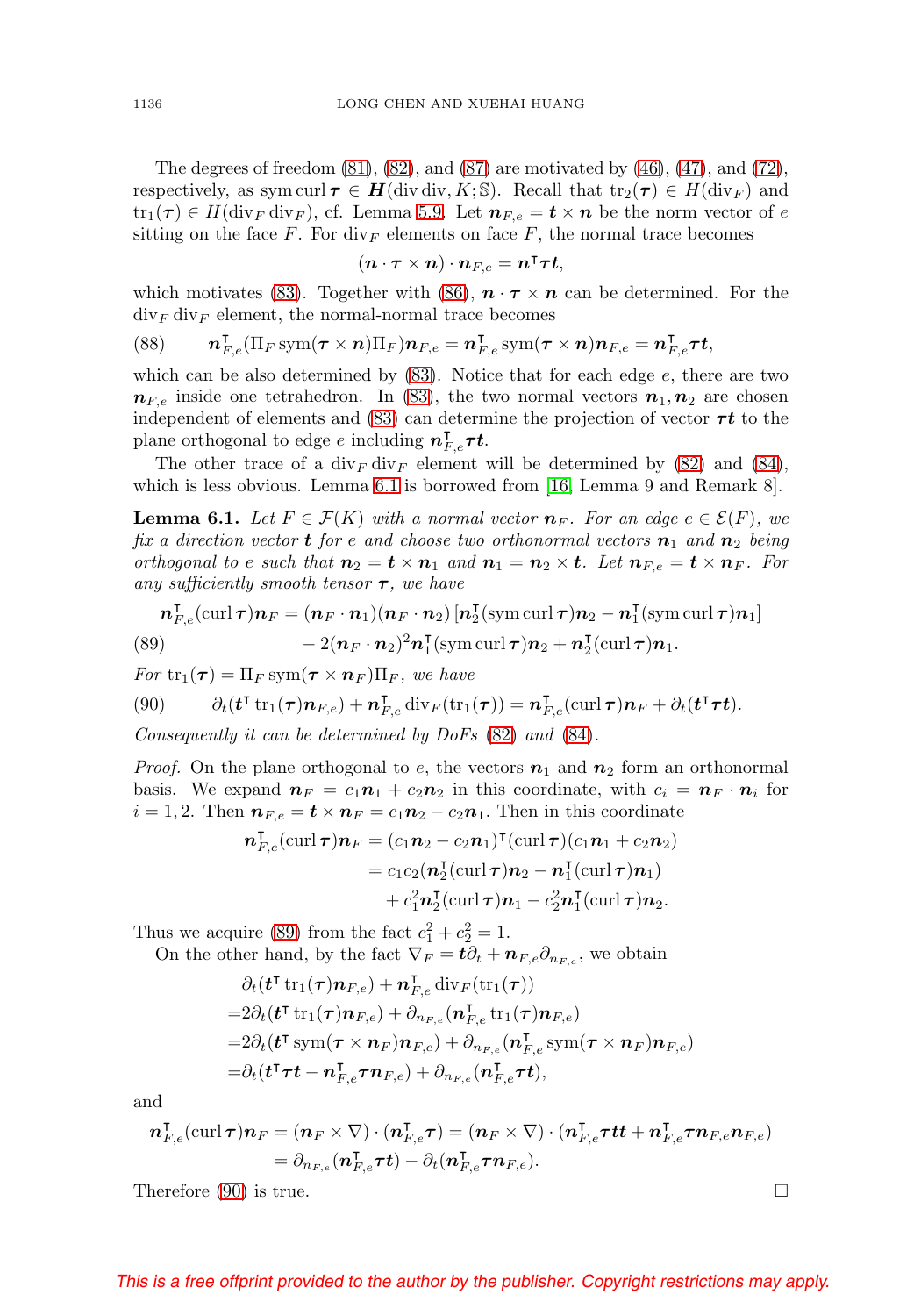The trace  $\partial_t(\boldsymbol{t}^\intercal \text{tr}_1(\boldsymbol{\tau}) \boldsymbol{n}_{F,e}) + \boldsymbol{n}_{F,e}^\intercal \text{div}_F(\text{tr}_1(\boldsymbol{\tau}))$  depends on F. For one edge e in a tetrahedron  $K$ , there are two such traces. Lemma [6.1](#page-29-0) shows that these two traces are linearly dependent and only one DoF [\(84\)](#page-28-6) is needed.

<span id="page-30-0"></span>**Lemma 6.2.** Let  $F \in \mathcal{F}(K)$  and  $\tau \in \mathbb{P}_{\ell+1}(K;\mathbb{T})$ . If all the degrees of freedom [\(80\)](#page-28-7)-[\(86\)](#page-28-5) vanish, then  $\mathbf{n} \cdot \boldsymbol{\tau} \times \mathbf{n} = \mathbf{0}$  and  $\mathbf{n} \times \text{sym}(\boldsymbol{\tau} \times \mathbf{n}) \times \mathbf{n} = \mathbf{0}$  on face F.

Proof. It follows from [\(63\)](#page-23-0), [\(83\)](#page-28-4) and the first part of [\(86\)](#page-28-5) that

$$
(\mathbf{n}^\intercal(\operatorname{sym}\operatorname{curl}\boldsymbol{\tau})\mathbf{n},q)_F = (\operatorname{div}_F(\mathbf{n}\cdot\boldsymbol{\tau}\times\mathbf{n}),q)_F = 0 \quad \forall\ q\in\mathbb{P}_{\ell-3}(F).
$$

This combined with [\(81\)](#page-28-1)-[\(82\)](#page-28-2) yields  $\mathbf{n}^{\mathsf{T}}(\text{sym curl }\boldsymbol{\tau})\mathbf{n}|_F = 0$ , i.e. div $_F(\mathbf{n} \cdot \boldsymbol{\tau} \times \mathbf{n}|_F) =$ 0. Thanks to the unisolvence of BDM element, we achieve  $\mathbf{n} \cdot \mathbf{r} \times \mathbf{n}|_F = \mathbf{0}$  from [\(83\)](#page-28-4) and the second part of [\(86\)](#page-28-5).

Let  $\sigma = \Pi_F \mathrm{sym}(\tau \times n_F) \Pi_F$  for simplicity. Thanks to [\(88\)](#page-29-3), we get from [\(83\)](#page-28-4) that  $n_{F,e}^{\dagger} \sigma n_{F,e} = 0$  on each edge  $e \in \mathcal{E}(F)$ . By [\(89\)](#page-29-1)-[\(90\)](#page-29-2), it follows from [\(81\)](#page-28-1)-[\(82\)](#page-28-2) and [\(84\)](#page-28-6) that  $(\partial_t(\mathbf{t}^\intercal \boldsymbol{\sigma} \boldsymbol{n}_{F,e}) + \boldsymbol{n}_{F,e}^\intercal \text{div}_F \boldsymbol{\sigma})|_e = 0$ , which together with [\(85\)](#page-28-8) and the unisolvence of div div element in two dimensions, i.e. Theorem [5.16,](#page-28-9) implies that  $\boldsymbol{\sigma}|_F = \boldsymbol{0}.$ 

We are in the position to prove the unisolvence.

**Theorem 6.3.** The degrees of freedom [\(80\)](#page-28-7)-[\(87\)](#page-28-3) are unisolvent for  $\mathbb{P}_{\ell+1}(K;\mathbb{T})$ .

Proof. It is easy to see that

$$
\# \mathcal{N}_{\ell+1}(K) = 56 + 6(6\ell - 2) + 4\left(2\ell(\ell+1) + \frac{1}{2}(\ell-1)(\ell-2) - 4\right) \n+ \frac{1}{3}(4\ell^3 + 6\ell^2 - 10\ell) = \frac{4}{3}(\ell+4)(\ell+3)(\ell+2) \n= \dim \mathbb{P}_{\ell+1}(K; \mathbb{T}).
$$

Take any  $\tau \in \mathbb{P}_{\ell+1}(K;\mathbb{T})$  and suppose all the degrees of freedom [\(80\)](#page-28-7)-[\(87\)](#page-28-3) vanish. Then by Lemma [6.2,](#page-30-0)  $\tau \in \mathbb{B}_{\ell+1}(\text{sym curl}, K; \mathbb{T})$ . Then taking  $q = \tau$  in [\(87\)](#page-28-3), we conclude  $\tau = 0$ .

6.2. Lagrange-type degrees of freedom. The DoF  $\mathcal{N}_{\ell+1}$  is designed to form a finite element div div complex. If the exactness of the sequence is not the concern, we can construct simpler degrees of freedom. Below is the Lagrange-type *H*(sym curl)-conforming finite elements for trace-free tensors. Take the space of shape functions as  $\mathbb{P}_{\ell+1}(K;\mathbb{T})$ . The degrees of freedom are given by

<span id="page-30-1"></span>(91) 
$$
\boldsymbol{\tau}(\delta) \quad \forall \ \delta \in \mathcal{V}(K),
$$

(92) 
$$
(\tau, q)_e \quad \forall \ q \in \mathbb{P}_{\ell-1}(e; \mathbb{T}), e \in \mathcal{E}(K),
$$

(93) 
$$
(\mathbf{n}\times\mathrm{sym}(\boldsymbol{\tau}\times\mathbf{n})\times\mathbf{n},\mathbf{q})_F \quad \forall \mathbf{q}\in\mathbb{P}_{\ell-2}(F;\mathbb{S}), F\in\mathcal{F}(K),
$$

(94)  $(\boldsymbol{n} \cdot \boldsymbol{\tau} \times \boldsymbol{n}, \boldsymbol{q})_F \quad \forall \ \boldsymbol{q} \in \mathbb{P}_{\ell-2}(F; \mathbb{R}^2), F \in \mathcal{F}(K),$ 

<span id="page-30-2"></span>(95) 
$$
(\tau, q)_K \quad \forall \ q \in \mathbb{B}_{\ell+1}(\text{sym curl}, K; \mathbb{T}).
$$

It is straightforward to verify the unisolvence of [\(91\)](#page-30-1)-[\(95\)](#page-30-2) due to the characterization of trace operators and bubble functions.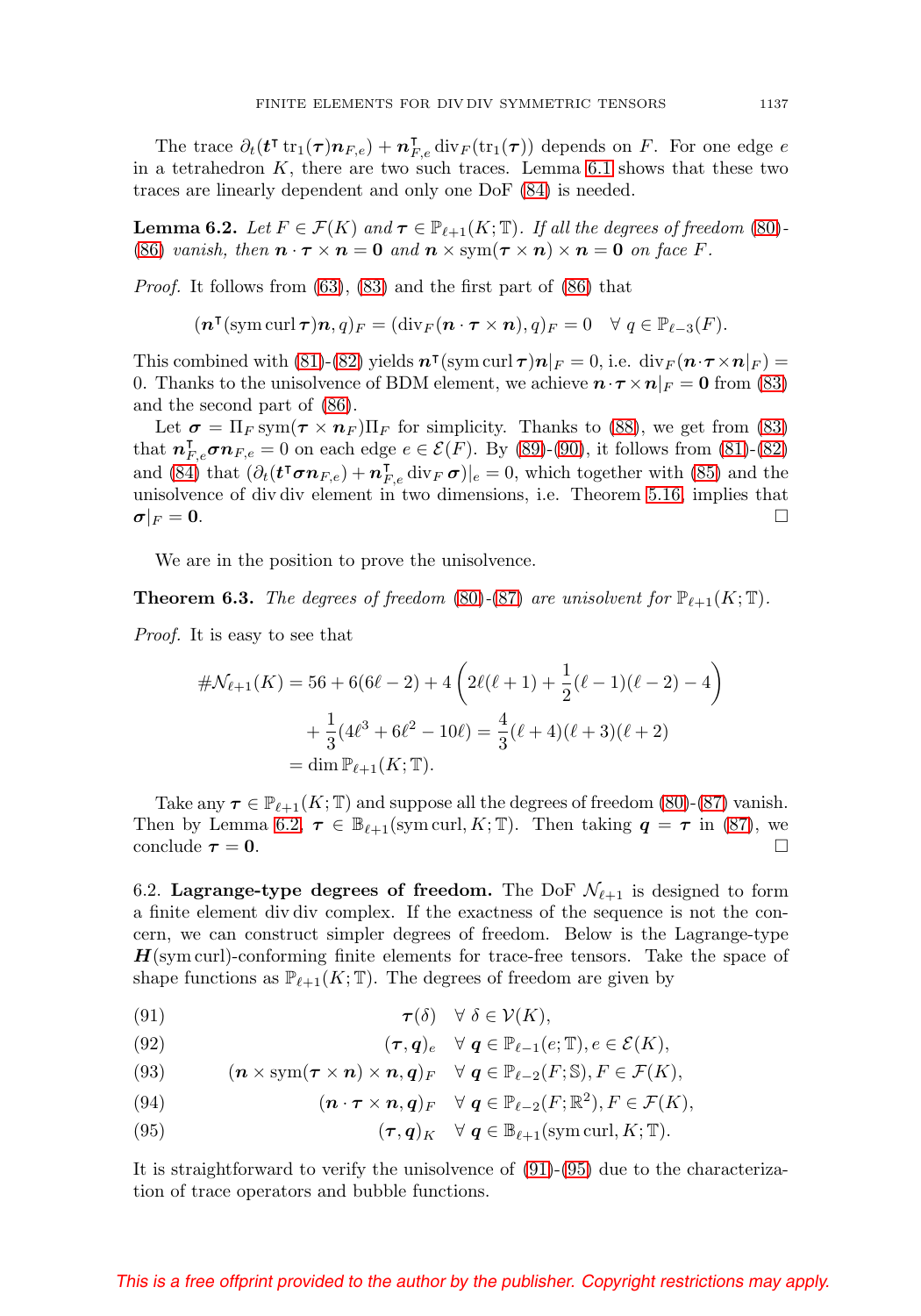We can also take another set of degrees of freedom

<span id="page-31-1"></span>(96) 
$$
\tau(\delta) \quad \forall \ \delta \in \mathcal{V}(K),
$$

$$
(\mathbf{n}_i^{\mathsf{T}} \boldsymbol{\tau} \boldsymbol{t}, q)_e \quad \forall \ q \in \mathbb{P}_{\ell-1}(e), e \in \mathcal{E}(K), i = 1, 2,
$$

$$
(96) \quad (\mathbf{n} \times \text{sym}(\boldsymbol{\tau} \times \mathbf{n}) \times \mathbf{n}, \mathbf{q})_F \quad \forall \ \mathbf{q} \in \mathbb{P}_{\ell}(F; \mathbb{S}), F \in \mathcal{F}(K),
$$

$$
(\mathbf{n} \cdot \boldsymbol{\tau} \times \mathbf{n}, \mathbf{q})_F \quad \forall \ \mathbf{q} \in \nabla_F \mathbb{P}_{\ell}(F) \oplus \mathbf{x}^{\perp} \mathbb{P}_{\ell-1}(F), F \in \mathcal{F}(K),
$$

$$
(\boldsymbol{\tau}, \mathbf{q})_K \quad \forall \ \mathbf{q} \in \mathbb{B}_{\ell+1}(\text{sym curl}, K; \mathbb{T}),
$$

where

$$
\mathbb{P}_{\ell}(F; \mathbb{S}) := \{ \mathbf{q} \in \mathbb{P}_{\ell}(F; \mathbb{S}) : (\mathbf{t}_1^{\mathsf{T}} \mathbf{q} \mathbf{t}_2)(\delta) = 0 \text{ for each } \delta \in \mathcal{V}(K) \}
$$

with  $t_1$  and  $t_2$  being the unit tangential vectors of two edges of F sharing  $\delta$ . The degree of freedom [\(96\)](#page-31-1) is motivated by the Hellan-Herrmann-Johnson mixed method for the Kirchhoff plate bending problems [\[13,](#page-34-13) [14,](#page-34-14) [18\]](#page-34-15) in two dimensions.

#### 7. A finite element div div complex in three dimensions

<span id="page-31-0"></span>In this section, we collect finite element spaces defined before to form a finite element div div complex. We assume  $\mathcal{T}_h$  is a triangulation of a topological trivial domain Ω.

7.1. **A finite element** divdiv **complex.** We start from the vectorial Hermite element space in three dimensions [\[9\]](#page-34-16)

$$
\mathbf{V}_h := \{ \boldsymbol{v}_h \in \boldsymbol{H}^1(\Omega;\mathbb{R}^3) : \boldsymbol{v}_h|_K \in \mathbb{P}_{\ell+2}(K;\mathbb{R}^3) \text{ for each } K \in \mathcal{T}_h, \\ \nabla \boldsymbol{v}_h(\delta) \text{ is single-valued at each vertex } \delta \in \mathcal{V}_h \}.
$$

The local degrees of freedom for  $V_h(K) := V_h|_K$  are

$$
\mathbf{v}(\delta), \nabla \mathbf{v}(\delta) \quad \forall \ \delta \in \mathcal{V}(K),
$$
  
\n
$$
(\mathbf{v}, \mathbf{q})_e \quad \forall \ \mathbf{q} \in \mathbb{P}_{\ell-2}(e; \mathbb{R}^3), e \in \mathcal{E}(K),
$$
  
\n
$$
(\mathbf{v}, \mathbf{q})_F \quad \forall \ \mathbf{q} \in \mathbb{P}_{\ell-1}(F; \mathbb{R}^3), F \in \mathcal{F}(K),
$$
  
\n
$$
(\mathbf{v}, \mathbf{q})_K \quad \forall \ \mathbf{q} \in \mathbb{P}_{\ell-2}(K; \mathbb{R}^3).
$$

The unisolvence for  $V_h(K)$  is trivial. And

$$
\dim \mathbf{V}_h = 12\#\mathcal{V}_h + 3(\ell - 1)\#\mathcal{E}_h + \frac{3}{2}(\ell + 1)\ell \#\mathcal{F}_h + \frac{1}{2}(\ell^3 - \ell) \#\mathcal{T}_h.
$$

Let

$$
\Sigma_h^{\mathbb{T}} := \{ \tau_h \in L^2(\Omega; \mathbb{T}) : \tau_h|_K \in \mathbb{P}_{\ell+1}(K; \mathbb{T}) \text{ for each } K \in \mathcal{T}_h, \text{ all the degrees of freedom (80)-(86) are single-valued} \},\
$$

then

$$
\dim \Sigma_h^{\mathbb{T}} = 14\#\mathcal{V}_h + (6\ell - 2)\#\mathcal{E}_h + \left(2\ell(\ell+1) + \frac{1}{2}(\ell-1)(\ell-2) - 4\right)\#\mathcal{F}_h
$$

$$
+ \frac{1}{3}(4\ell^3 + 6\ell^2 - 10\ell)\#\mathcal{T}_h.
$$

Clearly Lemma [6.2](#page-30-0) ensures  $\mathbf{\Sigma}_{h}^{\mathbb{T}} \subset \mathbf{H}(\text{sym curl}, \Omega; \mathbb{T})$ . Let

$$
\Sigma_h^{\mathbb{S}} := \{ \tau_h \in L^2(\Omega; \mathbb{S}) : \tau_h|_K \in \Sigma_{\ell,k}(K) \text{ for each } K \in \mathcal{T}_h, \text{ all the degrees of freedom } (46)-(49) \text{ are single-valued} \},\
$$

<span id="page-31-2"></span>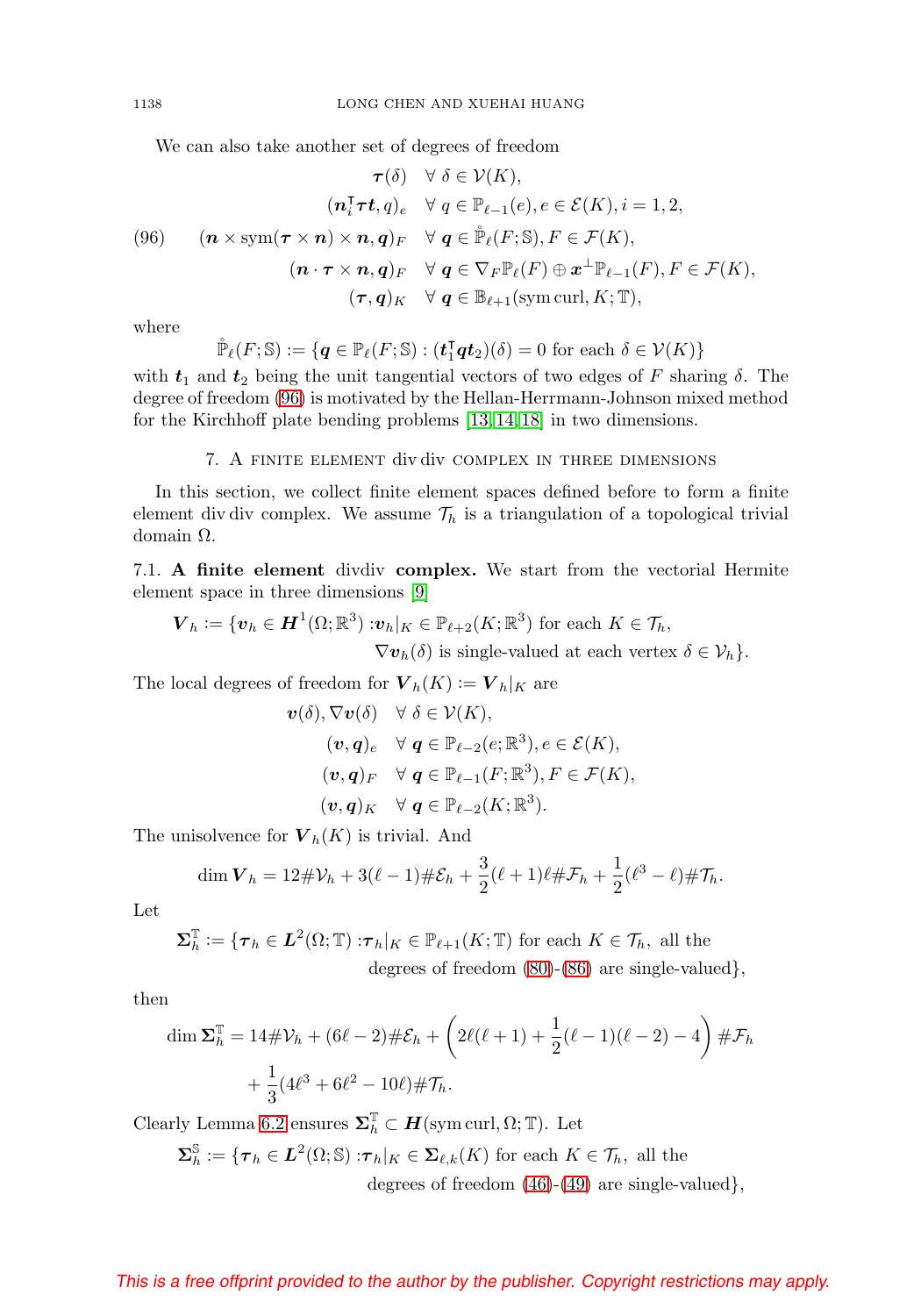<span id="page-32-3"></span>then

$$
\dim \Sigma_h^{\mathbb{S}} = 6 \# \mathcal{V}_h + 3(\ell - 1) \# \mathcal{E}_h + (\ell^2 - \ell + 1) \# \mathcal{F}_h
$$
  
+  $\left( \frac{1}{2} \ell(\ell - 1) + \frac{1}{6} (\ell - 1) \ell(5\ell + 14) + \frac{1}{6} (k^3 - k) - 4 \right) \# \mathcal{T}_h.$ 

The proof of Lemma [5.2](#page-17-10) ensures  $\mathbf{\Sigma}_{h}^{\mathbb{S}} \subset \mathbf{H}$ (div div,  $\Omega$ ;  $\mathbb{S}$ ). Let

$$
Q_h := \mathbb{P}_{k-2}(\mathcal{T}_h) = \{ q_h \in L^2(\Omega) : q_h|_K \in \mathbb{P}_{k-2}(K) \text{ for each } K \in \mathcal{T}_h \}
$$

be the discontinuous polynomial space. Obviously

$$
\dim \mathcal{Q}_h = \frac{1}{6}(k^3 - k) \# \mathcal{T}_h.
$$

<span id="page-32-0"></span>**Lemma 7.1.** It holds

$$
\operatorname{div} \operatorname{div} \Sigma_h^{\mathbb{S}} = \mathcal{Q}_h.
$$

Proof. Apparently div div  $\Sigma_h^{\mathbb{S}} \subseteq \mathcal{Q}_h$ . Then we focus on  $\mathcal{Q}_h \subseteq$  div div  $\Sigma_h^{\mathbb{S}}$ .

Take any  $v_h \in \mathcal{Q}_h$ . By the fact div div  $H^2(\Omega; \mathbb{S}) = L^2(\Omega)$  [\[10\]](#page-34-6), there exists  $\tau \in H^2(\Omega; \mathbb{S})$  such that

$$
\operatorname{div} \operatorname{div} \boldsymbol{\tau} = v_h.
$$

Let  $I_h \tau \in \mathbf{\Sigma}_h^{\mathbb{S}}$  be determined by

$$
\bm{N}(I_h\bm{\tau})=\bm{N}(\bm{\tau})
$$

for all DoFs  $N$  from [\(46\)](#page-17-1) to [\(52\)](#page-17-0). Note that for functions in  $H^2(K)$ , the integrals on edge and pointwise value are well-defined. Since  $\ell \geq 3$ , it follows from the Green's identity [\(45\)](#page-14-0) that

$$
(\operatorname{div} \operatorname{div} (\boldsymbol{\tau} - I_h \boldsymbol{\tau}), q)_K = 0 \quad \forall \ q \in \mathbb{P}_1(K), \ K \in \mathcal{T}_h.
$$

Hence  $(v_h - \text{div div } I_h \tau)|_K = \text{div } \text{div}(\tau - I_h \tau)|_K \in \mathbb{P}_{k-2,1}^{\perp}(K)$ . Applying [\(66\)](#page-24-1), there exists  $\boldsymbol{\tau}_b \in \mathbf{\Sigma}_h^{\mathbb{S}}$  such that  $\boldsymbol{\tau}_b|_K \in \mathbb{B}_{\ell,k}$  (div div, K; S) for each  $K \in \mathcal{T}_h$ , and

$$
v_h - \operatorname{div} \operatorname{div} I_h \boldsymbol{\tau} = \operatorname{div} \operatorname{div} \boldsymbol{\tau}_b.
$$

Therefore  $v_h = \text{div } \text{div}(I_h \tau + \tau_b)$ , where  $I_h \tau + \tau_b \in \Sigma_h^{\mathbb{S}}$ , as required.  $\Box$ 

**Theorem 7.2.** Assume  $\Omega$  is a bounded and topologically trivial Lipschitz domain in  $\mathbb{R}^3$ . The finite element div div complex

<span id="page-32-1"></span>(97) 
$$
\mathbf{RT} \xrightarrow{\subset} \mathbf{V}_h \xrightarrow{\text{dev grad}} \mathbf{\Sigma}_h^{\text{T}} \xrightarrow{\text{sym curl}} \mathbf{\Sigma}_h^{\text{S}} \xrightarrow{\text{div div}} \mathcal{Q}_h \to 0
$$

is exact.

*Proof.* For any sufficient vector function  $v$  and  $e \in \mathcal{E}(K)$ , we have from  $t = n_1 \times n_2$ that

$$
\mathbf{n}_2^{\mathsf{T}}(\text{curl}(\text{dev grad }\mathbf{v})))\mathbf{n}_1 + \partial_t(\mathbf{t}^{\mathsf{T}}(\text{dev grad }\mathbf{v})\mathbf{t})
$$
  
=  $-\frac{1}{3}\mathbf{n}_1 \cdot \text{curl}(\mathbf{n}_2 \text{ div }\mathbf{v}) + \partial_{tt}(\mathbf{v} \cdot \mathbf{t}) - \frac{1}{3}\partial_t(\text{div }\mathbf{v})$   
=  $\frac{1}{3}(\mathbf{n}_1 \times \mathbf{n}_2) \cdot \nabla(\text{div }\mathbf{v}) + \partial_{tt}(\mathbf{v} \cdot \mathbf{t}) - \frac{1}{3}\partial_t(\text{div }\mathbf{v}) = \partial_{tt}(\mathbf{v} \cdot \mathbf{t}).$ 

Hence by [\(69\)](#page-25-1)-[\(70\)](#page-25-2) it is easy to see that dev grad  $V_h \subset \Sigma_h^{\mathbb{T}}$ . It holds from Lemma [6.2](#page-30-0) and the degrees of freedom [\(81\)](#page-28-1)-[\(82\)](#page-28-2) that

<span id="page-32-2"></span>(98) 
$$
\operatorname{sym} \operatorname{curl} \Sigma_h^{\mathbb{T}} \subset \Sigma_h^{\mathbb{S}}.
$$

Thus we get from Lemma [7.1](#page-32-0) that [\(97\)](#page-32-1) is a complex.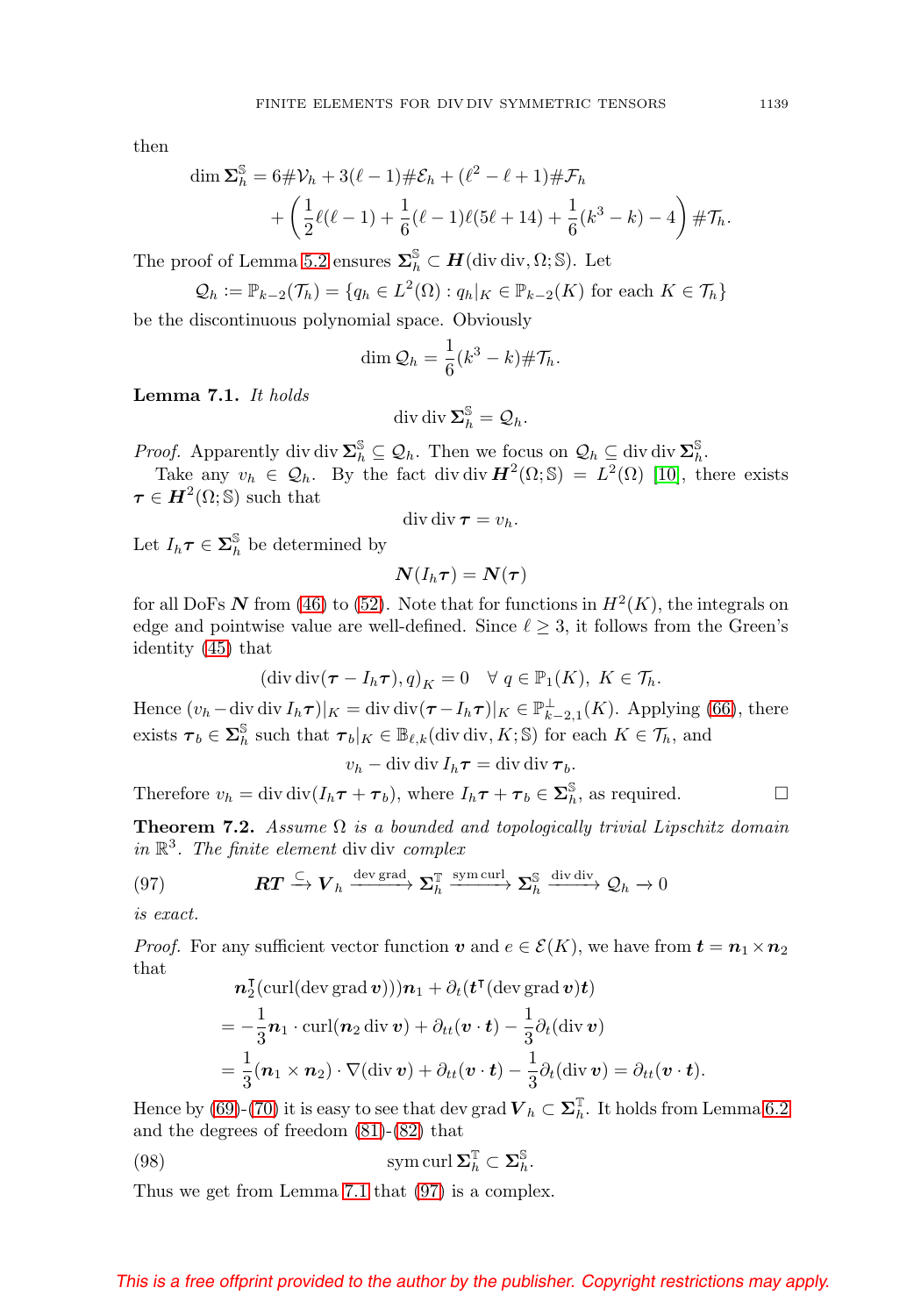<span id="page-33-2"></span>We then verify the exactness.

(1)  $V_h \cap \text{ker}(\text{dev grad}) = RT$ . By the exactness of the complex [\(20\)](#page-6-1),

$$
\boldsymbol{RT} \subseteq \boldsymbol{V}_h \cap \ker(\mathrm{dev}\,\mathrm{grad}) \subseteq \boldsymbol{H}^1(\Omega;\mathbb{R}^3) \cap \ker(\mathrm{dev}\,\mathrm{grad}) = \boldsymbol{RT}.
$$

(2)  $\Sigma_h^{\mathbb{T}} \cap \ker(\text{sym curl}) = \text{dev grad } V_h$ , *i.e.* if sym curl  $\tau = 0$  and  $\tau \in \Sigma_h^{\mathbb{T}}$ , then there exists  $a \, \boldsymbol{v} \in \boldsymbol{V}_h$ , s.t.  $\boldsymbol{\tau} = \text{dev grad } \boldsymbol{v}$ .

Since sym curl  $\tau = 0$ , by the div div complex [\(20\)](#page-6-1) and the polynomial div div complex [\(25\)](#page-8-2), there exists  $v \in H^1(\Omega;\mathbb{R}^3)$  such that  $\tau = \text{dev grad } v$  and  $v|_K \in$  $\mathbb{P}_{\ell+2}(K;\mathbb{R}^3)$  for each  $K \in \mathcal{T}_h$ . To show  $v \in V_h$ , it suffices to prove div *v* is single-valued at each vertex in  $V_h$ , since  $v \in H^1(\Omega;\mathbb{R}^3)$  and dev grad  $v = \tau$  is single-valued at each vertex in  $V_h$ . To this end, take a tetrahedron  $K \in \mathcal{T}_h$ , a vertex  $\delta \in \mathcal{V}(K)$  and an edge  $e \in \mathcal{E}(K)$  such that  $\delta$  is an endpoint of e. By the fact  $\operatorname{grad} \boldsymbol{v} = \operatorname{dev} \operatorname{grad} \boldsymbol{v} + \frac{1}{3} (\operatorname{div} \boldsymbol{v}) \boldsymbol{I}$ , we get

$$
(\operatorname{div} \boldsymbol{v}|_K)(\delta) = 3(\partial_{\boldsymbol{t}}(\boldsymbol{v} \cdot \boldsymbol{t}))(\delta) - 3\boldsymbol{t}^{\intercal}\boldsymbol{\tau}(\delta)\boldsymbol{t},
$$

where  $t$  is the unit tangential vector of  $e$ . This implies div  $v$  is single-valued at each vertex in  $\mathcal{V}_h$ . And then  $\mathbf{\Sigma}_h^{\mathbb{T}} \cap \ker(\text{sym curl}) \subseteq \text{dev grad } \mathbf{V}_h$ .

(3) div div  $\sum_{h}^{S} = Q_h$ . This is Lemma [7.1.](#page-32-0)

 $(4)$   $\Sigma_h^{\mathbb{S}} \cap \ker(\text{div div}) = \text{sym curl } \Sigma_h^{\mathbb{T}}.$ 

We verify this identity by dimension count. By Lemma [7.1,](#page-32-0)

$$
\dim(\Sigma_h^{\mathbb{S}} \cap \ker(\text{div div})) = \dim \Sigma_h^{\mathbb{S}} - \dim \mathcal{Q}_h
$$
  
=  $6 \# \mathcal{V}_h + 3(\ell - 1) \# \mathcal{E}_h + (\ell^2 - \ell + 1) \# \mathcal{F}_h$   
(99)  

$$
+ \left(\frac{1}{6}(\ell - 1)\ell(5\ell + 17) - 4\right) \# \mathcal{T}_h.
$$

<span id="page-33-0"></span>As a result of step (2),

dim sym curl 
$$
\Sigma_h^{\mathbb{T}} = \dim \Sigma_h^{\mathbb{T}} - \dim \text{dev grad } V_h = \dim \Sigma_h^{\mathbb{T}} - \dim V_h + 4
$$
  
=  $2\#\mathcal{V}_h + (3\ell + 1)\#\mathcal{E}_h + (\ell^2 - \ell - 3)\#\mathcal{F}_h$   
+  $\frac{1}{6}(\ell - 1)\ell(5\ell + 17)\#\mathcal{T}_h + 4$ .

Applying the Euler's formula  $\#\mathcal{V}_h - \#\mathcal{E}_h + \#\mathcal{F}_h - \#\mathcal{T}_h = 1$ , we get from [\(99\)](#page-33-0) that dim sym curl  $\Sigma_h^{\mathbb{T}} = \dim(\Sigma_h^{\mathbb{S}} \cap \ker(\text{div div})).$  Then the result follows from [\(98\)](#page-32-2).

 $\Box$ 

Therefore the finite element div div complex [\(97\)](#page-32-1) is exact.

For the completeness, we present a two-dimensional finite element div div complex but restricted to one element. A global version of [\(100\)](#page-33-1) as well as a commutative diagram involving quasi-interpolation operators from Sobolev spaces to finite element spaces can be found in [\[6\]](#page-34-1).

Let  $\mathbf{V}_{\ell+1}(F) := \mathbb{P}_{\ell+1}(F;\mathbb{R}^2)$  with  $\ell \geq 2$  be the vectorial Hermite element [\[3,](#page-34-17)9].

**Lemma 7.3.** For any triangle F, the polynomial complex

<span id="page-33-1"></span>(100) 
$$
\mathbf{RT} \xrightarrow{\subset} \mathbf{V}_{\ell+1}(F) \xrightarrow{\text{sym curl}_F} \mathbf{\Sigma}_{\ell,k}(F) \xrightarrow{\text{div}_F \text{div}_F} \mathbb{P}_{k-2}(F) \to 0
$$

is exact.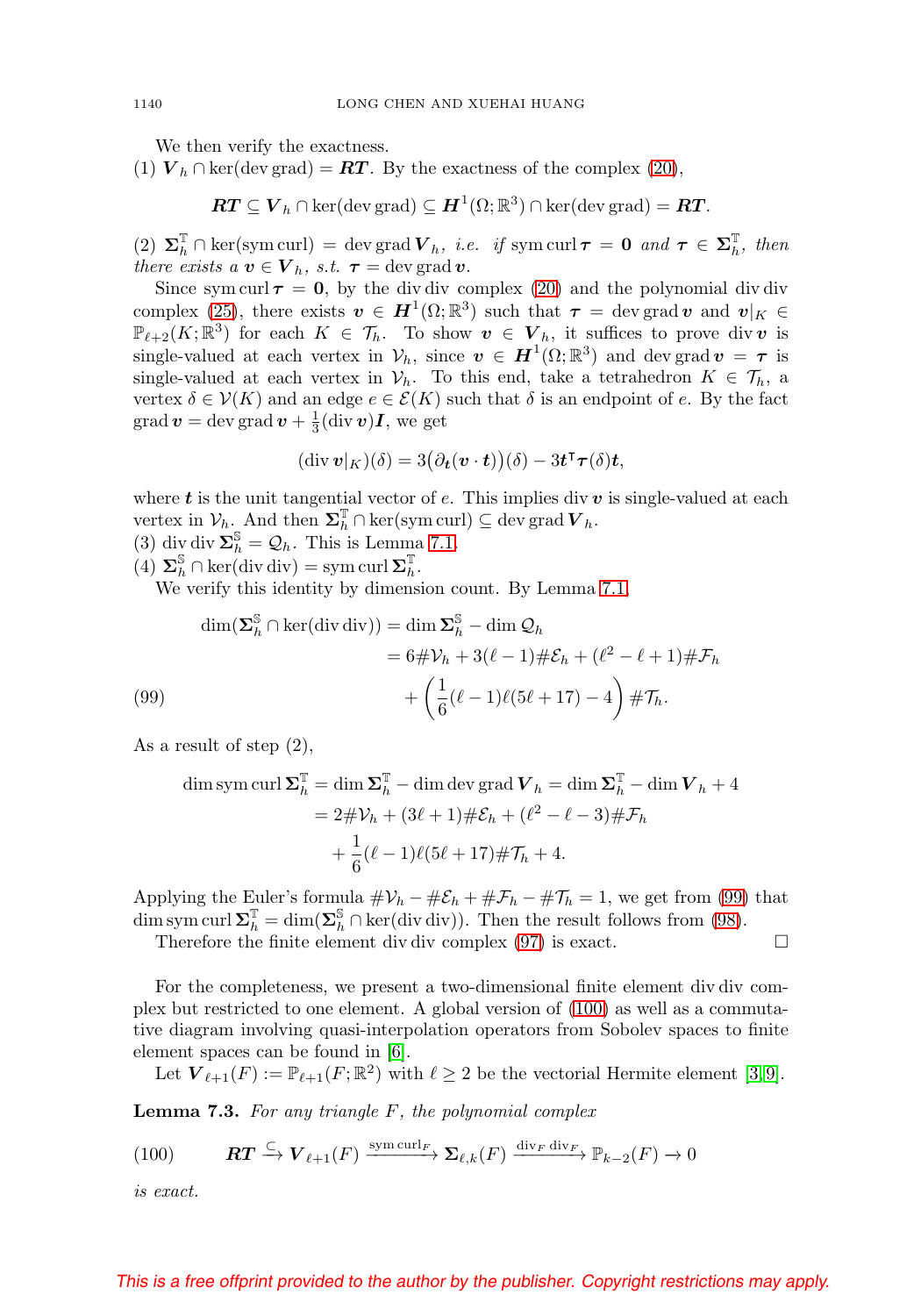#### **ACKNOWLEDGMENTS**

The authors appreciate the anonymous reviewers for valuable suggestions and careful comments, which significantly improved the readability of an early version of the paper. The authors also want to thank Prof. Jun Hu, Dr. Yizhou Liang in Peking University, and Dr. Rui Ma in University of Duisburg-Essen for showing them the proof of the key Lemma [6.1](#page-29-0) for constructing  $H(\text{sym curl})$ -conforming element.

#### **REFERENCES**

- <span id="page-34-5"></span>[1] D. N. Arnold and K. Hu, Complexes from complexes, Found. Comput. Math. **3** (2021). DOI 10:1007/s10208-021-09498-9. [1112,](#page-5-5) [1113,](#page-6-6) [1115](#page-8-4)
- <span id="page-34-11"></span>[2] D. Boffi, F. Brezzi, and M. Fortin, Mixed finite element methods and applications, Springer Series in Computational Mathematics, vol. 44, Springer, Heidelberg, 2013, DOI 10.1007/978- 3-642-36519-5. M[R3097958](https://www.ams.org/mathscinet-getitem?mr=3097958) ↑[1125](#page-18-1)
- <span id="page-34-17"></span>[3] S. C. Brenner and L. R. Scott, *The mathematical theory of finite element methods*, 3rd ed., Texts in Applied Mathematics, vol. 15, Springer, New York, 2008, DOI 10.1007/978-0-387- 75934-0. M[R2373954](https://www.ams.org/mathscinet-getitem?mr=2373954) ↑[1140](#page-33-2)
- <span id="page-34-4"></span>[4] L. Chen, J. Hu, and X. Huang, Multigrid methods for Hellan-Herrmann-Johnson mixed method of Kirchhoff plate bending problems, J. Sci. Comput. **76** (2018), no. 2, 673–696, DOI 10.1007/s10915-017-0636-z. M[R3817803](https://www.ams.org/mathscinet-getitem?mr=3817803) ↑[1110](#page-3-1)
- <span id="page-34-8"></span>[5] L. Chen and X. Huang, Discrete Hessian complexes in three dimensions, Preprint, [arXiv:2012.10914](https://arxiv.org/abs/2012.10914), 2020. [1119](#page-12-6)
- <span id="page-34-1"></span>[6] L. Chen and X. Huang, Finite elements for divdiv-conforming symmetric tensors, Preprint, [arXiv:2005.01271](https://arxiv.org/abs/2005.01271), 2020. [1107,](#page-0-0) [1108,](#page-1-7) [1110,](#page-3-1) [1120,](#page-13-4) [1126,](#page-19-2) [1133,](#page-26-4) [1135,](#page-28-10) [1140](#page-33-2)
- <span id="page-34-0"></span>[7] S. H. Christiansen and K. Hu, Finite element systems for vector bundles: elasticity and curvature, Preprint, [arXiv:1906.09128](https://arxiv.org/abs/1906.09128), 2019. [1107,](#page-0-0) [1110](#page-3-1)
- <span id="page-34-7"></span>[8] S. H. Christiansen, K. Hu, and E. Sande, *Poincaré path integrals for elasticity* (English, with English and French summaries), J. Math. Pures Appl. (9) **135** (2020), 83–102, DOI 10.1016/j.matpur.2019.06.002. M[R4066098](https://www.ams.org/mathscinet-getitem?mr=4066098) ↑[1116](#page-9-5)
- <span id="page-34-16"></span>[9] P. G. Ciarlet, The finite element method for elliptic problems, Studies in Mathematics and its Applications, Vol. 4, North-Holland Publishing Co., Amsterdam-New York-Oxford, 1978. M[R0520174](https://www.ams.org/mathscinet-getitem?mr=0520174) ↑[1138,](#page-31-2) [1140](#page-33-2)
- <span id="page-34-6"></span>[10] M. Costabel and A. McIntosh, On Bogovskiĭ and regularized Poincaré integral operators for de Rham complexes on Lipschitz domains, Math. Z. **265** (2010), no. 2, 297–320, DOI 10.1007/s00209-009-0517-8. M[R2609313](https://www.ams.org/mathscinet-getitem?mr=2609313) ↑[1114,](#page-7-1) [1132,](#page-25-3) [1139](#page-32-3)
- <span id="page-34-9"></span>[11] K. Feng and Z.-C. Shi, Mathematical theory of elastic structures, Springer-Verlag, Berlin; Science Press Beijing, Beijing, 1996. Translated from the 1981 Chinese original; Revised by the authors. M[R1392473](https://www.ams.org/mathscinet-getitem?mr=1392473) ↑[1122](#page-15-2)
- <span id="page-34-10"></span>[12] T. Führer, N. Heuer, and A. H. Niemi, An ultraweak formulation of the Kirchhoff-Love plate bending model and DPG approximation, Math. Comp. **88** (2019), no. 318, 1587–1619, DOI 10.1090/mcom/3381. M[R3925478](https://www.ams.org/mathscinet-getitem?mr=3925478) ↑[1122,](#page-15-2) [1123](#page-16-2)
- <span id="page-34-13"></span>[13] K. Hellan, Analysis of elastic plates in flexure by a simplified finite element method, Acta Polytechnica Scand. Civ. Eng. Ser. **46** (1967). [1138](#page-31-2)
- <span id="page-34-14"></span>[14] L. R. Herrmann, Finite element bending analysis for plates, J. Eng. Mech. Division **93** (1967), no. EM5, 49–83. [1138](#page-31-2)
- <span id="page-34-12"></span>[15] J. Hu and Y. Liang, Conforming discrete Gradgrad-complexes in three dimensions, Math. Comp. **90** (2021), no. 330, 1637–1662, DOI 10.1090/mcom/3628. M[R4273111](https://www.ams.org/mathscinet-getitem?mr=4273111) ↑[1129](#page-22-2)
- <span id="page-34-3"></span>[16] J. Hu, Y. Liang, and R. Ma, Conforming finite element divdiv complexes and the application for the linearized Einstein-Bianchi system, Preprint, [arXiv:2103.00088](https://arxiv.org/abs/2103.00088), 2021. [1110,](#page-3-1) [1136](#page-29-4)
- <span id="page-34-2"></span>[17] J. Hu, R. Ma, and M. Zhang, A family of mixed finite elements for the biharmonic equations on triangular and tetrahedral grids, Sci. China Math., [https://doi.org/10.1007/s11425-](https://doi.org/10.1007/s11425-020-1883-9) [020-1883-9](https://doi.org/10.1007/s11425-020-1883-9), 2021. [1109,](#page-2-2) [1110](#page-3-1)
- <span id="page-34-15"></span>[18] C. Johnson, On the convergence of a mixed finite-element method for plate bending problems, Numer. Math. **21** (1973), 43–62, DOI 10.1007/BF01436186. M[R388807](https://www.ams.org/mathscinet-getitem?mr=388807) ↑[1138](#page-31-2)